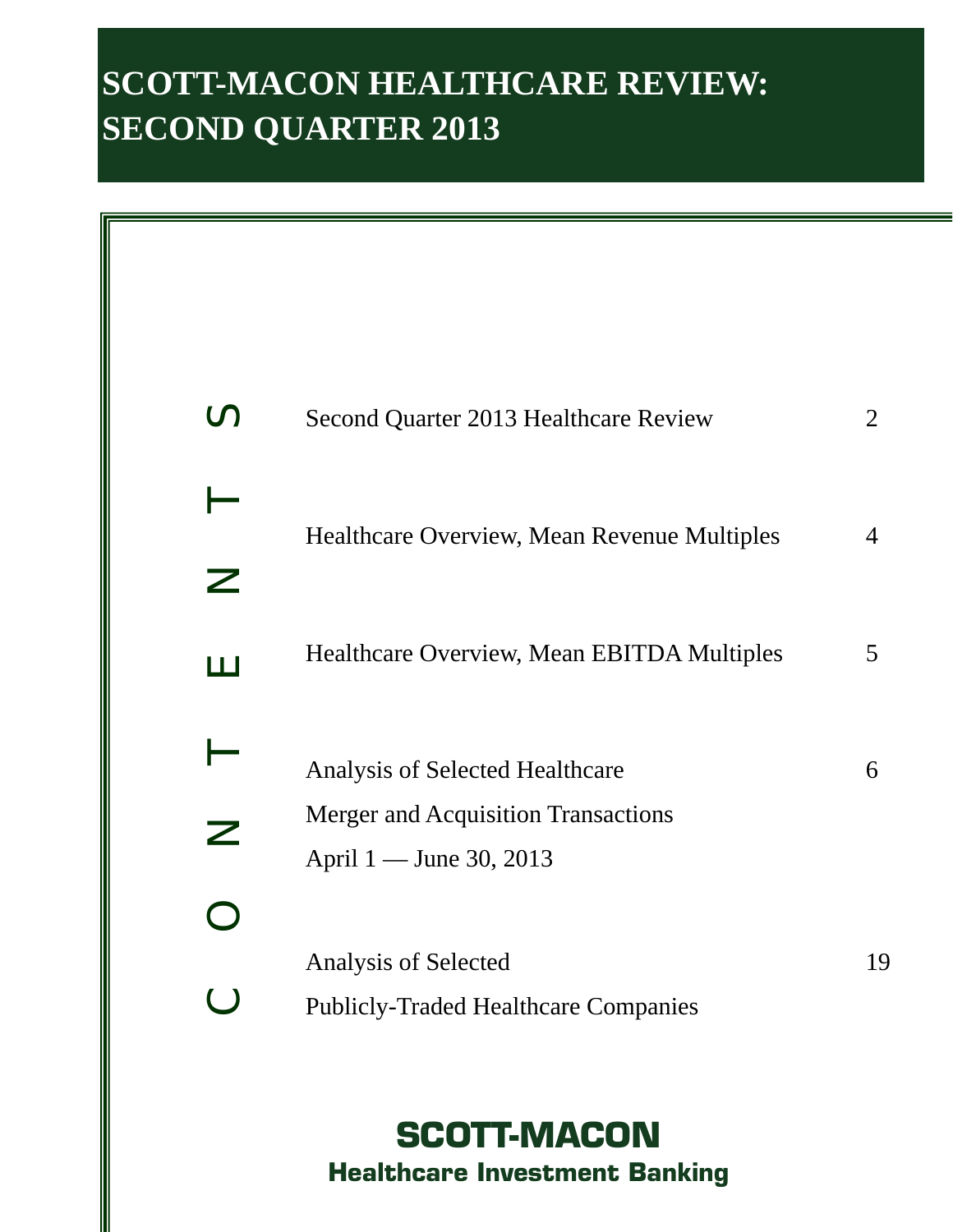# **SECOND QUARTER 2013 HEALTHCARE REVIEW**

Dear Clients and Friends,

 $\equiv$  <sup>2</sup>

Scott-Macon is pleased to present our quarterly Healthcare Review covering the second quarter of 2013. If you haven't done so already, please email me at ncortright@scott-macon.com to automatically continue receiving our publications in the future as we are transitioning to digital publishing with email distribution.

Pages four and five represent a visual snapshot of the average multiples for all of the healthcare, medical and pharmaceutical transactions that either closed or were announced during the second quarter, along with the average multiples for the major publicly-traded healthcare, medical and pharmaceutical companies.

 Starting on page 6, we present information on the quarter's mergers and acquisitions activity. In the Insurance segment, Aetna finally closed its \$5.8 billion acquisition of Coventry Health Care for 0.4x revenues and 6.3x EBITDA, and WellCare picked up Medicaid specialist Missouri Care. In the Technology segment, the deal with the largest publicly-disclosed price to close was Qiagen NV's acquisition of the life sciences information company Ingenuity Systems for \$105 million, or 5.2x revenue. In the Outsourcing segment, the largest transaction based on

publicly-disclosed prices was Roper Industries' \$1 billion deal for alternate site services player Managed Healthcare Associates. In addition, Emdeon acquired Goold Health Systems, specializing in government pharmacy benefits administration; GE expanded its medical equipment service business with its acquisition of Unisyn Medical Technologies; HealthSmart closed two more Third Party Administrator acquisitions; private equity giant Kohlberg Kravis Roberts place a big bet on the Contract Research Organization space with its announced deal for PRA International; and Merck picked up two drug safety businesses.

Turning to Providers starting on page 9, the largest deal for the Labs segment was the announced acquisition of CML Healthcare by LifeLabs for \$1.2 billion, or 3.5x revenues and 11.8x EBITDA. The Non-Acute segment's largest deal was BioMed Realty Trust's completed purchase of Wexford Science & Technology for \$673 million. The Long-Term Care segment saw the acquisition of a portfolio of retirement residences for \$1.2 billion by Health Care Reit. Closing out Providers is the Acute segment with the largest deal of this section, Tenet Health-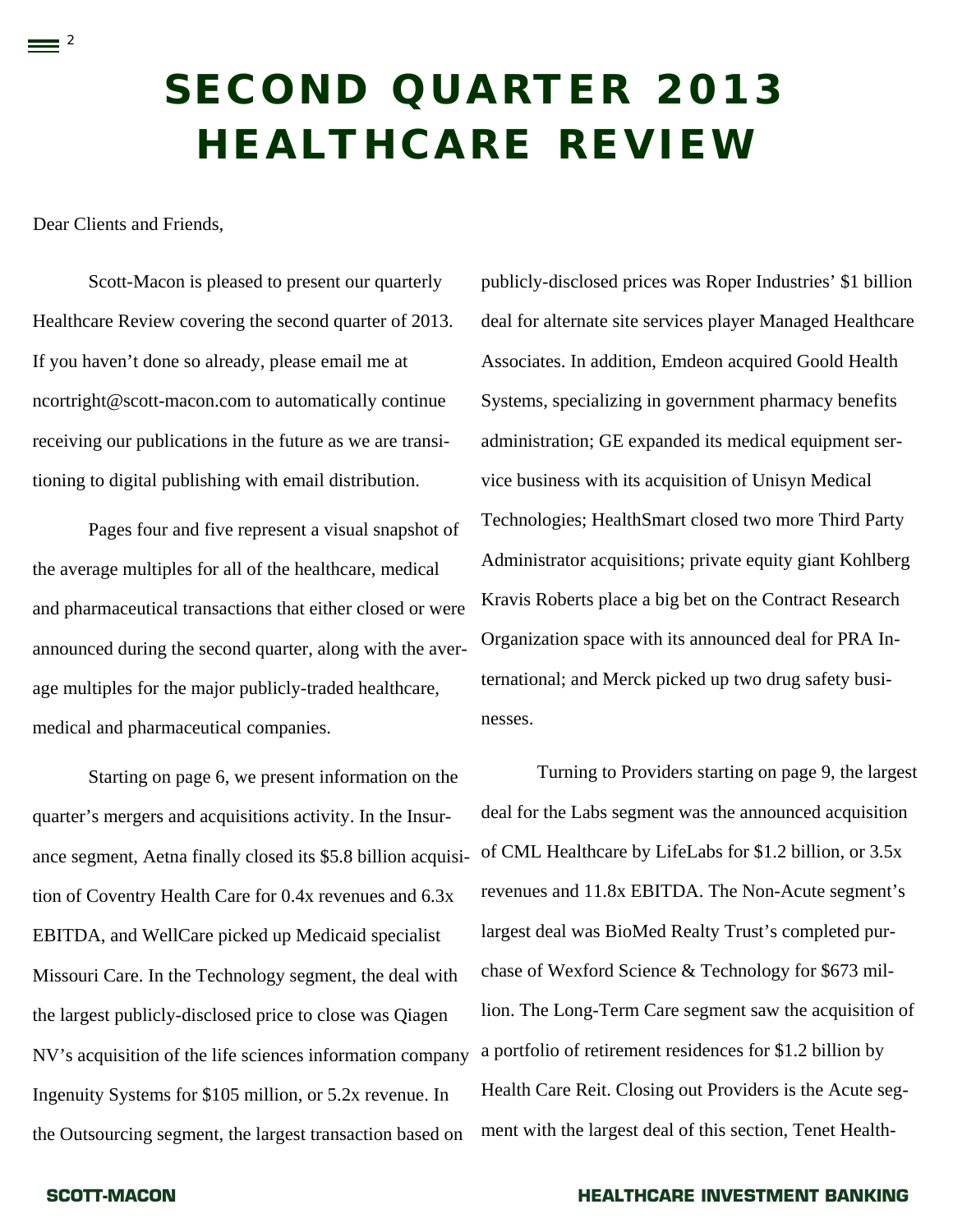care's announcement to acquire Vanguard Health System for \$4.3 billion, representing 0.7x revenues and 8.2x EBITDA. We expect to see lots more hospital consolidation as the 2014 reform start date gets closer.

In the Products area beginning on page 13, the sector saw eight deals that exceeded \$1 billion. The first in Clinical Devices is the \$1.1 billion acquisition of Conceptus by Bayer AG that closed in June at 7.5x revenues. Next in Non-Clinical Devices is Thermo Fisher Scientific's announcement to acquire Life Technologies for a whopping \$15.7 billion, or 4.1x revenues and 13.1x EBITDA. The Pharmaceutical segment has Actavis' \$8.4 billion announced acquisition of Warner Chilcott, Astra-Zeneca's announced deal for Pearl Therapeutics for \$1.6 billion, Biogen Idec's closed \$6.5 billion deal for TYSA-BRI, Johnson and Johnson's announced \$1 billion deal for Aragon Pharmaceuticals, and Valeant Pharmaceuticals' announcement to acquire Bausch & Lomb for \$8.4 billion, or 2.8x revenues and 14.6x EBITDA.

Following the mergers and acquisitions analysis, we present an analysis of publicly-traded Services, Providers, and Products companies by sector. Mean EBITDA multiples for Services companies ended the quarter at 10.0x (no change from Q1 2013); Providers at 9.5x (up from 8.8x in Q1 2013); and Products at 10.8x (down from 11.1x in Q1 2013). Technology services companies ended the quarter at an average EBITDA mul-

## tiple of 11.7x times (down from 11.9x in Q1 in 2013), while Outsourcing services companies traded at 11.8x times EBITDA as of June  $30<sup>th</sup>$  (up from 11.4x in Q1) 2013). The Insurance segment EBITDA multiple came in at 8.0x times (up from 7.9x in Q1 2013).

Finally, contact information for the Scott-Macon Healthcare Investment Banking Group Professionals appears on the back cover. We welcome your call or email to discuss your thoughts on this article.

Sincerely yours,

Nate Cortright

Nathan D. Cortright *Managing Director Group Head – Healthcare Investment Banking*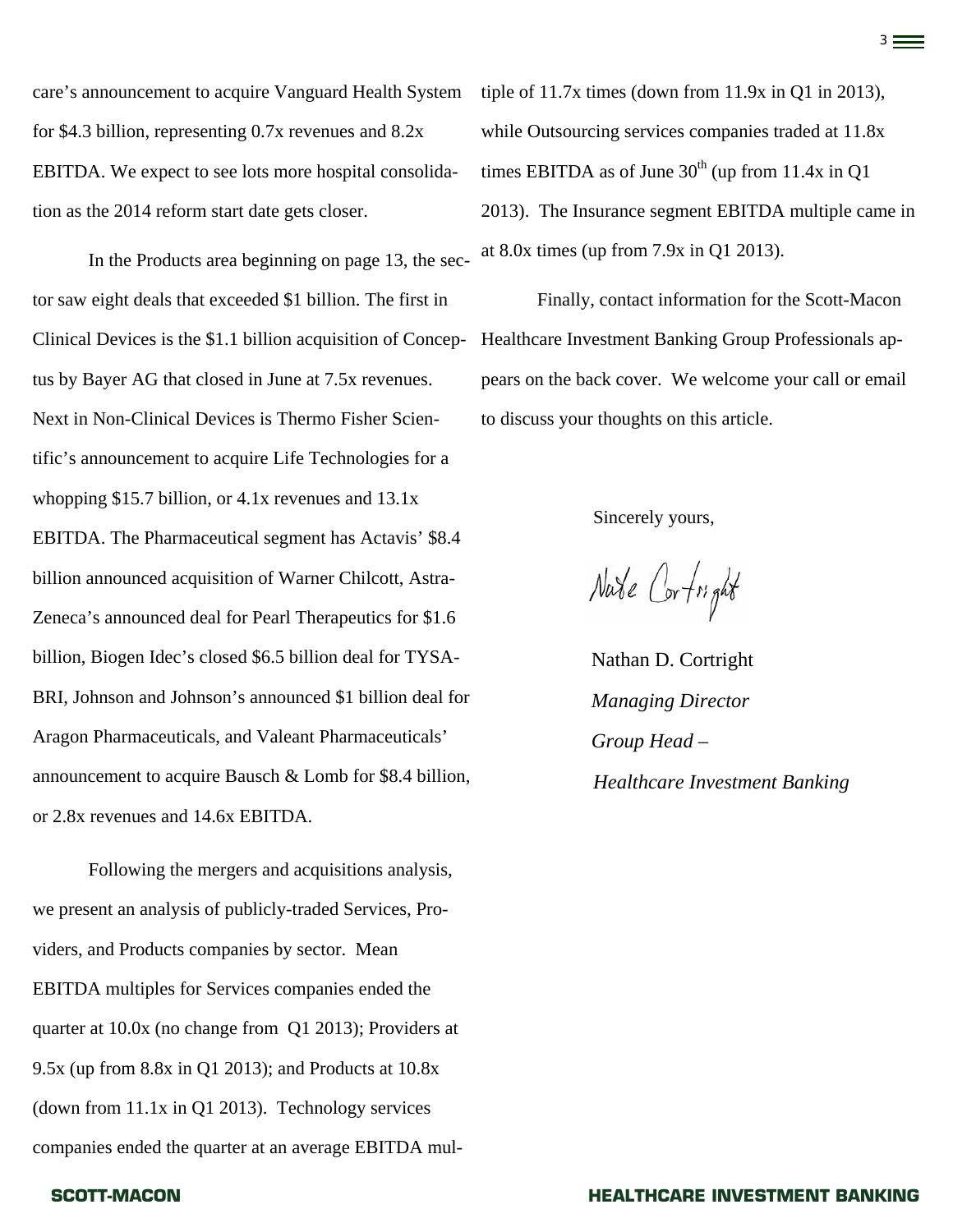## **HEALTHCARE OVERVIEW**

### **MEAN REVENUE MULTIPLES**

### **OVERALL: Revenue Multiple**





 $\equiv$   $^4$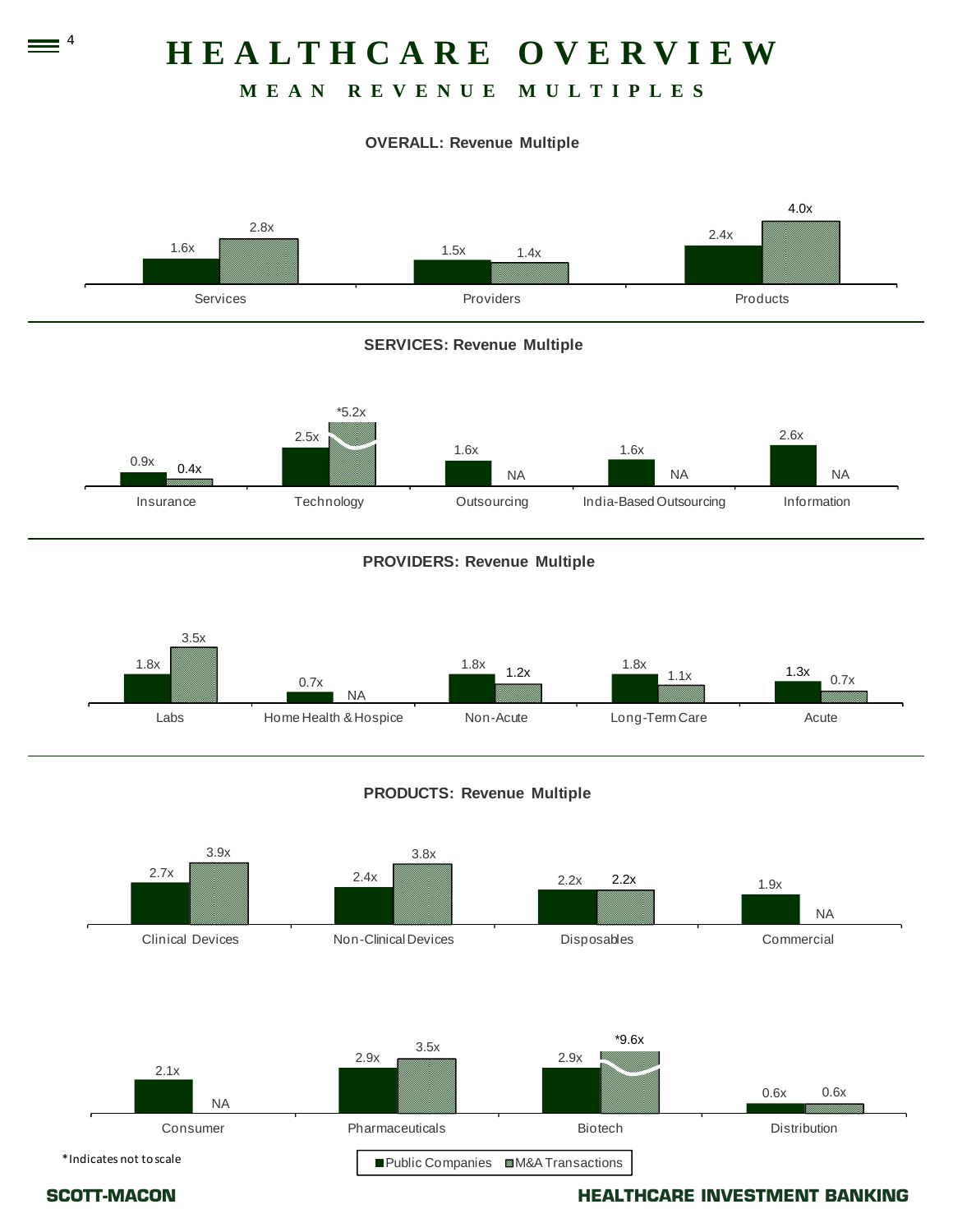## 5 **HEALTHCARE OVERVIEW**

### **MEAN EBITDA MULTIPLES**

### **OVERALL: EBITDA Multiple**





### **PROVIDERS: EBITDA Multiple**



### **PRODUCTS: EBITDA Multiple**

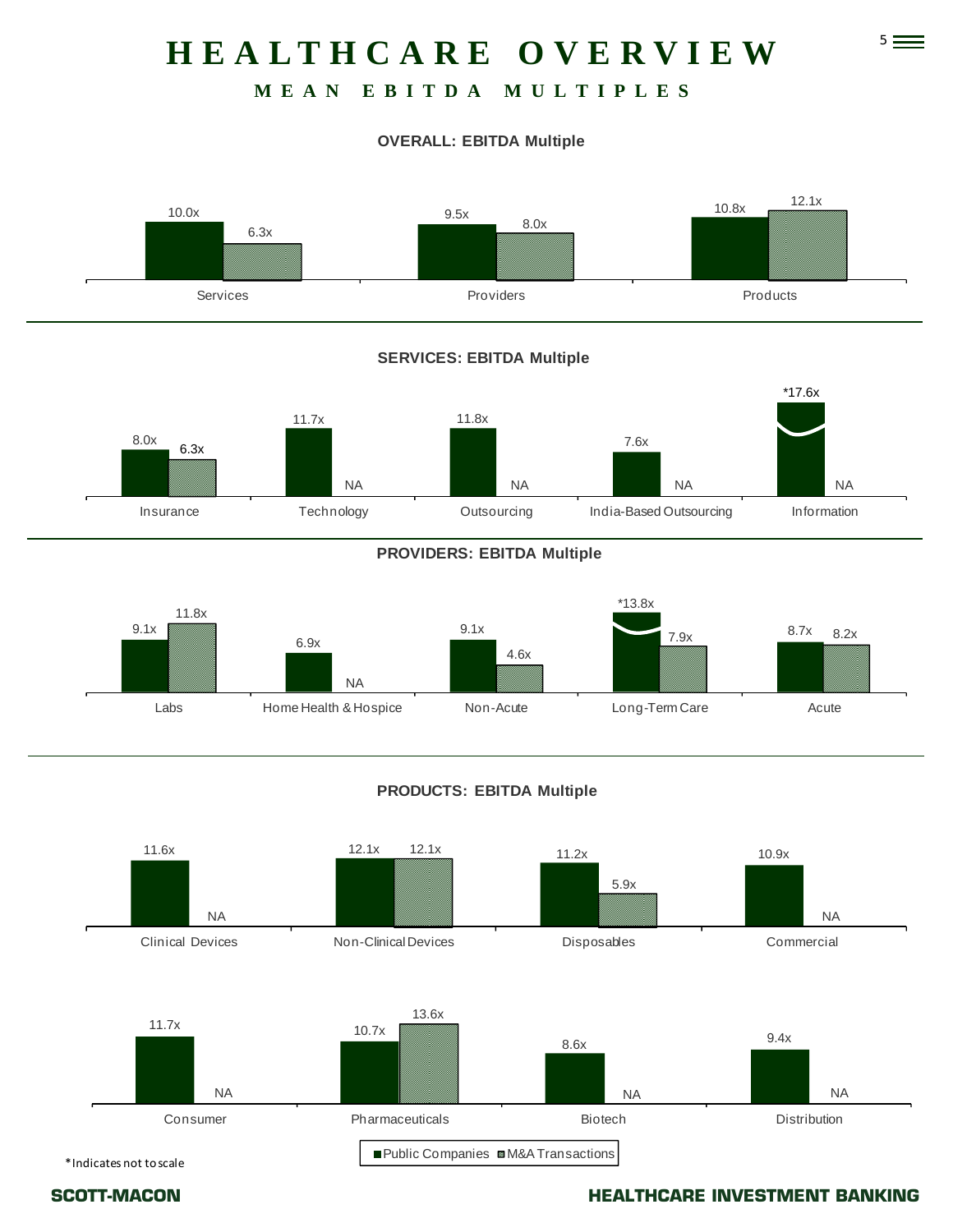### **EXECTED HEALTHCARE MERGER & ACQUISITION TRANSACTIONS<sup>1</sup> SECOND QUARTER (APRIL 1—JUNE 30, 2013)**

| Date                                                 | <b>Acquirer / Target</b>                                                                                                 | Price     | <b>Target</b><br>Revenue                  | <b>Target</b><br>EBITDA <sup>2</sup> | Price/<br>Revenue | Price/<br>EBITDA <sup>2</sup> | <b>Target Description</b>                                                                                                                                                                                             |
|------------------------------------------------------|--------------------------------------------------------------------------------------------------------------------------|-----------|-------------------------------------------|--------------------------------------|-------------------|-------------------------------|-----------------------------------------------------------------------------------------------------------------------------------------------------------------------------------------------------------------------|
|                                                      |                                                                                                                          |           |                                           |                                      |                   |                               |                                                                                                                                                                                                                       |
| 5/7/2013                                             | Aetna Inc. (NYSE:AET) /                                                                                                  | \$5,795.5 | <b>SERVICES - INSURANCE</b><br>\$13,340.8 | \$915.6                              | 0.4x              | 6.3x                          | Operates as a managed healthcare company.                                                                                                                                                                             |
| 4/22/2013                                            | Coventry Health Care Inc.<br>AmTrust Financial Services, Inc. (NasdaqGS:AFSI) /                                          | \$60.0    | <b>NA</b>                                 | <b>NA</b>                            | <b>NA</b>         | <b>NA</b>                     | Offers workers' compensation insurance products.                                                                                                                                                                      |
| Announced                                            | Sequoia Insurance Company<br>Cooper University Health Care /<br>Amerihealth New Jersey Inc.                              | <b>NA</b> | <b>NA</b>                                 | <b>NA</b>                            | <b>NA</b>         | <b>NA</b>                     | Acquisition of 20% stake; operates as a health maintenance<br>organization that offers healthcare plans and third party                                                                                               |
| 5/1/2013                                             | MAG Mutual Group /                                                                                                       | <b>NA</b> | <b>NA</b>                                 | <b>NA</b>                            | <b>NA</b>         | <b>NA</b>                     | administration services.<br>Provides physician liability insurance products and services.                                                                                                                             |
| 4/1/2013                                             | South Carolina Physician Assurance Company<br>WellCare Health Plans, Inc. (NYSE:WCG) /<br>Missouri Care, Inc.            | <b>NA</b> | <b>NA</b>                                 | <b>NA</b>                            | <b>NA</b>         | <b>NA</b>                     | Provides managed care health services for kids, pregnant<br>women, and parents.                                                                                                                                       |
| <b>MEAN (INSURANCE)</b><br><b>MEDIAN (INSURANCE)</b> |                                                                                                                          |           |                                           |                                      | 0.4x<br>0.4x      | 6.3x<br>6.3x                  |                                                                                                                                                                                                                       |
|                                                      |                                                                                                                          |           |                                           |                                      |                   |                               |                                                                                                                                                                                                                       |
| 4/24/2013                                            | Alegeus Technologies /                                                                                                   | <b>NA</b> | <b>SERVICES - TECHNOLOGY</b><br><b>NA</b> | <b>NA</b>                            | <b>NA</b>         | NA.                           | Provides private health insurance exchange technology.                                                                                                                                                                |
| 5/9/2013                                             | Workable Solutions LLC<br>Altegra Health, Inc. /                                                                         | <b>NA</b> | <b>NA</b>                                 | <b>NA</b>                            | <b>NA</b>         | NA.                           | Provides a suite of analytical tools and reports to managed                                                                                                                                                           |
| Announced                                            | TransUnion Corp., Healthcare Analytics Business<br>Alternative Energy Partners, Inc. (OTCBB:AEGY) /                      | <b>NA</b> | <b>NA</b>                                 | <b>NA</b>                            | <b>NA</b>         | <b>NA</b>                     | care organizations and healthcare providers.<br>Develops a Web and phone application that allows                                                                                                                      |
| Announced                                            | PharmaJanes<br>Alternative Energy Partners, Inc. (OTCBB:AEGY) /                                                          | <b>NA</b> | <b>NA</b>                                 | <b>NA</b>                            | <b>NA</b>         | <b>NA</b>                     | individuals to place orders for medical marijuana.<br>Offers merchant payment solutions for collectives,                                                                                                              |
|                                                      | Simple Prepay                                                                                                            |           |                                           |                                      |                   |                               | dispensaries, and delivery services in the medical cannabis<br>space via an online platform.                                                                                                                          |
| 5/9/2013                                             | Claimsnet.com Inc. (OTCPK:CLAI) /<br>Claimsnet.com Inc., Prior to Reverse Merger with<br><b>TransCoastal Corporation</b> | <b>NA</b> | <b>NA</b>                                 | <b>NA</b>                            | <b>NA</b>         | <b>NA</b>                     | Owns, operates, and licenses software products for<br>processing medical insurance claims on the Internet.                                                                                                            |
| 6/5/2013                                             | Claris Networks, LLC /<br>MindLinx LLC                                                                                   | <b>NA</b> | <b>NA</b>                                 | <b>NA</b>                            | <b>NA</b>         | NA.                           | Provides hosting and cloud computing solutions to the<br>healthcare industry.                                                                                                                                         |
| 5/31/2013                                            | Constellation Software Inc. (TSX:CSU) /<br>Quadramed, Inc.                                                               | <b>NA</b> | <b>NA</b>                                 | <b>NA</b>                            | <b>NA</b>         | NA.                           | Provides healthcare software and services.                                                                                                                                                                            |
| 5/3/2013                                             | Constellation Software Inc. (TSX:CSU) /<br>Quantitative Medical Systems, Inc.                                            | <b>NA</b> | <b>NA</b>                                 | <b>NA</b>                            | <b>NA</b>         | NA                            | Designs and develops billing and clinical applications for<br>renal dialysis treatment and management.                                                                                                                |
| 6/24/2013                                            | DataSource, Inc./<br>Integrated Document Solutions, Inc.                                                                 | <b>NA</b> | <b>NA</b>                                 | <b>NA</b>                            | <b>NA</b>         | NA.                           | Provides Web-based workflow portals and document<br>lifecycle applications for healthcare market.                                                                                                                     |
| 4/12/2013                                            | Encore Integrated Clinical Research LLC /<br>Integra Systems Design, Inc.                                                | <b>NA</b> | <b>NA</b>                                 | <b>NA</b>                            | <b>NA</b>         | <b>NA</b>                     | Provides software products and solutions for organizations<br>involved in clinical investigations.                                                                                                                    |
| 6/18/2013                                            | Halifax Group /<br>Envision Pharma Inc.                                                                                  | <b>NA</b> | <b>NA</b>                                 | <b>NA</b>                            | <b>NA</b>         | NA.                           | A global technology and scientific communication company<br>serving pharmaceutical, biotechnology and medical device<br>companies.                                                                                    |
| 5/21/2013                                            | Healthland, Inc./<br>American HealthTech, Inc.                                                                           | <b>NA</b> | <b>NA</b>                                 | <b>NA</b>                            | <b>NA</b>         | NA                            | Provides clinical management, resident accounting, financial<br>accounting, and enterprise management software suites for<br>skilled nursing facilities, caregivers, partners, and healthcare<br>networks.            |
| 5/29/2013                                            | latric Systems, Inc. /<br>Accent on Integration, Inc.                                                                    | <b>NA</b> | <b>NA</b>                                 | <b>NA</b>                            | <b>NA</b>         | NA.                           | Provides healthcare IT solutions.                                                                                                                                                                                     |
| 6/6/2013                                             | IMS Health Incorporated /<br>Incential Software, Inc.                                                                    | <b>NA</b> | <b>NA</b>                                 | <b>NA</b>                            | <b>NA</b>         | <b>NA</b>                     | Designs, develops, and delivers compensation and sales<br>performance management solutions to the life sciences                                                                                                       |
| 6/18/2013                                            | Mediware Information Systems, Inc. /<br>Fastrack Healthcare Systems, Inc.                                                | <b>NA</b> | <b>NA</b>                                 | <b>NA</b>                            | <b>NA</b>         | <b>NA</b>                     | industry.<br>Develops and supplies software and technology to home<br>medical equipment providers, durable medical equipment<br>and respiratory providers, home infusion pharmacies, and<br>home healthcare agencies. |
| 6/27/2013                                            | Meta Pharmaceutical Services, LLC /<br>NexGen RxMarketing, LLC                                                           | <b>NA</b> | <b>NA</b>                                 | <b>NA</b>                            | <b>NA</b>         | <b>NA</b>                     | Offers technology-enabled solutions for increased access to<br>healthcare professionals.                                                                                                                              |
| 4/10/2013                                            | Ohio Masonic Home /<br>EDO Mobile Health Inc.                                                                            | <b>NA</b> | <b>NA</b>                                 | <b>NA</b>                            | <b>NA</b>         | <b>NA</b>                     | Provides MobiCare, which helps to manage and coordinate<br>the tasks and care giving responsibilities in a private<br>network.                                                                                        |
| 5/6/2013                                             | PatientOrderSets.com /<br>fliiSolutions Inc.                                                                             | <b>NA</b> | <b>NA</b>                                 | <b>NA</b>                            | <b>NA</b>         | <b>NA</b>                     | Provides health care technology solutions.                                                                                                                                                                            |
| 6/18/2013                                            | Payformance Corporation /<br>mPay Gateway, Inc.                                                                          | <b>NA</b> | <b>NA</b>                                 | <b>NA</b>                            | <b>NA</b>         | <b>NA</b>                     | Develops financial technology products and services for<br>health care payment applications.                                                                                                                          |
| 6/6/2013                                             | Qforma Inc. /<br>Qforma Inc., Prior to Merger with SkilaMederi                                                           | <b>NA</b> | <b>NA</b>                                 | <b>NA</b>                            | <b>NA</b>         | NA.                           | Develops and provides analytics and predictive modeling<br>solutions for health sciences industry.                                                                                                                    |
| 4/29/2013                                            | Qiagen NV (NasdagGS:QGEN) /                                                                                              | \$105.0   | \$20.0                                    | <b>NA</b>                            | 5.2x              | NA                            | Provides information solutions and services for life science                                                                                                                                                          |
| 5/5/2013                                             | Ingenuity Systems, Inc.<br>QUALCOMM Incorporated (NasdaqGS:QCOM) /<br>MyTelehealth Solutions, LLC                        | <b>NA</b> | <b>NA</b>                                 | <b>NA</b>                            | <b>NA</b>         | <b>NA</b>                     | researchers.<br>Provides enterprise solutions to health plans, integrated<br>health care delivery systems, and the pharmaceutical                                                                                     |
| 6/6/2013                                             | RxVantage, Inc./<br>RepAccess                                                                                            | <b>NA</b> | <b>NA</b>                                 | <b>NA</b>                            | <b>NA</b>         | <b>NA</b>                     | industry.<br>Provides online appointment scheduling services to facilitate<br>interactions between medical offices, and pharmaceutical<br>and medical sales representatives.                                          |
| 4/2/2013                                             | TekLinks, Inc. /<br>ClinicAnywhere                                                                                       | <b>NA</b> | <b>NA</b>                                 | <b>NA</b>                            | <b>NA</b>         | <b>NA</b>                     | Offers information technology solutions for physician<br>practices.                                                                                                                                                   |
| 6/27/2013                                            | TEMIS S.A./<br>i3 Analytics                                                                                              | <b>NA</b> | <b>NA</b>                                 | <b>NA</b>                            | <b>NA</b>         | <b>NA</b>                     | Provides a Software-as-a-Service based platform that charts<br>the biopharma landscape based on life sciences open data.                                                                                              |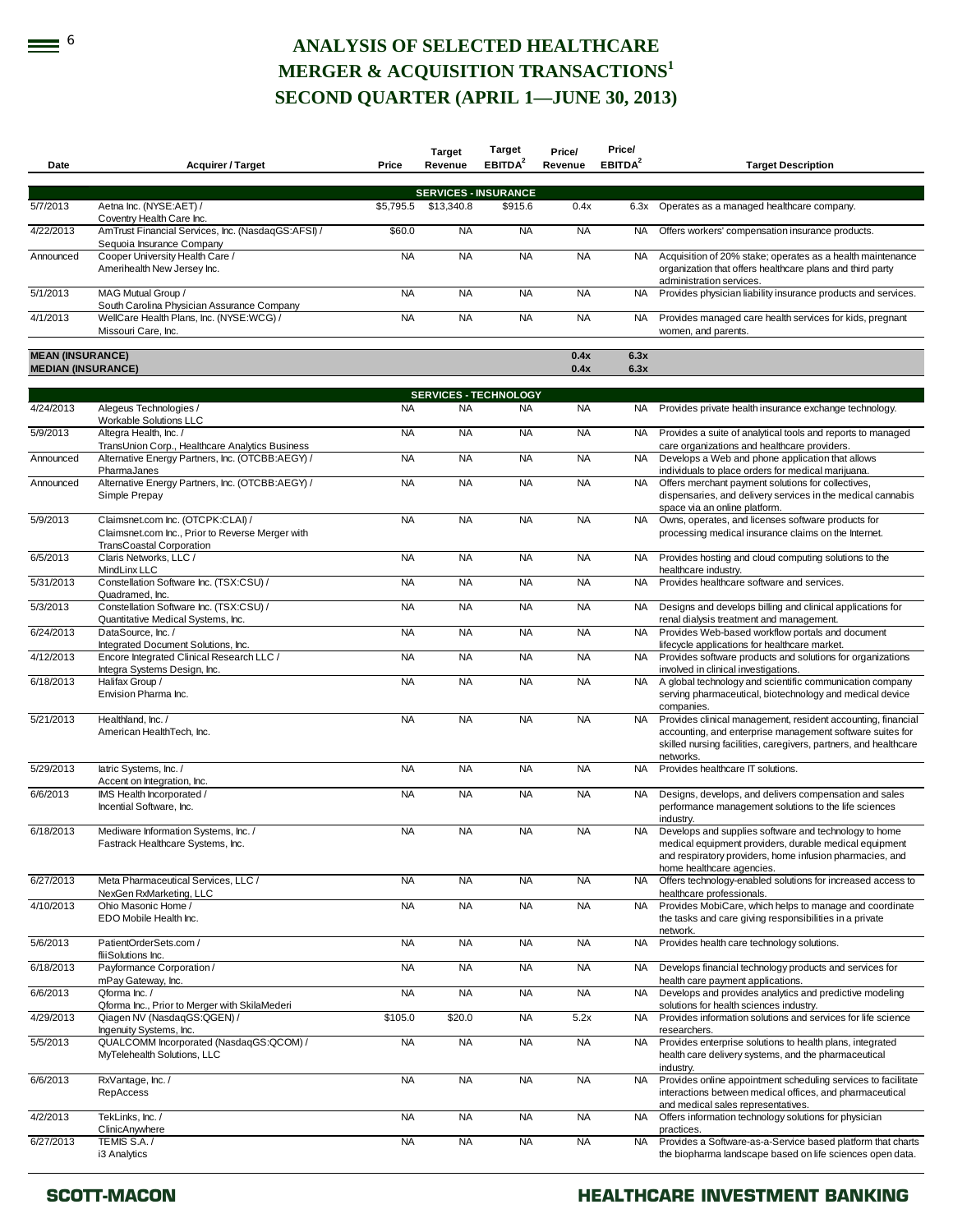| Date                     | <b>Acquirer / Target</b>                                                                                                    | Price     | <b>Target</b><br>Revenue      | Target<br>EBITDA <sup>2</sup> | Price/<br>Revenue | Price/<br>EBITDA <sup>2</sup> | <b>Target Description</b>                                                                                                                                                                                                                                                  |
|--------------------------|-----------------------------------------------------------------------------------------------------------------------------|-----------|-------------------------------|-------------------------------|-------------------|-------------------------------|----------------------------------------------------------------------------------------------------------------------------------------------------------------------------------------------------------------------------------------------------------------------------|
| 4/30/2013                | ValueCentric, LLC /<br>Global Healthcare Exchange, LLC, Channel Intelligence<br><b>Business</b>                             | <b>NA</b> | <b>NA</b>                     | <b>NA</b>                     | <b>NA</b>         | NA.                           | Comprises the business operation which develops software<br>and service solution to manage and analyze sales tracings,<br>pricing strategies, chargeback claims, and GPO<br>administration fees for the healthcare sector.                                                 |
| Announced                | Vitera Healthcare Solutions, LLC /<br>SuccessEHS, Inc.                                                                      | <b>NA</b> | <b>NA</b>                     | <b>NA</b>                     | <b>NA</b>         | <b>NA</b>                     | Provides electronic health record and practice management<br>solutions.                                                                                                                                                                                                    |
| <b>MEAN (TECHNOLOGY)</b> | <b>MEDIAN (TECHNOLOGY)</b>                                                                                                  |           |                               |                               | 5.2x<br>5.2x      | <b>NA</b><br><b>NA</b>        |                                                                                                                                                                                                                                                                            |
|                          |                                                                                                                             |           | <b>SERVICES - OUTSOURCING</b> |                               |                   |                               |                                                                                                                                                                                                                                                                            |
| 5/14/2013                | Altasciences Company Inc. /<br>Vince & Associates Clinical Research Inc.                                                    | <b>NA</b> | <b>NA</b>                     | <b>NA</b>                     | <b>NA</b>         | NA.                           | Provides clinical research services to the pharmaceutical and<br>biotech industry worldwide.                                                                                                                                                                               |
| Announced                | American Association For Homecare /<br>National Association of Independent Medical Equipment<br>Suppliers, Inc.             | <b>NA</b> | <b>NA</b>                     | <b>NA</b>                     | <b>NA</b>         | <b>NA</b>                     | An association for independent medical equipment suppliers.                                                                                                                                                                                                                |
| 4/4/2013                 | Arthur J Gallagher & Co. (NYSE:AJG) /<br>Advanced Benefit Advisors, Inc.                                                    | <b>NA</b> | <b>NA</b>                     | <b>NA</b>                     | <b>NA</b>         | <b>NA</b>                     | Provides employee benefits consulting services for family-<br>owned businesses and Fortune 100 corporations.                                                                                                                                                               |
| 6/25/2013                | Dixon Hughes Goodman LLP /<br>Crossfire Advisory, LLC                                                                       | <b>NA</b> | <b>NA</b>                     | <b>NA</b>                     | <b>NA</b>         | <b>NA</b>                     | Offers healthcare advisory services to small to mid-sized<br>providers.                                                                                                                                                                                                    |
| 6/12/2013                | Emdeon Inc. /<br>Goold Health Systems, Inc.                                                                                 | <b>NA</b> | <b>NA</b>                     | <b>NA</b>                     | <b>NA</b>         | <b>NA</b>                     | Provides Medicaid health care management, data<br>processing, and administration services.                                                                                                                                                                                 |
| 5/17/2013                | Falck Holding A/S /<br>Verihealth Inc.                                                                                      | <b>NA</b> | <b>NA</b>                     | <b>NA</b>                     | <b>NA</b>         | NA.                           | Focuses on the pre and post hospital processes including<br>clinically guided physician referrals on admission and<br>discharge, integrating customer satisfaction surveys and<br>coordinating the compliant mode of ambulance<br>transportation.                          |
| 5/7/2013                 | Feel Golf Co., Inc. (OTCPK:FEEL) /<br>Intelligent Living Inc.                                                               | \$0.6     | <b>NA</b>                     | <b>NA</b>                     | <b>NA</b>         | <b>NA</b>                     | Develops health and wellness programs for men and women.                                                                                                                                                                                                                   |
| 6/13/2013                | Fifth Street Capital LLC; Fifth Street Finance Corp.<br>(NasdaqGS:FSC) /<br>Healthcare Finance Group, LLC                   | \$114.0   | <b>NA</b>                     | <b>NA</b>                     | <b>NA</b>         | NA.                           | Provides senior debt financing solutions to the healthcare<br>industry.                                                                                                                                                                                                    |
| 5/29/2013                | General Electric Company (NYSE:GE) /<br>Unisyn Medical Technologies, Inc.                                                   | <b>NA</b> | <b>NA</b>                     | <b>NA</b>                     | <b>NA</b>         | NA.                           | Provides on-site service and support, ultrasound probe repair<br>and exchange, parts supply and depot repair, and technical<br>support services to the diagnostic imaging industry.                                                                                        |
| 6/19/2013                | HCA Holdings, Inc. (NYSE:HCA) /<br>Sarah Cannon Research Institute, LLC                                                     | <b>NA</b> | <b>NA</b>                     | <b>NA</b>                     | <b>NA</b>         | <b>NA</b>                     | Conducts clinical research programs.                                                                                                                                                                                                                                       |
| Announced                | HCA Holdings, Inc. (NYSE:HCA) /<br>U.S. Collections, Inc.                                                                   | <b>NA</b> | <b>NA</b>                     | <b>NA</b>                     | <b>NA</b>         | NA.                           | Provides receivables management services to blue-chip<br>clients, hospitals, private physician practices, and hospital-<br>based physician practices.                                                                                                                      |
| 6/6/2013                 | HealthSmart Holdings, Inc. /<br>Klais & Company, Inc.                                                                       | <b>NA</b> | <b>NA</b>                     | <b>NA</b>                     | <b>NA</b>         | $\overline{NA}$               | A third party administration company that focuses on the<br>administration of traditional commercial, employer-<br>sponsored, and self-funded group health plans.                                                                                                          |
| 6/1/2013                 | HealthSmart Holdings, Inc. /<br>Wells Fargo Insurance Services of West Virginia, Inc.                                       | <b>NA</b> | <b>NA</b>                     | <b>NA</b>                     | <b>NA</b>         | <b>NA</b>                     | Offers insurance brokerage and third party administration<br>services.                                                                                                                                                                                                     |
| 6/15/2013                | Healthstat, Inc. /<br>Living Well Health Solutions LLC                                                                      | <b>NA</b> | <b>NA</b>                     | <b>NA</b>                     | <b>NA</b>         | <b>NA</b>                     | Operates as a wellness and health risk management<br>company.                                                                                                                                                                                                              |
| 4/15/2013                | Hilb Group LLC /<br>Engle, Paxson, and Hawthorne Insurance Services, LLC                                                    | <b>NA</b> | <b>NA</b>                     | <b>NA</b>                     | <b>NA</b>         | NA.                           | Provides insurance solutions to individuals, families, and<br>businesses.                                                                                                                                                                                                  |
| 5/6/2013                 | HIM Connections, LLC /<br>Coding Center, LLC                                                                                | <b>NA</b> | <b>NA</b>                     | <b>NA</b>                     | <b>NA</b>         | <b>NA</b>                     | Provides outsourced specialty medical coding services for<br>hospitals and specialty physicians.                                                                                                                                                                           |
| 6/3/2013                 | $Inclinix.$ Inc. $/$<br>Carolinas Research Associates                                                                       | <b>NA</b> | <b>NA</b>                     | <b>NA</b>                     | <b>NA</b>         | <b>NA</b>                     | Provides clinical research studies to local board certified.<br>private practice physicians, and pharmaceutical companies.                                                                                                                                                 |
| 6/6/2013                 | Independent Living Systems, LLC /<br>Royal Health Care of Long Island LLC                                                   | <b>NA</b> | <b>NA</b>                     | <b>NA</b>                     | <b>NA</b>         | <b>NA</b>                     | Provides managed care solutions and health plan<br>outsourcing services.                                                                                                                                                                                                   |
| 4/2/2013                 | J. Knipper & Company, Inc. /<br>inVentiv Health, Inc., inVentiv Health MySTRO Sample<br>Management and Fulfillment Business | <b>NA</b> | <b>NA</b>                     | <b>NA</b>                     | <b>NA</b>         | <b>NA</b>                     | Provides pharmaceutical sample management services.                                                                                                                                                                                                                        |
| Announced                | Kohlberg Kravis Roberts & Co. L.P. (NYSE:KKR) /<br>PRA International, Inc.                                                  | <b>NA</b> | <b>NA</b>                     | <b>NA</b>                     | <b>NA</b>         | NA.                           | Conducts clinical trial services in various phases of<br>pharmaceutical and biotech drug development.                                                                                                                                                                      |
| 4/24/2013                | Medisys Health Group Income Fund /<br>Plexo Inc.                                                                            | <b>NA</b> | <b>NA</b>                     | <b>NA</b>                     | <b>NA</b>         | <b>NA</b>                     | Provides workplace healthcare services to improve<br>employees' health leading to absenteeism reduction, and<br>increase in productivity and job satisfaction.                                                                                                             |
| 4/8/2013                 | Merck & Co. Inc. (NYSE:MRK) /<br>Global Safety Surveillance, Inc.                                                           | <b>NA</b> | <b>NA</b>                     | <b>NA</b>                     | <b>NA</b>         | <b>NA</b>                     | Provides drug safety services to the life sciences industry<br>including risk management, signal detection, auditing, and<br>SOP development and documentation services; technology<br>services group; and medical affairs.                                                |
| 4/8/2013                 | Merck & Co. Inc. (NYSE:MRK) /<br><b>Sentrx Safety Solutions</b>                                                             | <b>NA</b> | <b>NA</b>                     | <b>NA</b>                     | <b>NA</b>         | <b>NA</b>                     | Provides drug and device safety services to the life sciences<br>industry.                                                                                                                                                                                                 |
| 4/3/2013                 | National Financial Partners Corp. (NYSE:NFP) /<br>Thoits Insurance Service Inc.                                             | <b>NA</b> | <b>NA</b>                     | <b>NA</b>                     | <b>NA</b>         | <b>NA</b>                     | Provides employee benefits insurance products in the areas<br>of medical, dental, vision, life insurance, long and short term<br>disability, employee assistance, voluntary benefits, deferred<br>compensation, executive and lifestyle benefits, and<br>retirement plans. |
| Announced                | Net Medical Xpress Solutions, Inc. (OTCPK:NMXS) /<br>MedTel Solutions, LLC                                                  | <b>NA</b> | <b>NA</b>                     | <b>NA</b>                     | <b>NA</b>         | <b>NA</b>                     | Operates as a healthcare staffing and recruitment company.                                                                                                                                                                                                                 |
| 5/16/2013                | NET(net), Inc. /<br>Copperwood Group, Inc.                                                                                  | <b>NA</b> | <b>NA</b>                     | <b>NA</b>                     | <b>NA</b>         | NA.                           | Provides executive IT advisory services for health systems,<br>hospitals, providers, and payors.                                                                                                                                                                           |
| 5/1/2013                 | OGH, LLC /<br>Locum Leaders, LLC                                                                                            | <b>NA</b> | <b>NA</b>                     | <b>NA</b>                     | <b>NA</b>         | <b>NA</b>                     | Provides locum tenens/temporary physician staffing services<br>to healthcare facilities.                                                                                                                                                                                   |
| 4/30/2013                | PAREXEL International Corporation (NasdaqGS:PRXL) /<br><b>HERON Group Limited</b>                                           | \$38.2    | <b>NA</b>                     | <b>NA</b>                     | <b>NA</b>         | <b>NA</b>                     | Provides healthcare consultancy services.                                                                                                                                                                                                                                  |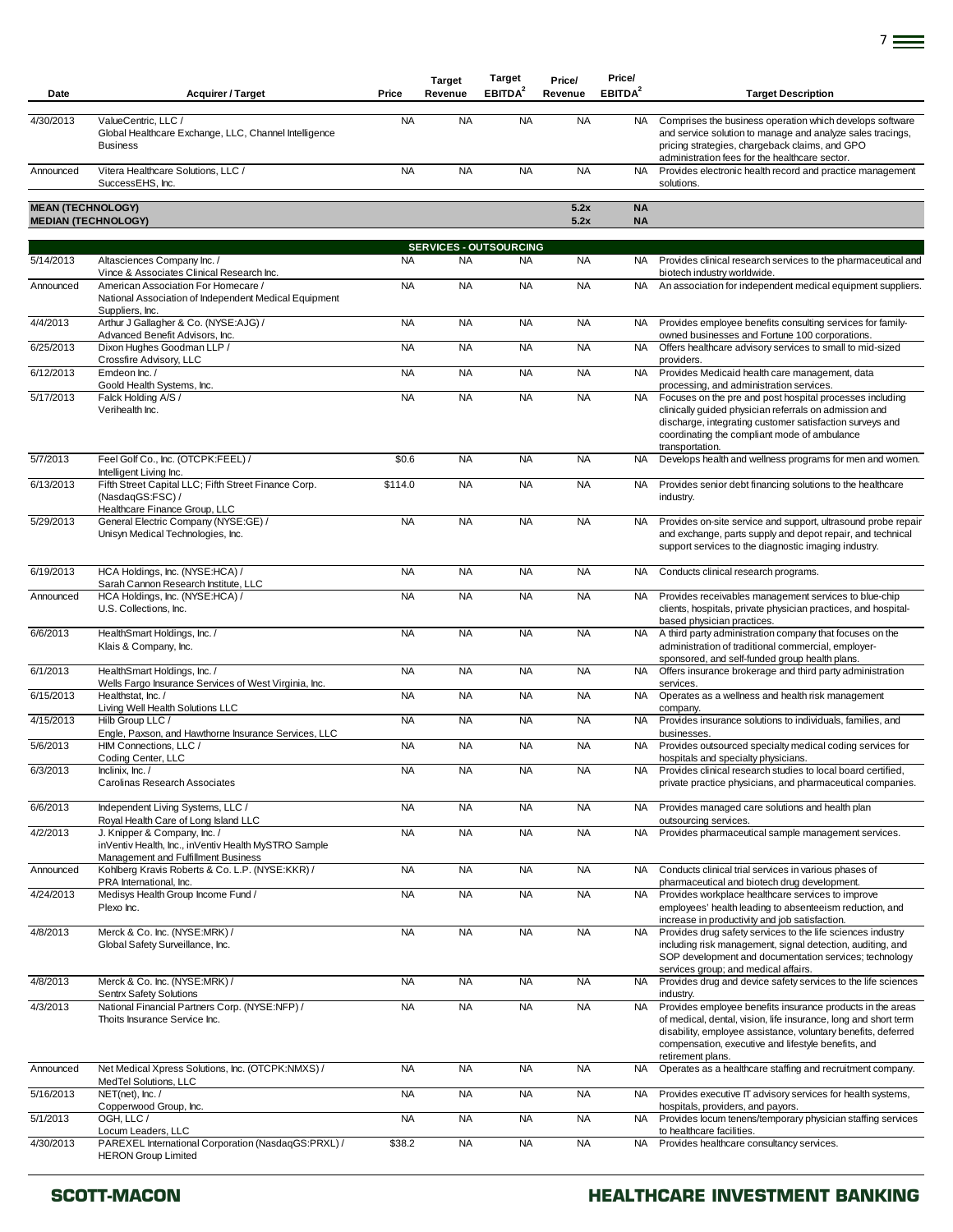|                           |                                                                                                                       |           | <b>Target</b> | <b>Target</b>                 | Price/                 | Price/                 |                                                                                                                                                                                                                                                                                    |
|---------------------------|-----------------------------------------------------------------------------------------------------------------------|-----------|---------------|-------------------------------|------------------------|------------------------|------------------------------------------------------------------------------------------------------------------------------------------------------------------------------------------------------------------------------------------------------------------------------------|
| Date                      | <b>Acquirer / Target</b>                                                                                              | Price     | Revenue       | EBITDA <sup>2</sup>           | Revenue                | EBITDA <sup>2</sup>    | <b>Target Description</b>                                                                                                                                                                                                                                                          |
| 5/21/2013                 | PracticeMax. Inc. /<br>ABC Medical Management Inc.                                                                    | <b>NA</b> | <b>NA</b>     | <b>NA</b>                     | <b>NA</b>              | <b>NA</b>              | Offers billing and practice management services for<br>anesthesia and pain management specialists.                                                                                                                                                                                 |
| 5/28/2013                 | QPharma, Inc. /<br>Md Mindset LLC                                                                                     | <b>NA</b> | <b>NA</b>     | <b>NA</b>                     | <b>NA</b>              | <b>NA</b>              | Operates as a physician research firm.                                                                                                                                                                                                                                             |
| 6/12/2013                 | revMD.com/<br>Turnkey MD Solutions, PLLC, Medical Practice Coding,<br>Billing, and Collection Contracts               | <b>NA</b> | <b>NA</b>     | <b>NA</b>                     | <b>NA</b>              | <b>NA</b>              | Comprises a portfolio of medical practice coding, billing, and<br>collection contracts.                                                                                                                                                                                            |
| 5/1/2013                  | Roper Industries Inc. (NYSE:ROP) /<br>Managed Healthcare Associates, Inc.                                             | \$1,000.0 | <b>NA</b>     | <b>NA</b>                     | <b>NA</b>              | <b>NA</b>              | Provides health care services and solutions to support the<br>needs of the alternate site healthcare providers.                                                                                                                                                                    |
| 5/1/2013                  | Tandon Technology Ventures /<br>Critical Entry Data Systems, LLC                                                      | <b>NA</b> | <b>NA</b>     | <b>NA</b>                     | <b>NA</b>              | <b>NA</b>              | Provides billing and pharmacy data entry services.                                                                                                                                                                                                                                 |
| 4/26/2013                 | TFS Trial Form Support International AB /<br>Beardsworth Consulting Group, Inc.                                       | <b>NA</b> | <b>NA</b>     | <b>NA</b>                     | <b>NA</b>              | <b>NA</b>              | Specializes in business solutions for complex clinical trials<br>focused on oncology and therapeutic vaccine.                                                                                                                                                                      |
| 5/16/2013                 | TrueFit Solutions, Inc. /<br>Gist Design, Inc.                                                                        | <b>NA</b> | <b>NA</b>     | <b>NA</b>                     | <b>NA</b>              | <b>NA</b>              | Provides research and design services for product evaluation<br>and innovation to consumer electronic and medical device<br>manufacturers.                                                                                                                                         |
| Announced                 | Unknown Buyer /<br>Syntiro Healthcare Services, Inc., Integrated Care<br>Management and Disease Management Operations | <b>NA</b> | <b>NA</b>     | <b>NA</b>                     | <b>NA</b>              | <b>NA</b>              | Provides outsourcing solutions for a full range of business<br>processes and information technology services to healthcare<br>provider networks, IPAs, and medical groups.                                                                                                         |
| 6/25/2013                 | Veeva Systems, Inc./<br>AdvantageMS                                                                                   | <b>NA</b> | <b>NA</b>     | <b>NA</b>                     | <b>NA</b>              | NA.                    | Provides information technology outsourcing services to the<br>healthcare industry.                                                                                                                                                                                                |
| 5/1/2013                  | WageWorks, Inc. (NYSE:WAGE) /<br>Crosby Benefit Systems, Inc.                                                         | \$4.1     | <b>NA</b>     | <b>NA</b>                     | <b>NA</b>              | <b>NA</b>              | Develops benefit programs that offer a range of benefit<br>related services.                                                                                                                                                                                                       |
| 6/19/2013                 | WIL Research Laboratories, LLC /<br>Ricerca Biosciences, LLC, Pharmaceutical Services<br>Business Located In Lyon     | <b>NA</b> | <b>NA</b>     | <b>NA</b>                     | <b>NA</b>              | <b>NA</b>              | Comprises a nonclinical safety assessment facility with an<br>area of 18,000 square meters.                                                                                                                                                                                        |
| <b>MEAN (OUTSOURCING)</b> | <b>MEDIAN (OUTSOURCING)</b>                                                                                           |           |               |                               | <b>NA</b><br><b>NA</b> | <b>NA</b><br><b>NA</b> |                                                                                                                                                                                                                                                                                    |
|                           |                                                                                                                       |           |               | <b>SERVICES - INFORMATION</b> |                        |                        |                                                                                                                                                                                                                                                                                    |
| Announced                 | Alliance for Regenerative Medicine /<br>Coalition for the Advancement of Medical Research                             | <b>NA</b> | <b>NA</b>     | <b>NA</b>                     | <b>NA</b>              | NA.                    | Advocacy organization that promotes legislative, regulatory<br>and reimbursement initiatives necessary to facilitate access<br>to life-giving advances in regenerative medicine.                                                                                                   |
| 4/17/2013                 | Beckfield College /<br>Larock Healthcare Academy LLC                                                                  | <b>NA</b> | <b>NA</b>     | <b>NA</b>                     | <b>NA</b>              | NA                     | Offers classes, trainings programs and certifications in<br>Phlebotomy, Nurse Aide, Geriatric Care Management,<br>Patient Care Technician/Assistant, EKG Technician and<br>Medical Billing & Coding as well as CPR, AED and First Aid,<br>and Reality Comprehension Clock Testing. |
| 6/19/2013                 | CompareNetworks, Inc. /<br>Scrazzl Ltd.                                                                               | <b>NA</b> | <b>NA</b>     | <b>NA</b>                     | <b>NA</b>              | <b>NA</b>              | Develops tools for the scientific marketplace which help<br>scientists and suppliers of scientific products to communicate<br>and connect.                                                                                                                                         |
| 6/11/2013                 | CTI Clinical Trial and Consulting Services, Inc. /<br>S2 Statistical Solutions, Inc.                                  | <b>NA</b> | <b>NA</b>     | <b>NA</b>                     | <b>NA</b>              | <b>NA</b>              | Provides data mining, economic analysis, published literature<br>compilation, and data visualization services to medical<br>device, diagnostic, and pharmaceutical companies.                                                                                                      |
| 5/10/2013                 | Feel Golf Co., Inc. (OTCPK:FEEL) /<br>Mind360                                                                         | \$1.0     | <b>NA</b>     | <b>NA</b>                     | <b>NA</b>              | <b>NA</b>              | Owns and operates an online cognitive training platform.                                                                                                                                                                                                                           |
| 4/29/2013                 | Health Media Network LLC /<br>Spectrum Health Network, Inc.                                                           | <b>NA</b> | <b>NA</b>     | <b>NA</b>                     | <b>NA</b>              | NA                     | Operates a digital signage waiting room network built for the<br>multispecialty group practice and independent physician<br>associations.                                                                                                                                          |
| 4/30/2013                 | IMS Health Incorporated /<br>Semantelli Corporation                                                                   | NA        | NA            | NA.                           | NA                     |                        | Operates as a social media analytics company that develops<br>a Web based listening platform to healthcare organizations<br>worldwide.                                                                                                                                             |
| Announced                 | Modern Medical Modalities Corporation /<br>Brooklyn Health Information Exchange, Inc.                                 | <b>NA</b> | <b>NA</b>     | <b>NA</b>                     | <b>NA</b>              | <b>NA</b>              | Operates as a regional health information organization.                                                                                                                                                                                                                            |
| 6/20/2013                 | OMICS Group /<br>Oral Health and Dental Management                                                                    | <b>NA</b> | <b>NA</b>     | <b>NA</b>                     | <b>NA</b>              | NA                     | Publishes a quarterly oral health and dental management<br>journal.                                                                                                                                                                                                                |
| 6/24/2013                 | Quest Diagnostics Inc. (NYSE:DGX) /<br>Dignity Health, Lab-Related Clinical Outreach Operations                       | <b>NA</b> | <b>NA</b>     | <b>NA</b>                     | <b>NA</b>              | <b>NA</b>              | Provides outreach diagnostic information services to patients<br>and physician offices.                                                                                                                                                                                            |
| <b>MEAN (INFORMATION)</b> |                                                                                                                       |           |               |                               | <b>NA</b>              | <b>NA</b>              |                                                                                                                                                                                                                                                                                    |

**MEDIAN (INFORMATION) NA NA**<br> **MEDIAN (INFORMATION) NA** NA **MEAN (SERVICES) 2.8x 6.3x MEDIAN (SERVICES) 2.8x 6.3x**

|           | <b>PROVIDERS - LABS</b>                                                                          |           |           |           |           |       |                                                                                                                                                                                                                                                                                                            |  |  |  |  |
|-----------|--------------------------------------------------------------------------------------------------|-----------|-----------|-----------|-----------|-------|------------------------------------------------------------------------------------------------------------------------------------------------------------------------------------------------------------------------------------------------------------------------------------------------------------|--|--|--|--|
| 6/18/2013 | BioMed Realty Trust Inc. (NYSE:BMR) /<br>320 Charles Street Property in Cambridge, Massachusetts | \$52.0    | <b>NA</b> | <b>NA</b> | <b>NA</b> | NA.   | Comprises laboratory and office space covering an area of<br>approximately 99,500 square feet.                                                                                                                                                                                                             |  |  |  |  |
| 5/1/2013  | CML Healthcare Inc. (TSX:CLC) /<br>Rocky Mountain Analytical Inc.                                | <b>NA</b> | <b>NA</b> | <b>NA</b> | <b>NA</b> | NA.   | Provides clinical support services primarily for preventive and<br>integrative medicine professionals.                                                                                                                                                                                                     |  |  |  |  |
| 4/2/2013  | LifeLabs Inc./<br>BC Biomedical Laboratories Ltd.                                                | <b>NA</b> | <b>NA</b> | <b>NA</b> | <b>NA</b> | NA.   | Provides laboratory services offering clinical trial services<br>that include collection, management, and testing services for<br>scientific and medical uses; and urine drug screening<br>services for medical and medical-legal purposes, as well as<br>specializes in test kit collection and shipping. |  |  |  |  |
| Announced | LifeLabs Inc. /<br>CML Healthcare Inc. (TSX:CLC)                                                 | \$1.166.7 | \$345.0   | \$102.7   | 3.5x      | 11.8x | Provides medical laboratory testing and diagnostic imaging<br>services.                                                                                                                                                                                                                                    |  |  |  |  |
| 5/8/2013  | Nutrasource Diagnostics Inc./<br>Diteba Research Laboratories, Inc.                              | <b>NA</b> | <b>NA</b> | <b>NA</b> | <b>NA</b> | NA.   | Operates as a pharmaceutical testing laboratory and contract<br>research organization.                                                                                                                                                                                                                     |  |  |  |  |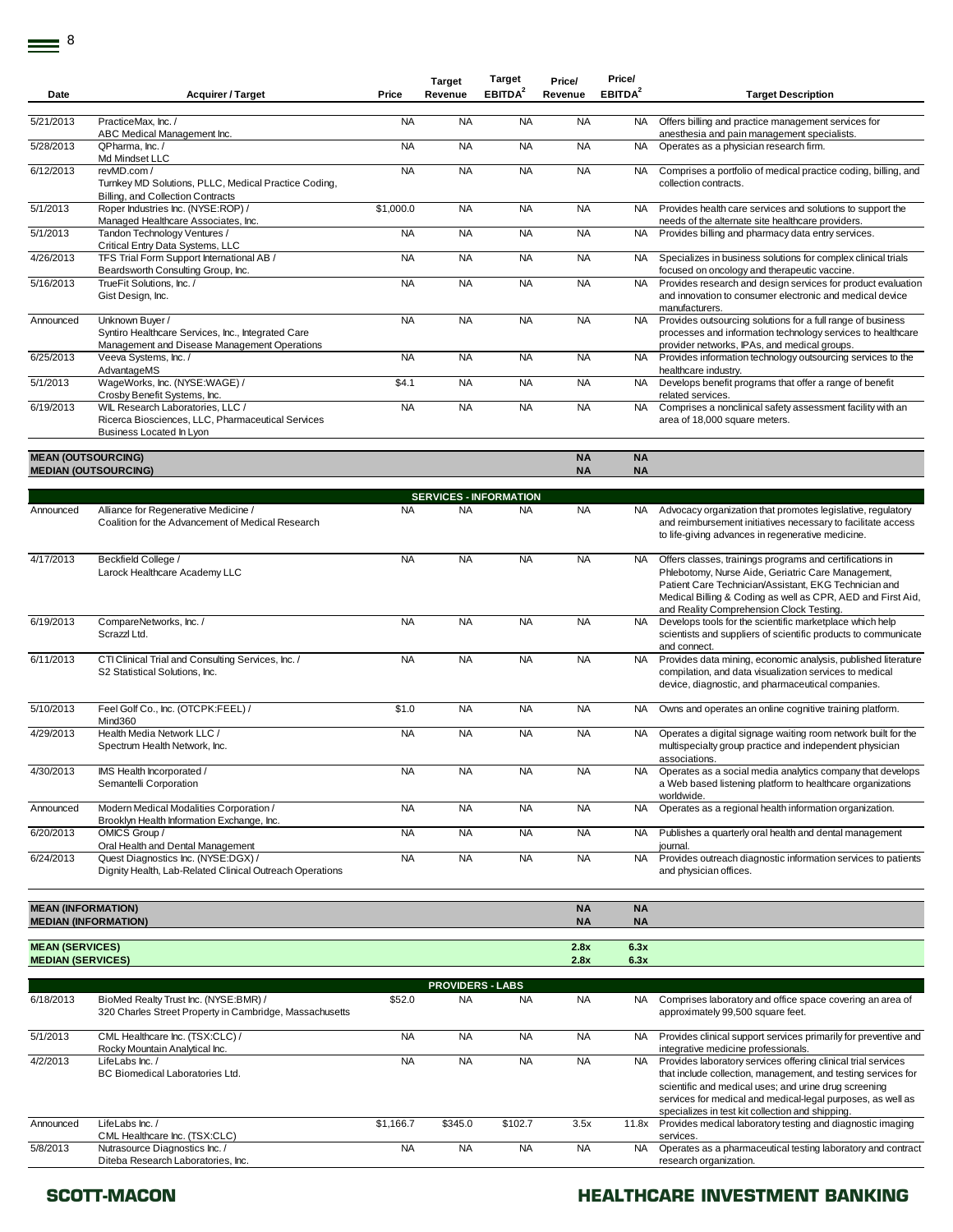| Date                                       | <b>Acquirer / Target</b>                                                                                                                                 | Price     | <b>Target</b><br>Revenue | Target<br>EBITDA <sup>2</sup>                | Price/<br>Revenue      | Price/<br>EBITDA <sup>2</sup> | <b>Target Description</b>                                                                                                                                                                                                                               |
|--------------------------------------------|----------------------------------------------------------------------------------------------------------------------------------------------------------|-----------|--------------------------|----------------------------------------------|------------------------|-------------------------------|---------------------------------------------------------------------------------------------------------------------------------------------------------------------------------------------------------------------------------------------------------|
| 5/16/2013                                  | Quest Diagnostics Inc. (NYSE:DGX) /<br>Concentra, Inc., Advanced Toxicology Network Laboratory<br><b>Business</b>                                        | <b>NA</b> | <b>NA</b>                | <b>NA</b>                                    | <b>NA</b>              | <b>NA</b>                     | Comprises a laboratory providing drug toxicology testing<br>services.                                                                                                                                                                                   |
| 6/12/2013                                  | Steep Hill Laboratories, Inc. /<br>Halent Scientific, Inc.                                                                                               | <b>NA</b> | <b>NA</b>                | <b>NA</b>                                    | <b>NA</b>              | <b>NA</b>                     | Operates a medical marijuana testing laboratory.                                                                                                                                                                                                        |
| <b>MEAN (LABS)</b><br><b>MEDIAN (LABS)</b> |                                                                                                                                                          |           |                          |                                              | 3.5x<br>3.5x           | 11.8x<br>11.8x                |                                                                                                                                                                                                                                                         |
|                                            |                                                                                                                                                          |           |                          | <b>PROVIDERS - HOME HEALTH &amp; HOSPICE</b> |                        |                               |                                                                                                                                                                                                                                                         |
| 4/2/2013                                   | Chemed Corp. (NYSE:CHE) /<br>Solari Hospice Care, LLC                                                                                                    | <b>NA</b> | <b>NA</b>                | <b>NA</b>                                    | <b>NA</b>              | NA.                           | Provides hospice care services that include physician, skilled<br>nursing, home health aides, social, spiritual counseling,<br>bereavement counseling, and medication services, as well as<br>medical equipment and supplies.                           |
| 4/8/2013                                   | Home Care Medical, Inc. /<br>HomeCare Resources LLC                                                                                                      | <b>NA</b> | <b>NA</b>                | <b>NA</b>                                    | <b>NA</b>              | <b>NA</b>                     | Provides home care services to people of all ages.                                                                                                                                                                                                      |
| Announced                                  | Kindred Healthcare Inc. (NYSE:KND) /<br>All Heart Home Health Agency and Hospice; Arrowhead<br>Home Health; Arrowhead Hospice Centers                    | <b>NA</b> | \$7.7                    | <b>NA</b>                                    | <b>NA</b>              | NA                            | Represents combined operations that provide home health<br>care and hospice care services.                                                                                                                                                              |
| Announced                                  | Kindred Healthcare Inc. (NYSE:KND) /<br>Qstaff Incorporated, QStaff Home Healthcare and<br>Advanced Care Hospice                                         | <b>NA</b> | <b>NA</b>                | <b>NA</b>                                    | <b>NA</b>              | <b>NA</b>                     | Comprises home health and hospice services.                                                                                                                                                                                                             |
| Announced                                  | LHC Group, Inc. (NasdaqGS:LHCG) /<br>AseraCare Home Health LLC                                                                                           | <b>NA</b> | \$5.0                    | <b>NA</b>                                    | <b>NA</b>              | <b>NA</b>                     | Offers healthcare services.                                                                                                                                                                                                                             |
| 4/2/2013                                   | LHC Group, Inc. (NasdaqGS:LHCG) /<br>Infirmary Hospice Care, Inc.                                                                                        | <b>NA</b> | \$2.5                    | <b>NA</b>                                    | <b>NA</b>              | NA.                           | Offers support and medical care to terminally ill patients.                                                                                                                                                                                             |
| Announced                                  | Sinfonía HealthCare Corp./<br>Assurance Home Care and Assurance Caregivers                                                                               | <b>NA</b> | <b>NA</b>                | <b>NA</b>                                    | <b>NA</b>              | NA.                           | Provides skilled nursing and companion care.                                                                                                                                                                                                            |
| 6/24/2013                                  | Visiting Angels of York and Hanover /<br>Miak Enterprises, Inc.                                                                                          | <b>NA</b> | <b>NA</b>                | <b>NA</b>                                    | <b>NA</b>              | NA.                           | Provides home care services.                                                                                                                                                                                                                            |
|                                            | <b>MEAN (HOME HEALTH &amp; HOSPICE)</b><br><b>MEDIAN (HOME HEALTH &amp; HOSPICE)</b>                                                                     |           |                          |                                              | <b>NA</b><br><b>NA</b> | <b>NA</b><br><b>NA</b>        |                                                                                                                                                                                                                                                         |
|                                            |                                                                                                                                                          |           |                          | <b>PROVIDERS - NON-ACUTE</b>                 |                        |                               |                                                                                                                                                                                                                                                         |
| 4/22/2013                                  | 21st Century Oncology, Inc. /                                                                                                                            | <b>NA</b> | <b>NA</b>                | NA                                           | <b>NA</b>              | NA.                           | Provides prostate health services.                                                                                                                                                                                                                      |
| 5/1/2013                                   | Prostate Solutions of Arizona, PC<br>Acadia Healthcare Company, Inc. (NasdaqGS:ACHC) /<br>Capestrano Investment Company, Inc.; Ten Broeck Tampa,<br>Inc. | \$91.8    | <b>NA</b>                | <b>NA</b>                                    | <b>NA</b>              | <b>NA</b>                     | Represents combined operations that develops and<br>constructs a 75-bed inpatient behavioral healthcare hospital<br>in addition to owning and operating a 108-bed inpatient<br>behavioral healthcare hospital and ten behavioral healthcare<br>clinics. |
| 6/20/2013                                  | Acadia Healthcare Company, Inc. (NasdaqGS:ACHC) /                                                                                                        | <b>NA</b> | <b>NA</b>                | <b>NA</b>                                    | <b>NA</b>              | <b>NA</b>                     | Provides residential treatment for trauma, drug, alcohol, and                                                                                                                                                                                           |
| 5/10/2013                                  | Refuge, A Healing Place, LLC<br>AR Capital, LLC /<br>TST Appleton South, LLC, Fresenius Dialysis Center                                                  | \$1.9     | <b>NM</b>                | <b>NA</b>                                    | <b>NM</b>              | <b>NA</b>                     | process addiction.<br>Comprises a dialysis center with 5,564 square feet of<br>rentable area.                                                                                                                                                           |
| 4/12/2013                                  | Located in Winfield, Alabama<br>BA Healthcare Holdings, LLC; Vibra Healthcare, LLC /<br>Twin Creeks Hospital                                             | <b>NA</b> | <b>NA</b>                | <b>NA</b>                                    | <b>NA</b>              | <b>NA</b>                     | Operates a healthcare facility that provides rehabilitation<br>services.                                                                                                                                                                                |
| Announced                                  | Beacon Health System, Inc. /<br>South Bend Clinic                                                                                                        | <b>NA</b> | <b>NA</b>                | <b>NA</b>                                    | <b>NA</b>              | NA.                           | Provides primary and specialized care to its patients.                                                                                                                                                                                                  |
| 5/7/2013                                   | Behavioral Health Group, Inc. /<br>Opioid Treatment Program in Central Tennessee                                                                         | <b>NA</b> | <b>NA</b>                | <b>NA</b>                                    | <b>NA</b>              | <b>NA</b>                     | Comprises an opioid treatment program which serves<br>patients with opioid addiction.                                                                                                                                                                   |
| 5/31/2013                                  | BioMed Realty Trust Inc. (NYSE:BMR) /<br>Wexford Science & Technology, LLC                                                                               | \$673.0   | <b>NA</b>                | <b>NA</b>                                    | <b>NA</b>              | NA.                           | A real estate investment and development company serving<br>for-profit and not-for-profit institutions, including universities,<br>university-related research parks and healthcare systems.                                                            |
| 4/15/2013                                  | CareSpot; HCA Holdings, Inc. (NYSE:HCA); /<br>NeighborMD                                                                                                 | <b>NA</b> | <b>NA</b>                | <b>NA</b>                                    | <b>NA</b>              | NA.                           | Develops and operates urgent care centers.                                                                                                                                                                                                              |
| Announced                                  | Cash Merger, Individual Investors Participated /<br>Seton Campus of MaineGeneral Health                                                                  | \$0.5     | <b>NA</b>                | <b>NA</b>                                    | NA                     | <b>NA</b>                     | Comprises an 80 acre healthcare property, which provides<br>inpatient services and rehabilitation services.                                                                                                                                             |
| Announced                                  | Catholic Health Partners, Inc. /<br>Kaiser Permanente of Ohio                                                                                            | <b>NA</b> | <b>NA</b>                | <b>NA</b>                                    | <b>NA</b>              | NA.                           | Comprises the health care staff, physicians and operations<br>and administrative personnel who are currently part of Kaiser<br>Permanente of Ohio.                                                                                                      |
| Announced                                  | Center For Drug Free Living Inc. /<br>Seminole Community Mental Health Center, Inc.                                                                      | <b>NA</b> | <b>NA</b>                | <b>NA</b>                                    | <b>NA</b>              | <b>NA</b>                     | Offers behavioral-health care services.                                                                                                                                                                                                                 |
| Announced                                  | CHP Partners LP /<br>Medical Properties Portfolio I                                                                                                      | \$106.0   | <b>NA</b>                | <b>NA</b>                                    | <b>NA</b>              | NA.                           | Comprises six medical properties along with tenant leases,<br>facility contracts, leases, permits, and liabilities.                                                                                                                                     |
| 4/8/2013                                   | Christ Hospital Health Network /<br>Sleep Management Institute, LLC, Two Centers                                                                         | <b>NA</b> | <b>NA</b>                | <b>NA</b>                                    | <b>NA</b>              | NA.                           | Comprises two sleep centers.                                                                                                                                                                                                                            |
| Announced                                  | CNL Healthcare Properties, Inc. /<br>Portfolio of Medical Professional Office Properties in<br>Tennessee                                                 | \$54.5    | <b>NA</b>                | <b>NA</b>                                    | <b>NA</b>              | NA                            | Portfolio of medical professional office properties comprising<br>interests in 11 condominium units and a medical office<br>facility.                                                                                                                   |
| 5/1/2013                                   | Compass Surgical Partners LLC /<br>Bay Area Physicians Surgery Center                                                                                    | <b>NA</b> | <b>NA</b>                | <b>NA</b>                                    | <b>NA</b>              | <b>NA</b>                     | A multi-specialty ambulatory surgery center with three<br>operating rooms and three procedure rooms.                                                                                                                                                    |
| 4/29/2013                                  | Compass Surgical Partners LLC /<br>Safety Harbor Surgery Center, LLC                                                                                     | <b>NA</b> | <b>NA</b>                | <b>NA</b>                                    | <b>NA</b>              | NA                            | Owns and operates a multi-specialty surgery center with two<br>operating rooms and three procedure rooms.                                                                                                                                               |
| 4/8/2013                                   | Crozer-Keystone Health System Inc. /<br>Crozer-Keystone Surgery Center at Haverford                                                                      | <b>NA</b> | <b>NA</b>                | <b>NA</b>                                    | <b>NA</b>              | <b>NA</b>                     | Operates surgical facilities.                                                                                                                                                                                                                           |
| 6/3/2013                                   | DaVita HealthCare Partners Inc. (NYSE:DVA) /<br>Especialistas en Salud Esensa SAS                                                                        | <b>NA</b> | <b>NA</b>                | <b>NA</b>                                    | <b>NA</b>              | NA                            | Offers renal services.                                                                                                                                                                                                                                  |
| 6/13/2013                                  | DaVita HealthCare Partners Inc. (NYSE:DVA) /<br>Nevada Cancer Centers, PLLC                                                                              | <b>NA</b> | <b>NA</b>                | <b>NA</b>                                    | <b>NA</b>              | NA                            | Offers oncology and hematology services.                                                                                                                                                                                                                |
| 6/3/2013                                   | Dermatology Associates of Wisconsin S.C. /<br>North Shore Dermatology SC                                                                                 | <b>NA</b> | <b>NA</b>                | <b>NA</b>                                    | <b>NA</b>              | <b>NA</b>                     | Provides skin care solutions such as acne skin care<br>treatment, laser skin, and rosacea treatment, and skin cancer<br>surgery services.                                                                                                               |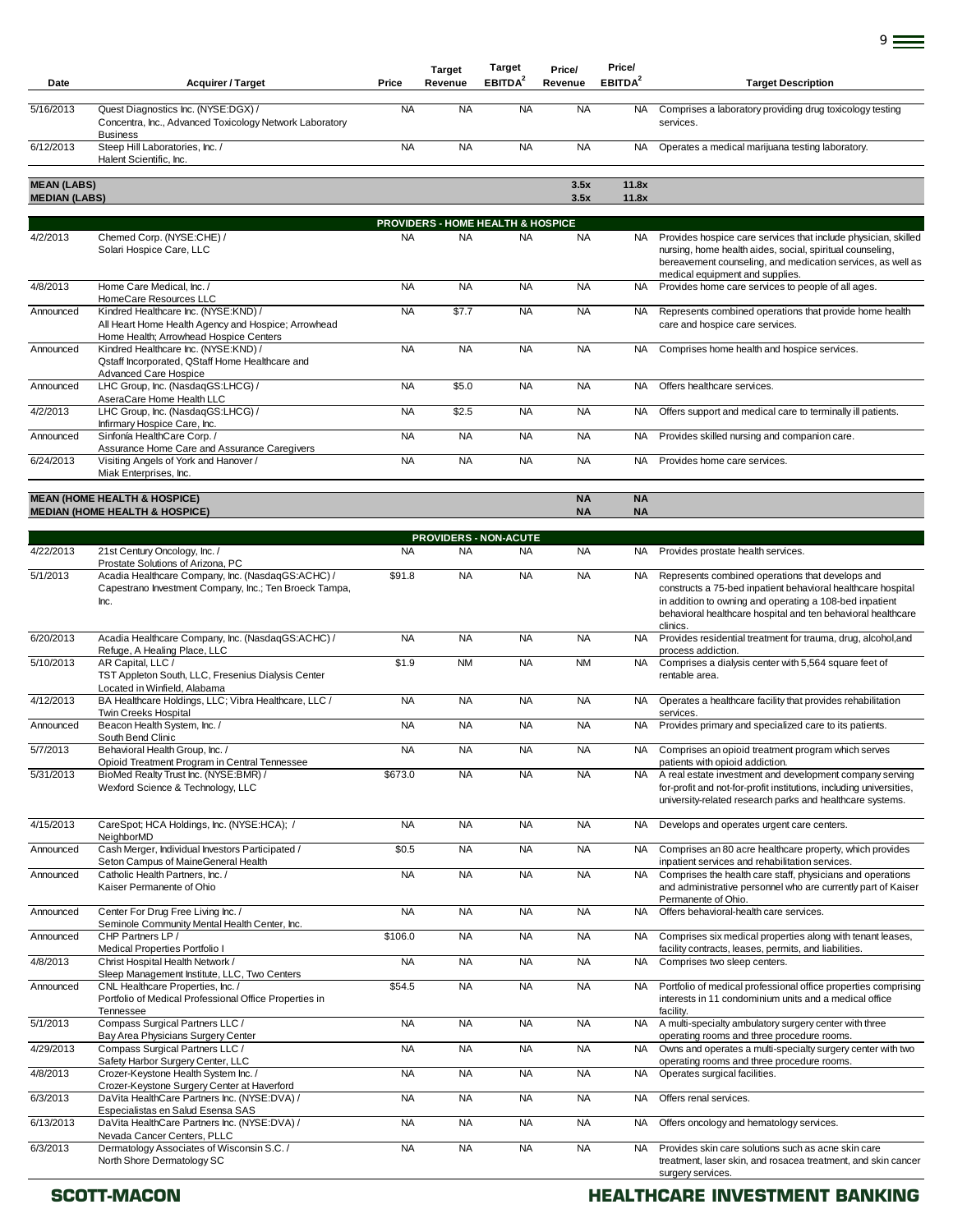| Date      | <b>Acquirer / Target</b>                                                                                                                           | Price     | <b>Target</b><br>Revenue | Target<br>EBITDA <sup>2</sup> | Price/<br>Revenue | Price/<br>EBITDA <sup>2</sup> | <b>Target Description</b>                                                                                                                                                      |
|-----------|----------------------------------------------------------------------------------------------------------------------------------------------------|-----------|--------------------------|-------------------------------|-------------------|-------------------------------|--------------------------------------------------------------------------------------------------------------------------------------------------------------------------------|
| 6/18/2013 | Dignity Health /<br>OHS-Compare, Seven Clinics and Two Worksites in                                                                                | <b>NA</b> | <b>NA</b>                | <b>NA</b>                     | <b>NA</b>         | <b>NA</b>                     | Comprises seven clinics and two worksites.                                                                                                                                     |
| Announced | <b>Kansas City</b><br>DuPage Medical Group, Ltd /                                                                                                  | <b>NA</b> | <b>NA</b>                | <b>NA</b>                     | <b>NA</b>         | NA.                           | Provides physician services.                                                                                                                                                   |
| 6/24/2013 | M & M Orthopaedics, Ltd.<br>E & A Therapy, Inc. /                                                                                                  | <b>NA</b> | <b>NA</b>                | <b>NA</b>                     | <b>NA</b>         | <b>NA</b>                     | Provides rehabilitation services.                                                                                                                                              |
|           | Main Line Hand Center, LLC                                                                                                                         |           |                          |                               |                   |                               |                                                                                                                                                                                |
| 4/17/2013 | Ensign Group, Inc. (NasdaqGS:ENSG) /<br>Doctors Express, Inc.                                                                                      | <b>NA</b> | <b>NA</b>                | <b>NA</b>                     | <b>NA</b>         | NA.                           | Offers urgent care, digital x-ray, occupational health services<br>for employees and employers, and physician's on-site<br>services.                                           |
| 6/18/2013 | ENT and Allergy Associates, LLP /<br>Hudson Valley Ear, Nose & Throat P.C.                                                                         | <b>NA</b> | <b>NA</b>                | <b>NA</b>                     | <b>NA</b>         | <b>NA</b>                     | Provides professional ear, nose, and throat care services.                                                                                                                     |
| Announced | Franciscan Alliance, Inc./                                                                                                                         | <b>NA</b> | <b>NA</b>                | <b>NA</b>                     | <b>NA</b>         | <b>NA</b>                     | Owns and operates healthcare clinics.                                                                                                                                          |
| 4/5/2013  | HealtheACCESS Clinics LLC<br>Franciscan Missionaries Of Our Lady Health System, Inc. /<br><b>Ascension Urgent Care</b>                             | <b>NA</b> | <b>NA</b>                | <b>NA</b>                     | <b>NA</b>         | <b>NA</b>                     | Owns and operates healthcare clinics.                                                                                                                                          |
| 4/26/2013 | Harrison Street Real Estate Capital, LLC /<br>Westhealth, Inc.                                                                                     | <b>NA</b> | <b>NA</b>                | <b>NA</b>                     | <b>NA</b>         | <b>NA</b>                     | Operates a chain of family and specialty physician clinics that                                                                                                                |
| 4/1/2013  | HEALTHSOUTH Corp. (NYSE:HLS) /<br>Walton Rehabilitation Hospital                                                                                   | \$33.0    | <b>NA</b>                | <b>NA</b>                     | <b>NA</b>         | NA.                           | provide various outpatient services.<br>Provides cardiac and pulmonary rehabilitation services along<br>with maternal and newborn care, hospice care, rehabilitation,          |
| 4/1/2013  | Highmark Inc. /                                                                                                                                    | <b>NA</b> | <b>NA</b>                | <b>NA</b>                     | <b>NA</b>         | NA.                           | and behavioral health services.<br>Offers urological care services.                                                                                                            |
| 5/30/2013 | Triangle Urological Group, P.C.<br>IPC The Hospitalist Company, Inc. (NasdaqGS:IPCM) /<br>Harbor Hospitalists, LLC, Acute Care Practice in Florida | <b>NA</b> | <b>NA</b>                | <b>NA</b>                     | <b>NA</b>         | NA.                           | Comprises acute care practice.                                                                                                                                                 |
| 6/26/2013 | IPC The Hospitalist Company, Inc. (NasdaqGS:IPCM) /<br>Sound Senior Geriatrics LLC                                                                 | <b>NA</b> | <b>NA</b>                | <b>NA</b>                     | <b>NA</b>         | NA.                           | Owns and operates a post-acute hospitalist healthcare<br>facility.                                                                                                             |
| 6/25/2013 | Kindred Healthcare Inc. (NYSE:KND) /<br>Real Estate of Kindred Hospital Bay Area-Tampa                                                             | \$25.0    | <b>NA</b>                | <b>NA</b>                     | <b>NA</b>         | <b>NA</b>                     | Comprises a 73-bed freestanding transitional care centers.                                                                                                                     |
| 5/7/2013  | La Peer Surgery Center, LLC /                                                                                                                      | <b>NA</b> | <b>NA</b>                | <b>NA</b>                     | <b>NA</b>         | <b>NA</b>                     | Operates a plastic surgery center.                                                                                                                                             |
| 5/17/2013 | 436 Beverly Hills, LLC<br>L'Air Liquide SA (ENXTPA:AI) /<br><b>Healthy Sleep Solutions</b>                                                         | <b>NA</b> | <b>NA</b>                | <b>NA</b>                     | <b>NA</b>         | NA.                           | Provides sleep apnea diagnosis and treatment services.                                                                                                                         |
| 5/8/2013  | Leveraged Buy Out, Cash Merger, Individual Investors<br>Participated, Terms Not Disclosed /<br><b>Encore Dental Care</b>                           | <b>NA</b> | <b>NA</b>                | <b>NA</b>                     | <b>NA</b>         | NA.                           | Provides general dentistry services that include diagnostic<br>treatment planning, preventive and cosmetic dentistry.                                                          |
| 4/7/2013  | Lifepoint Hospitals Inc. (NasdaqGS:LPNT) /<br>Wide Open MRI of Bullhead City, LLC                                                                  | <b>NA</b> | <b>NA</b>                | <b>NA</b>                     | <b>NA</b>         | <b>NA</b>                     | Operates as a MRI center.                                                                                                                                                      |
| Announced | Lifestream Behavioral Center, Inc. /<br>Centers Inc                                                                                                | <b>NA</b> | <b>NA</b>                | <b>NA</b>                     | <b>NA</b>         | NA.                           | Provides short-term inpatient care for those experiencing<br>acute emotional disturbances.                                                                                     |
| Announced | Lifestream Behavioral Center, Inc. /<br>Meridian Behavioral Healthcare, Inc.                                                                       | <b>NA</b> | <b>NA</b>                | <b>NA</b>                     | <b>NA</b>         | <b>NA</b>                     | Provides behavioral healthcare services.                                                                                                                                       |
| 4/30/2013 | Mark H. Zangmeister Cancer Center /<br>Columbus Oncology & Hematology Associates, Inc.                                                             | <b>NA</b> | <b>NA</b>                | <b>NA</b>                     | <b>NA</b>         | <b>NA</b>                     | Provides cancer and blood disorders treatment services.                                                                                                                        |
| 6/11/2013 | MEDNAX, Inc. (NYSE:MD) /<br>Anesthesia Group of Onondaga, P.C.                                                                                     | <b>NA</b> | <b>NA</b>                | <b>NA</b>                     | <b>NA</b>         | <b>NA</b>                     | Provides anesthetic care, as well as relief from pain during<br>surgery and afterwards in recovery phase.                                                                      |
| 5/30/2013 | MEDNAX, Inc. (NYSE:MD) /                                                                                                                           | <b>NA</b> | <b>NA</b>                | <b>NA</b>                     | <b>NA</b>         | NA.                           | Offers anesthesia services.                                                                                                                                                    |
| 5/1/2013  | Anesthesia Specialists of Houston L.L.P.<br>MEDNAX, Inc. (NYSE:MD) /                                                                               | <b>NA</b> | <b>NA</b>                | <b>NA</b>                     | <b>NA</b>         | NA.                           | Provides anesthesia services.                                                                                                                                                  |
| 6/27/2013 | Gwinnett Anesthesia Service, P.C.<br>MEDNAX, Inc. (NYSE:MD) /<br>Neonatal Intensive Care Associates                                                | <b>NA</b> | <b>NA</b>                | <b>NA</b>                     | <b>NA</b>         | NA .                          | Owns and operates a neonatal physician group practice and<br>offers services including neonatal intensive care, labor and<br>delivery, newborn nursery, and maternal consults. |
| 4/8/2013  | MEDNAX, Inc. (NYSE:MD) /                                                                                                                           | <b>NA</b> | <b>NA</b>                | <b>NA</b>                     | <b>NA</b>         | NA.                           | Provides multi-leveled neonatal services for sick newborns.                                                                                                                    |
| 4/10/2013 | Neonatology Associates, Ltd.<br>Memorial Health Services Corporation /                                                                             | <b>NA</b> | <b>NA</b>                | <b>NA</b>                     | <b>NA</b>         | <b>NA</b>                     | Provides diagnostic and therapeutic services for inpatients                                                                                                                    |
| Announced | Digestive Disease Center<br>Mid-America Diabetes Associates, P.A. /                                                                                | <b>NA</b> | <b>NA</b>                | <b>NA</b>                     | <b>NA</b>         | <b>NA</b>                     | and outpatients.<br>Provides diabetes care and management services.                                                                                                            |
| Announced | KU Wichita Endocrinology<br>Montefiore Health System, Inc. /                                                                                       | \$54.0    | <b>NA</b>                | <b>NA</b>                     | <b>NA</b>         | NA.                           | Owns and operates healthcare centers.                                                                                                                                          |
| 5/1/2013  | Sound Shore Health System, Inc.<br>National Health Care Associates. Inc. /                                                                         | <b>NA</b> | <b>NA</b>                | <b>NA</b>                     | <b>NA</b>         | <b>NA</b>                     | Comprises centers for transitional care and rehabilitation.                                                                                                                    |
| 6/13/2013 | Five Kindred Transitional Care & Rehabilitation Centers<br>New Look Eyewear Inc. (TSX:BCI) /                                                       | <b>NA</b> | <b>NA</b>                | <b>NA</b>                     | <b>NA</b>         | <b>NA</b>                     | Operates an optical clinic.                                                                                                                                                    |
| 5/22/2013 | Clinique d'Optométrie Reine St-Onge Inc.<br>North American Partners In Anesthesia, L.L.P./                                                         | <b>NA</b> | <b>NA</b>                | <b>NA</b>                     | <b>NA</b>         | NA.                           | Offers anesthesia services.                                                                                                                                                    |
| Announced | New Jersey Anesthesia Group PA, Inc.<br>Northwest Emergency Medical Services Inc. /                                                                | <b>NA</b> | <b>NA</b>                | <b>NA</b>                     | <b>NA</b>         | <b>NA</b>                     | Provides ambulance services.                                                                                                                                                   |
|           | Manheim Veterans Memorial Ambulance                                                                                                                |           |                          |                               |                   |                               |                                                                                                                                                                                |
| Announced | OhioHealth Corporation /<br>Medcentral Health System                                                                                               | <b>NA</b> | <b>NA</b>                | <b>NA</b>                     | <b>NA</b>         | NA.                           | Provides a complete range of primary care and specialty<br>practices.                                                                                                          |
| 4/10/2013 | ONRAD, Inc. /<br>Shafaie Enterprises, LLC                                                                                                          | <b>NA</b> | <b>NA</b>                | <b>NA</b>                     | <b>NA</b>         |                               | NA Owns and operates a radiology imaging center.                                                                                                                               |
| 5/1/2013  | Owensboro Medical Health System, Inc. /<br>Ohio Valley Surgical Specialist                                                                         | <b>NA</b> | <b>NA</b>                | <b>NA</b>                     | <b>NA</b>         | <b>NA</b>                     | Provides health care services.                                                                                                                                                 |
| Announced | Planned Parenthood of Kentucky, Inc. /<br>Planned Parenthood of Indiana, Inc.                                                                      | <b>NA</b> | <b>NA</b>                | <b>NA</b>                     | <b>NA</b>         | <b>NA</b>                     | Owns and operates health centers offering preventive health<br>care services, such as Pap tests, breast and testicular<br>exams, and pregnancy tests.                          |
| 6/12/2013 | Prism Medical Group PC /<br>Silver Pine Medical Group PLC                                                                                          | <b>NA</b> | <b>NA</b>                | <b>NA</b>                     | <b>NA</b>         | NA.                           | Provides healthcare services for adults/seniors.                                                                                                                               |
| 6/12/2013 | Prism Medical Group PC /                                                                                                                           | <b>NA</b> | <b>NA</b>                | <b>NA</b>                     | <b>NA</b>         | <b>NA</b>                     | Provides patient care and services in prevention, diagnosing,                                                                                                                  |
|           | Troy Internal Medicine, P.C.                                                                                                                       |           |                          |                               |                   |                               | and treating adult medical disorders.                                                                                                                                          |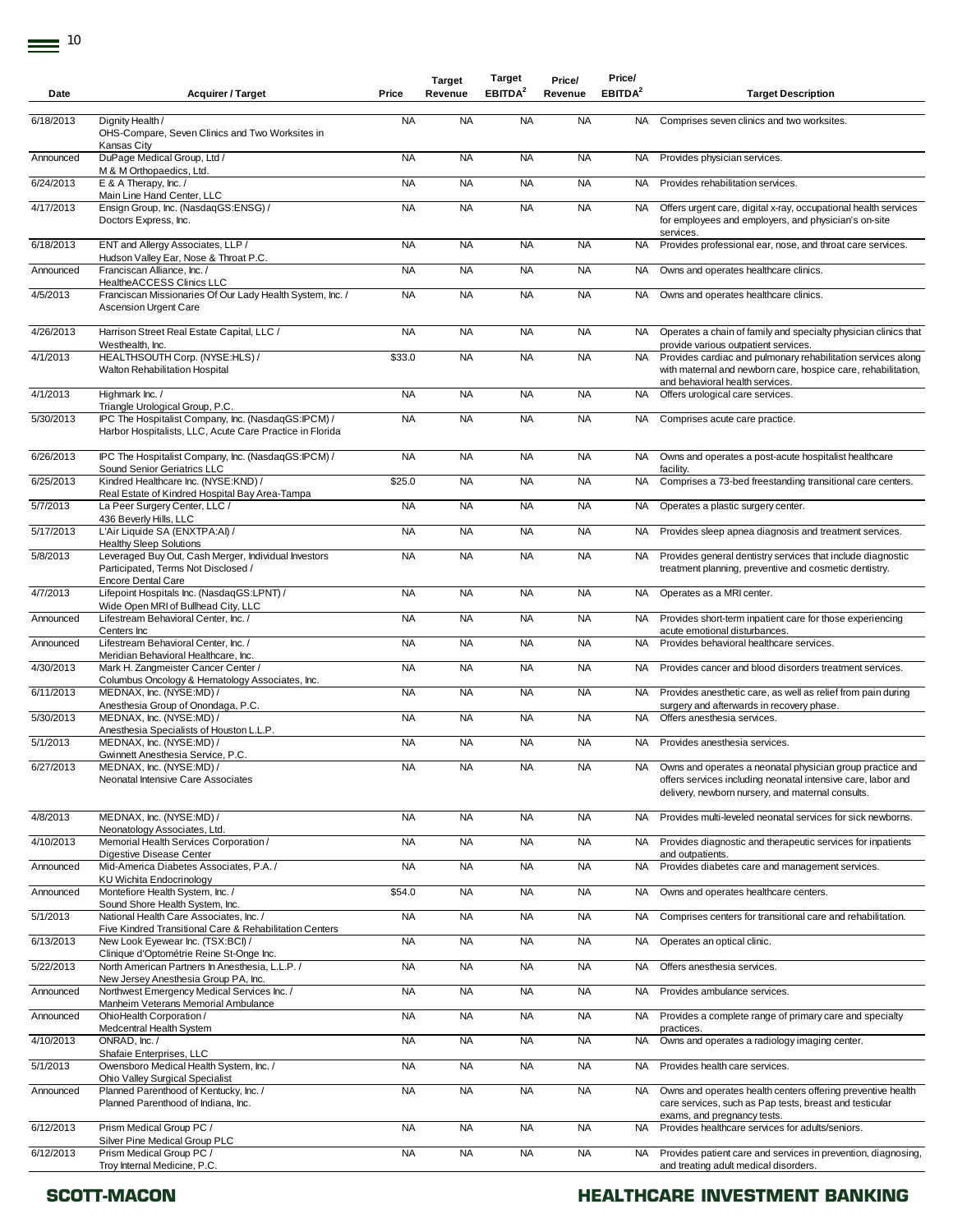| Date                      | <b>Acquirer / Target</b>                                                                                                                                         | Price     | Revenue   | EBITDA <sup>2</sup>               | Revenue   | EBITDA <sup>2</sup> | <b>Target Description</b>                                                                                                                                                                                |
|---------------------------|------------------------------------------------------------------------------------------------------------------------------------------------------------------|-----------|-----------|-----------------------------------|-----------|---------------------|----------------------------------------------------------------------------------------------------------------------------------------------------------------------------------------------------------|
| 6/11/2013                 | Prospira PainCare Holdings, LLC /                                                                                                                                | <b>NA</b> | <b>NA</b> | <b>NA</b>                         | <b>NA</b> | <b>NA</b>           | Provides pain management services for treating various                                                                                                                                                   |
| Announced                 | Pain Management Center<br>Radiation Therapy Services Holdings, Inc. /                                                                                            | \$125.0   | \$101.1   | \$26.9                            | 1.2x      | 4.6x                | acute and chronic pain disorders.<br>Operates radiation oncology treatment centers.                                                                                                                      |
| 6/19/2013                 | OnCure Holdings, Inc.<br>Rosellini Scientific. LLC /<br>Grey Owl Dental, LLC                                                                                     | <b>NA</b> | <b>NA</b> | <b>NA</b>                         | <b>NA</b> | <b>NA</b>           | Provides onsite dentistry services to people in nursing<br>homes.                                                                                                                                        |
| 4/22/2013                 | Sanders Trust /<br>Saint Joseph Rehabilitation Institute                                                                                                         | \$17.0    | <b>NA</b> | <b>NA</b>                         | <b>NA</b> | <b>NA</b>           | Provides rehabilitation services.                                                                                                                                                                        |
| 6/20/2013                 | Select Medical Corporation /<br>Two Inpatient Rehabilitation Facilities in San Antonio and<br>Phoenix                                                            | <b>NA</b> | <b>NA</b> | <b>NA</b>                         | <b>NA</b> | NA                  | Comprises two inpatient rehabilitation facilities.                                                                                                                                                       |
| 4/30/2013                 | Seven Hills Ob-Gyn Associates, Inc. /<br>OB/GYN Specialists of Northern Kentucky, Inc.                                                                           | <b>NA</b> | <b>NA</b> | <b>NA</b>                         | <b>NA</b> | NA.                 | Provides women's health care services.                                                                                                                                                                   |
| 4/11/2013                 | SleepMed Incorporated /<br>Watermark Medical, LLC                                                                                                                | <b>NA</b> | <b>NA</b> | <b>NA</b>                         | <b>NA</b> | NA                  | Provides home sleep testing solutions for enhancing ongoing<br>patient care and sleep disorder management.                                                                                               |
| $\sqrt{4}/2013$           | Southwest CARE Center, Inc. /<br>Women's Health Services, Family Care and Counseling<br>Center, Inc.                                                             | <b>NA</b> | <b>NA</b> | <b>NA</b>                         | <b>NA</b> | NA                  | Provides primary care medical services to women and<br>families.                                                                                                                                         |
| Announced                 | SSM Health Care Corporation /<br>Dean Health Systems, Inc.                                                                                                       | <b>NA</b> | \$1.3     | <b>NA</b>                         | <b>NA</b> | <b>NA</b>           | Owns and operates a network of clinics and medical<br>facilities.                                                                                                                                        |
| 5/20/2013                 | Strategic Behavioral Health, LLC /<br>Peak Behavioral Health Services, LLC                                                                                       | <b>NA</b> | <b>NA</b> | <b>NA</b>                         | <b>NA</b> | <b>NA</b>           | Provides behavioral health services.                                                                                                                                                                     |
| 6/3/2013                  | Surgical Care Affiliates, LLC /<br>Health Inventures, Inc.                                                                                                       | <b>NA</b> | <b>NA</b> | <b>NA</b>                         | <b>NA</b> | NA                  | Engages in the creation and operation of physician and<br>hospital joint ventures in ambulatory surgery centers and<br>surgical hospitals.                                                               |
| Announced                 | U.S. Renal Care. Inc. /<br>Ambulatory Services of America, Inc.                                                                                                  | <b>NA</b> | <b>NA</b> | <b>NA</b>                         | <b>NA</b> | <b>NA</b>           | Owns, operates, and manages healthcare facilities that<br>provide radiation oncology and dialysis services.                                                                                              |
| 4/3/2013                  | University General Health System, Inc. (OTCPK:UGHS) /<br>Ennis Healthcare Systems, Inc.                                                                          | <b>NA</b> | <b>NA</b> | <b>NA</b>                         | <b>NA</b> | <b>NA</b>           | Provides physical therapy, rehabilitation and pain<br>management care.                                                                                                                                   |
| 4/19/2013                 | Unknown Buyer /<br>United Biologics, LLC                                                                                                                         | <b>NA</b> | <b>NA</b> | <b>NA</b>                         | <b>NA</b> | NA                  | Provides allergy testing and immunotherapy services for<br>patients with seasonal and perennial allergies.                                                                                               |
| Announced                 | Unknown Buyers /<br>CML Healthcare Inc., Diagnostic Imaging Operations                                                                                           | \$44.0    | <b>NA</b> | <b>NA</b>                         | <b>NA</b> | <b>NA</b>           | Comprises seven imaging locations and 17 inactive imaging<br>licenses.                                                                                                                                   |
| 5/28/2013                 | US Physical Therapy Inc. (NYSE:USPH) /<br>Five Clinic Physical Therapy Group                                                                                     | <b>NA</b> | <b>NA</b> | <b>NA</b>                         | <b>NA</b> | <b>NA</b>           | Comprises a five clinic physical therapy group.                                                                                                                                                          |
| 4/2/2013                  | UVA Physicians Group /<br>Culpeper Medical Associates, L.L.C.                                                                                                    | <b>NA</b> | <b>NA</b> | <b>NA</b>                         | <b>NA</b> | NA                  | Operates as a group of physicians to serve the medical<br>needs of patients.                                                                                                                             |
| <b>MEAN (NON-ACUTE)</b>   |                                                                                                                                                                  |           |           |                                   | 1.2x      | 4.6x                |                                                                                                                                                                                                          |
| <b>MEDIAN (NON-ACUTE)</b> |                                                                                                                                                                  |           |           |                                   | 1.2x      | 4.6x                |                                                                                                                                                                                                          |
|                           |                                                                                                                                                                  |           |           | <b>PROVIDERS - LONG-TERM CARE</b> |           |                     |                                                                                                                                                                                                          |
| 5/10/2013                 | American Realty Capital Healthcare Trust, Inc. /<br>Four Senior Living Facilities and Four Medical Office<br><b>Buildings</b>                                    | \$96.8    | <b>NA</b> | <b>NA</b>                         | <b>NA</b> |                     | NA Comprises real estate properties including four senior living<br>facilities and four medical office buildings with an area of<br>approximately 0.4 million rentable square feet.                      |
| 4/9/2013                  | Avamere Group, Inc. /<br>Six Transitional Care Facilities In Oregon, Washington,<br>Idaho And Colorado                                                           | <b>NA</b> | <b>NA</b> | <b>NA</b>                         | <b>NA</b> | <b>NA</b>           | Comprise nursing and rehabilitation facilities for patients<br>recovering from an illness or injury.                                                                                                     |
| 5/22/2013                 | Aviv REIT, Inc. (NYSE:AVIV) /<br>Skilled Nursing Facility in Ohio                                                                                                | \$14.4    | <b>NA</b> | <b>NA</b>                         | <b>NA</b> | NA                  | A post-acute and long-term care skilled nursing facility.                                                                                                                                                |
| 6/4/2013                  | Aviv REIT, Inc. (NYSE:AVIV) /<br>Two skilled nursing facilities in Oklahoma                                                                                      | \$6.2     | <b>NA</b> | <b>NA</b>                         | <b>NA</b> | NA                  | Comprise two post-acute and long-term care skilled nursing<br>facilities.                                                                                                                                |
| Announced                 | Brogdon Family, LLC /<br>AdCare Health Systems Inc. (AMEX:ADK)                                                                                                   | \$292.2   | \$214.0   | <b>NM</b>                         | 1.4x      | <b>NM</b>           | Owns and operates retirement communities, skilled nursing<br>facilities, and assisted living facilities.                                                                                                 |
| Announced                 | Brookdale Senior Living Inc. (NYSE:BKD) /<br>Chartwell Retirement Residences, Seven Senior Living<br>Communities                                                 | \$80.9    | <b>NA</b> | <b>NA</b>                         | <b>NA</b> |                     | NA Comprises seven seniors living communities with 613 suites.                                                                                                                                           |
| 5/7/2013                  | Capital Senior Living Corp. (NYSE:CSU) /<br>Senior Living Community in Nebraska                                                                                  | \$6.7     | <b>NA</b> | <b>NA</b>                         | <b>NA</b> |                     | NA Comprises a senior living community for the elderly.                                                                                                                                                  |
| 6/20/2013                 | Centers for Specialty Care Group LLC /<br>Pleasant Valley Nursing Home                                                                                           | \$2.4     | <b>NA</b> | <b>NA</b>                         | <b>NA</b> | NA.                 | Engages in the management of long term healthcare and<br>services to senior citizens.                                                                                                                    |
| Announced                 | Chartwell Retirement Residences (TSX:CSH.UN) /<br>Two Residence Properties At The Cite-Jardin Complex In<br>Gatineau, Quebec                                     | \$18.5    | <b>NA</b> | <b>NA</b>                         | <b>NA</b> | NA                  | Comprises two residential properties including 65-unit long<br>term care residence and 171-unit independent supportive<br>living residence.                                                              |
| 5/31/2013                 | CNL Healthcare Properties, Inc. /<br>Six Arkansas Skilled Nursing Centers                                                                                        | \$56.4    | <b>NA</b> | <b>NA</b>                         | <b>NA</b> | NA                  | Comprises six skilled nursing centers.                                                                                                                                                                   |
| 4/1/2013                  | CNL Holdings, Inc. /<br>Two Senior Housing Communities In Iowa                                                                                                   | \$12.2    | <b>NA</b> | <b>NA</b>                         | <b>NA</b> | NA                  | Comprises a 42 unit assisted living and memory care<br>community and a 30 unit assisted living and 10 unit memory<br>care community.                                                                     |
| 6/19/2013                 | Country Court Care Homes Limited /<br>Summer Lane Care Home Limited                                                                                              | \$10.7    | <b>NA</b> | <b>NA</b>                         | <b>NA</b> | NA                  | Operates as a nursing home.                                                                                                                                                                              |
| 5/1/2013                  | Diversicare Healthcare Services Inc. (NasdaqCM:DVCR) /<br>SeniorTrust of Florida, Sedgwick And Chanute And Council<br>Grove And Larned And Haysville HealthCares | \$15.5    | \$24.0    | <b>NA</b>                         | 0.6x      | NA                  | Comprises five skilled nursing facilities which provides<br>skilled nursing care services, including long-term health care,<br>therapy, nutrition, and social services to medically complex<br>patients. |
| 4/30/2013                 | Ensign Group, Inc. (NasdaqGS:ENSG) /<br>Cascade Vista and Cascade Plaza in Washington                                                                            | <b>NA</b> | <b>NA</b> | <b>NA</b>                         | <b>NA</b> | NA                  | Comprises two senior living facilities which offer senior<br>housing and assisted care services.                                                                                                         |
| 6/4/2013                  | Ensign Group, Inc. (NasdaqGS:ENSG) /<br>Lake Ridge Senior Living; Santa Maria Terrace                                                                            | <b>NA</b> | <b>NA</b> | <b>NA</b>                         | <b>NA</b> | NA.                 | Comprises two assisted living facilities.                                                                                                                                                                |
| 4/30/2013                 | Ensign Group, Inc. (NasdaqGS:ENSG) /<br><b>Omaha Nursing Center</b>                                                                                              | <b>NA</b> | <b>NA</b> | <b>NA</b>                         | <b>NA</b> | NA                  | Comprises a nursing center.                                                                                                                                                                              |
| 4/3/2013                  | Ensign Group, Inc. (NasdaqGS:ENSG) /<br>Three Skilled Nursing Facilities in Texas                                                                                | <b>NA</b> | <b>NA</b> | <b>NA</b>                         | <b>NA</b> | NA                  | Comprises s a 56-bed skilled nursing facility, a 129-bed<br>nursing facility and a 152-bed nursing facility.                                                                                             |
|                           |                                                                                                                                                                  |           |           |                                   |           |                     |                                                                                                                                                                                                          |

**Target** 

**Target** 

**Price/ Price/** 

### SCOTT-MACON **SCOTT-MACON HEALTHCARE INVESTMENT BANKING**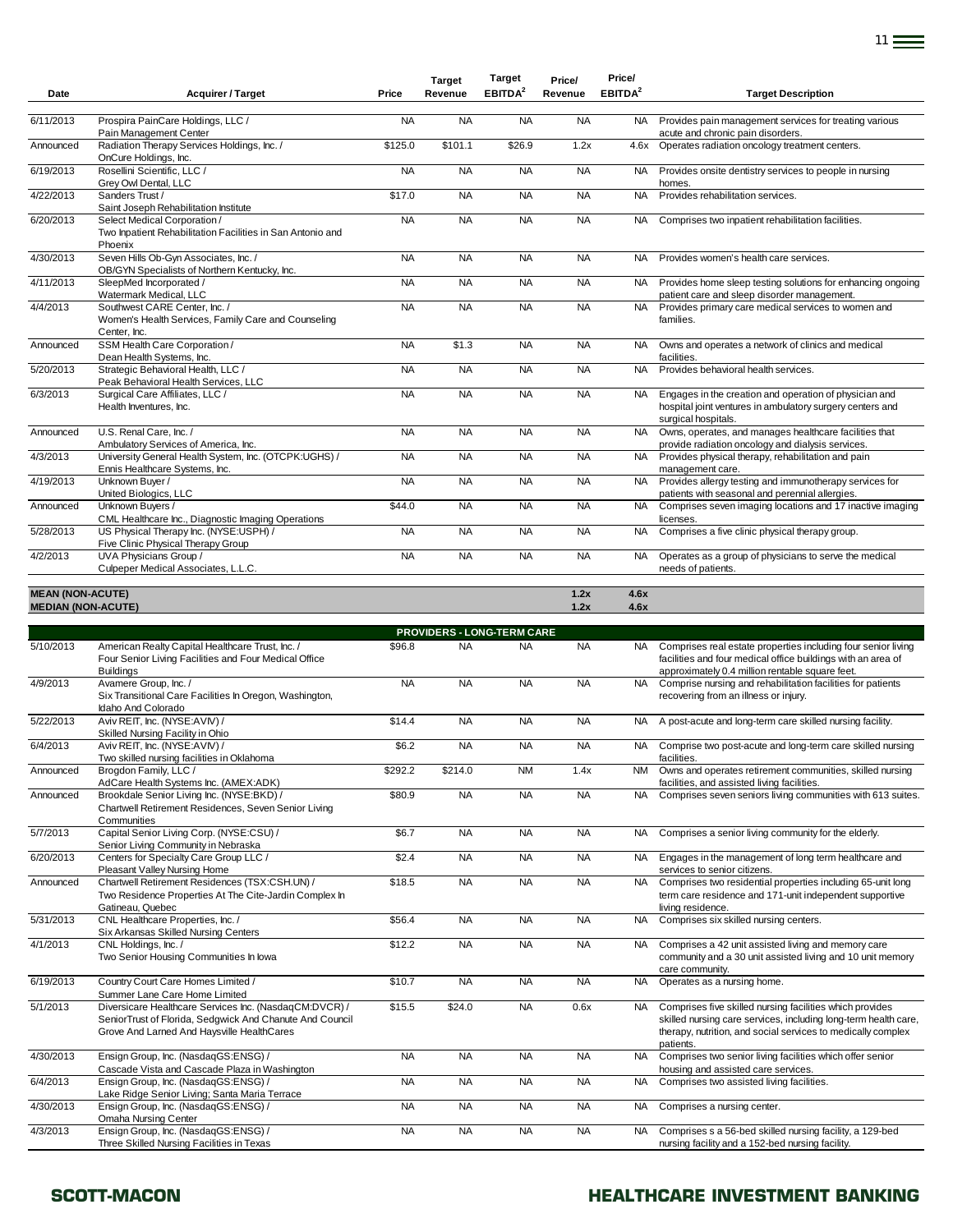$\equiv$ <sup>12</sup>

| Date      | <b>Acquirer / Target</b>                                                                                                             | Price     | <b>Target</b><br>Revenue | <b>Target</b><br>EBITDA <sup>2</sup> | Price/<br>Revenue | Price/<br>EBITDA <sup>2</sup> | <b>Target Description</b>                                                                                                                                                                                                                                           |
|-----------|--------------------------------------------------------------------------------------------------------------------------------------|-----------|--------------------------|--------------------------------------|-------------------|-------------------------------|---------------------------------------------------------------------------------------------------------------------------------------------------------------------------------------------------------------------------------------------------------------------|
| 5/9/2013  | Flintridge Partners, LLC /<br>Crestavilla Senior Living Community                                                                    | <b>NA</b> | <b>NA</b>                | <b>NA</b>                            | <b>NA</b>         | NA                            | Comprises 112 independent living units, 75 assisted living<br>units, and 36 beds of memory care in a retirement community<br>spread over an area of 11.5-acre.                                                                                                      |
| 5/22/2013 | Greenfield Senior Living, Inc. /<br>48-Unit Assisted Living and Memory Care Community<br>Located in Williamsburg, Virginia           | <b>NA</b> | <b>NA</b>                | <b>NA</b>                            | <b>NA</b>         | <b>NA</b>                     | Comprises an assisted living and memory care community<br>and includes 48 units.                                                                                                                                                                                    |
| 4/30/2013 | Griffin-American Healthcare REIT II, Inc. /<br>Millennium Management LLC, Two Skilled Nursing<br>Facilities in Milton and Watsontown | \$13.0    | <b>NA</b>                | <b>NA</b>                            | <b>NA</b>         | NA.                           | Comprises two skilled nursing facilities totaling 75,000<br>square feet approximately which includes 263 licensed beds.                                                                                                                                             |
| 6/17/2013 | Griffin-American Healthcare REIT II, Inc. /<br>Videll Healthcare Springside, LLC                                                     | \$15.8    | <b>NA</b>                | <b>NA</b>                            | <b>NA</b>         | <b>NA</b>                     | Comprises a nursing facility with an area of 42,000-square-<br>foot.                                                                                                                                                                                                |
| 4/11/2013 | H&H Total Care Services Inc. /<br>Granville Pacific Capital Corp.                                                                    | \$33.6    | \$15.5                   | \$4.1                                | 2.2x              | 8.3x                          | Provides housing and care for the elderly, and residents living<br>with Huntington's disease or brain disorders.                                                                                                                                                    |
| 5/28/2013 | Health Care REIT, Inc. (NYSE:HCN) /<br>Portfolio Of 47 Revera Retirement Residences In Canada                                        | \$1,243.3 | <b>NA</b>                | <b>NA</b>                            | <b>NA</b>         | <b>NA</b>                     | Comprises 47 retirement living properties with approximately<br>5,000 suites.                                                                                                                                                                                       |
| Announced | HealthLease Properties Real Estate Investment Trust<br>(TSX:HLP.UN) /<br>Wellbrooke of Westfield                                     | <b>NA</b> | <b>NA</b>                | <b>NA</b>                            | <b>NA</b>         | <b>NA</b>                     | Comprises a 100-unit seniors housing and care facility.                                                                                                                                                                                                             |
| Announced | Kindred Healthcare Inc. (NYSE:KND) /<br>SJMDHS, L.L.C.                                                                               | <b>NA</b> | <b>NA</b>                | <b>NA</b>                            | <b>NA</b>         | <b>NA</b>                     | Owns and operates acute long-term care hospital with 54<br>beds.                                                                                                                                                                                                    |
| Announced | Leisureworld Senior Care Corp. (TSX:LW) /<br>Specialty Care Inc., Nine Properties in Ontario and<br><b>Management Business</b>       | <b>NA</b> | <b>NA</b>                | <b>NA</b>                            | <b>NA</b>         | <b>NA</b>                     | Comprises five long-term care homes, two retirement<br>residences, a long-term care home and a retirement<br>residence.                                                                                                                                             |
| 4/16/2013 | MPG Healthcare L.P. /<br>13 Senior Housing And Care Properties Located In North<br>Carolina, Pennsylvania And Virginia               | \$141.7   | \$5.9                    | <b>NA</b>                            | <b>NM</b>         | <b>NA</b>                     | Comprises four skilled nursing facilities totaling 355 beds;<br>eight combination assisted living/Alzheimer's facilities<br>totaling 563 beds; and one standalone Alzheimer facility with<br>60 beds.                                                               |
| Announced | National Health Investors Inc. (NYSE:NHI) /<br>Eight Skilled Nursing Facilities in Massachusetts and New<br>Hampshire                | \$37.1    | <b>NA</b>                | <b>NA</b>                            | <b>NA</b>         | <b>NA</b>                     | Comprises nursing facilities.                                                                                                                                                                                                                                       |
| 4/18/2013 | National Health Investors Inc. (NYSE:NHI) /<br>Two Skilled Nursing Facilities, in Canton and Corinth,<br>Texas                       | \$26.3    | <b>NA</b>                | <b>NA</b>                            | <b>NA</b>         | <b>NA</b>                     | Comprises two skilled nursing facilities with a total of 254<br>beds.                                                                                                                                                                                               |
| 4/8/2013  | Senior Management Advisors, Inc.; ValStone Partners, LLC<br>Palazzo Di Oro                                                           | \$2.0     | <b>NA</b>                | <b>NA</b>                            | <b>NA</b>         | <b>NA</b>                     | Comprises an assisted living and memory care services.                                                                                                                                                                                                              |
| Announced | Signature Health Care, LLC /<br>Kindred Healthcare Inc., Eight Non Strategic Nursing<br>Centers                                      | \$49.0    | \$69.0                   | \$8.0                                | 0.7x              | 6.1x                          | Comprises eight non-strategic nursing centers with 996<br>licensed nursing center beds.                                                                                                                                                                             |
| 5/15/2013 | Signature Health Care, LLC /<br>Kindred Healthcare Inc., Six Skilled-Nursing Centers                                                 | <b>NA</b> | <b>NA</b>                | <b>NA</b>                            | <b>NA</b>         | NA                            | Comprises six healthcare centers that include a 120-licensed-<br>bed facility, a 106-licensed-bed facility, a 183-licensed-bed<br>home, a 138-licensed-bed facility, a 207-licensed-bed<br>center; and a 180-licensed-bed facility.                                 |
| Announced | Silverado Senior Living, Inc. /<br>Three Memory Care Communities in Illinois and Wisconsin                                           | <b>NA</b> | <b>NA</b>                | <b>NA</b>                            | <b>NA</b>         | NA.                           | Comprises Arbor Ridge Manor, North Grove Manor, and<br>Northfield Manor memory care and assisted living<br>communities.                                                                                                                                             |
| Announced | Vibra Healthcare, LLC /<br>Kindred Healthcare Inc., 17 Non-Strategic Facilities                                                      | \$187.0   | \$289.0                  | \$20.0                               | 0.6x              | 9.4x                          | Comprises 15 transitional care hospitals, licensed as long-<br>term acute care hospitals, containing 1,052 licensed beds,<br>one inpatient rehabilitation facility containing 44 licensed<br>beds and one skilled nursing facility containing 135 licensed<br>beds. |
|           | <b>MEAN (LONG-TERM CARE)</b><br><b>MEDIAN (LONG-TERM CARE)</b>                                                                       |           |                          |                                      | 1.1x<br>0.7x      | 7.9x<br>8.3x                  |                                                                                                                                                                                                                                                                     |
|           |                                                                                                                                      |           | <b>PROVIDERS - ACUTE</b> |                                      |                   |                               |                                                                                                                                                                                                                                                                     |
| 4/1/2013  | Ascension Health Alliance, Missouri /<br>Marian Health System, Inc.                                                                  | <b>NA</b> | \$3,120.0                | <b>NA</b>                            | <b>NA</b>         | NA.                           | Operates a medical network that includes hospitals, specialty<br>health clinics, senior care facilities, rehabilitation centers,<br>health plans, and home health and hospice agencies.                                                                             |
| 5/2/2013  | Atlantic Health System, Inc. /<br>Chilton Memorial Hospital                                                                          | \$43.0    | <b>NA</b>                | <b>NA</b>                            | <b>NA</b>         | NA.                           | Operates as a hospital providing medical and healthcare<br>services.                                                                                                                                                                                                |
| 5/31/2013 | Catholic Health Initiatives /<br>St. Luke's Episcopal Health System                                                                  | <b>NA</b> | <b>NA</b>                | <b>NA</b>                            | <b>NA</b>         | <b>NA</b>                     | Operates as a community teaching hospital and a tertiary<br>referral center.                                                                                                                                                                                        |
| 5/24/2013 | Claremont Group /<br>St. Joseph Hospital                                                                                             | \$0.3     | <b>NA</b>                | <b>NA</b>                            | <b>NA</b>         | NA.                           | Owns and operates a healthcare facility.                                                                                                                                                                                                                            |
| 6/1/2013  | Florida Cancer Specialists & Research Institute /<br>Palm Beach Cancer Institute, LLC                                                | <b>NA</b> | <b>NA</b>                | <b>NA</b>                            | <b>NA</b>         | <b>NA</b>                     | Operates cancer treatment hospital.                                                                                                                                                                                                                                 |
| 6/6/2013  | Forge Realty Partners, LLC /<br>Craig Ranch Hospital, LLC                                                                            | <b>NA</b> | <b>NA</b>                | <b>NA</b>                            | <b>NA</b>         | NA                            | Operates as a surgical hospital.                                                                                                                                                                                                                                    |
| 5/15/2013 | Hampton Health, Ltd. /<br>St. Francis Healthcare System of Hawaii, HMC-West in<br>Ewa and HMC-East in Li-liha                        | <b>NA</b> | <b>NA</b>                | <b>NA</b>                            | <b>NA</b>         | <b>NA</b>                     | Comprises medical center facilities.                                                                                                                                                                                                                                |
| Announced | HCA Holdings, Inc. (NYSE:HCA) /<br>Carondelet Health System, Inc., Hospitals And Long-Term<br>Care Facilities                        | <b>NA</b> | <b>NA</b>                | <b>NA</b>                            | <b>NA</b>         |                               | NA Provides acute care hospital, long-term care facility, child<br>development, home care, fitness and wellness program, and<br>rehabilitation program services.                                                                                                    |
| 4/1/2013  | Health Management Associates Inc. (NYSE:HMA) /<br>Bayfront Medical Center, Inc.                                                      | \$202.5   | <b>NA</b>                | <b>NA</b>                            | <b>NA</b>         | NA.                           | Operates as a hospital.                                                                                                                                                                                                                                             |
| 4/29/2013 | Highmark Inc. /<br>West Penn Allegheny Health System, Inc.                                                                           | <b>NA</b> | <b>NA</b>                | <b>NA</b>                            | <b>NA</b>         | NA                            | Operates regional hospitals, a nursing center, and hospice<br>center.                                                                                                                                                                                               |
| 6/21/2013 | Independent Health Solutions LLC /<br>Saint Catherine Hospital of Indiana LLC                                                        | <b>NA</b> | <b>NA</b>                | <b>NA</b>                            | <b>NA</b>         | <b>NA</b>                     | Owns and operates a 96-bed hospital and offers services<br>including, inpatient care, 24-hour emergency services,<br>intensive care, surgery, cardiopulmonary care, radiology, and<br>physical therapy.                                                             |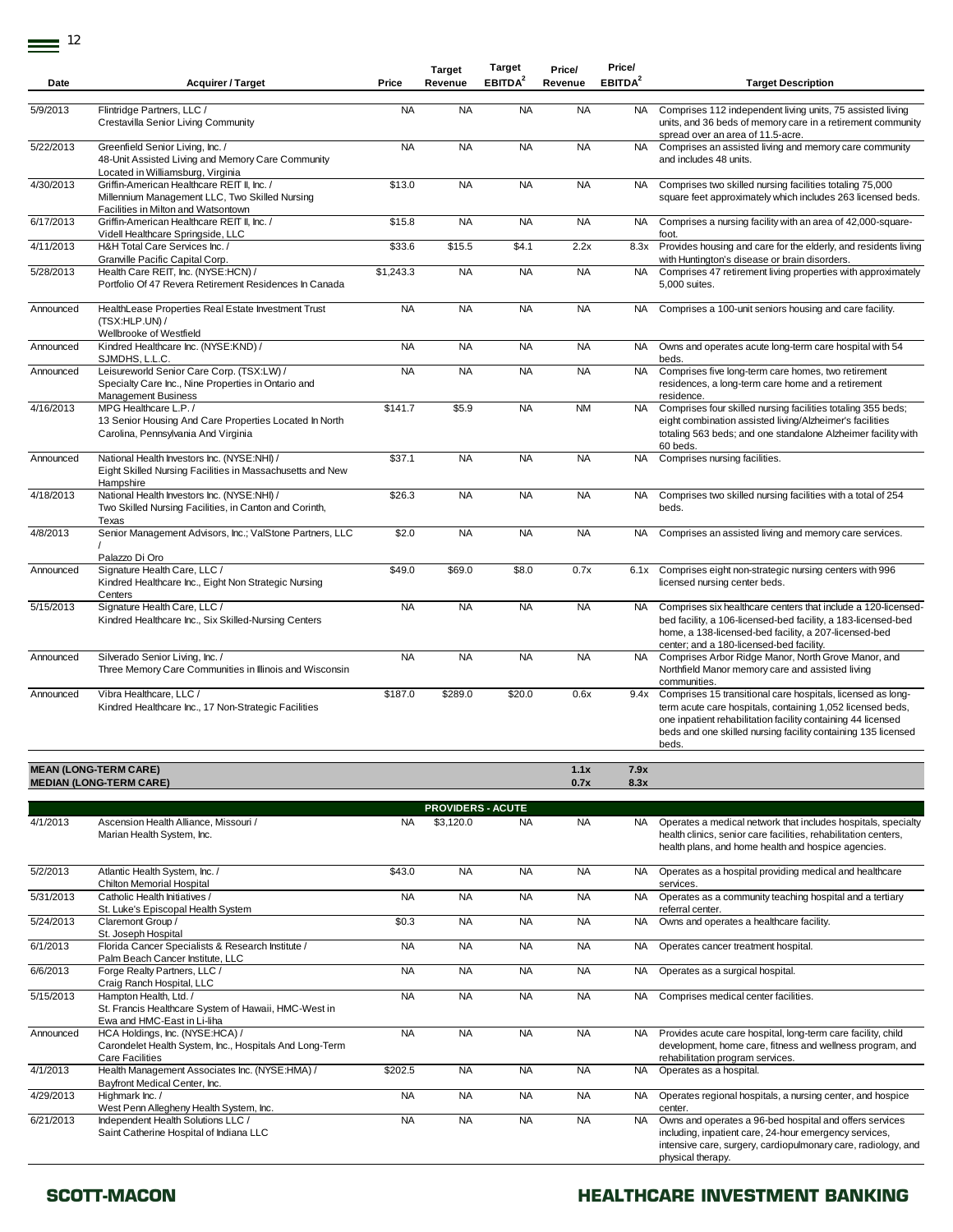| Date                                                 | <b>Acquirer / Target</b>                                                                                                                     | Price     | <b>Target</b><br>Revenue | Target<br>EBITDA <sup>2</sup> | Price/<br>Revenue | Price/<br>EBITDA <sup>2</sup> | <b>Target Description</b>                                                                                                                                                                                                              |
|------------------------------------------------------|----------------------------------------------------------------------------------------------------------------------------------------------|-----------|--------------------------|-------------------------------|-------------------|-------------------------------|----------------------------------------------------------------------------------------------------------------------------------------------------------------------------------------------------------------------------------------|
| 4/16/2013                                            | Ivy Holdings Inc. /<br>Community General Hospital Of Dilly, Texas, Inc.                                                                      | <b>NA</b> | <b>NA</b>                | <b>NA</b>                     | <b>NA</b>         | NA.                           | Provides healthcare and physician services.                                                                                                                                                                                            |
| Announced                                            | Lahey Health System, Inc. /<br>Winchester Hospital                                                                                           | <b>NA</b> | <b>NA</b>                | <b>NA</b>                     | <b>NA</b>         | <b>NA</b>                     | Provides acute care inpatient, surgical, women's health,<br>cancer care, and imaging services.                                                                                                                                         |
| Announced                                            | Lake Charles Memorial Hospital /<br>W.O. Moss Medical Center, In-Patient Care And Medical<br>Education                                       | <b>NA</b> | <b>NA</b>                | <b>NA</b>                     | <b>NA</b>         | <b>NA</b>                     | Comprises inpatient care and emergency room services.                                                                                                                                                                                  |
| Announced                                            | Lehigh Valley Health Network, Inc. /<br>Greater Hazleton Health Alliance                                                                     | <b>NA</b> | <b>NA</b>                | <b>NA</b>                     | <b>NA</b>         | <b>NA</b>                     | Operates a hospital.                                                                                                                                                                                                                   |
| 5/1/2013                                             | Moses Cone Health System, Inc. /<br>Alamance Regional Medical Center, Inc.                                                                   | <b>NA</b> | <b>NA</b>                | <b>NA</b>                     | <b>NA</b>         | <b>NA</b>                     | Operates hospitals.                                                                                                                                                                                                                    |
| Announced                                            | OhioHealth Corporation /<br>O'Bleness Memorial Hospital                                                                                      | <b>NA</b> | <b>NA</b>                | <b>NA</b>                     | <b>NA</b>         | <b>NA</b>                     | Operates as a hospital which includes 76 beds and provides<br>healthcare services.                                                                                                                                                     |
| 4/1/2013                                             | Prime Healthcare Services, Inc. /<br>Providence Medical Center, Inc.; Saint John Hospital Inc.                                               | \$54.3    | <b>NA</b>                | <b>NA</b>                     | <b>NA</b>         | <b>NA</b>                     | Represents combined operations that function as a hospital<br>that offers a variety of services and a not-for-profit hospital<br>treating Medicare/Medicaid patients.                                                                  |
| Announced                                            | Prime Healthcare Services, Inc. /<br>Saint Clare's Health System                                                                             | <b>NA</b> | <b>NA</b>                | <b>NA</b>                     | <b>NA</b>         | <b>NA</b>                     | Operates hospitals and healthcare facilities.                                                                                                                                                                                          |
| Announced                                            | Robert Wood Johnson Foundation /<br>Somerset Medical Center                                                                                  | <b>NA</b> | <b>NA</b>                | <b>NA</b>                     | <b>NA</b>         | NA.                           | Provides inpatient, outpatient, and same day services for<br>behavioral health, community programs, critical care,<br>diagnostic, emergency care, maternal/child, rehabilitation,<br>senior, surgical, women's, and patient, services. |
| 4/2/2013                                             | South Georgia Medical Center /<br>Berrien County Hospital Inc.                                                                               | \$3.9     | <b>NA</b>                | <b>NA</b>                     | <b>NA</b>         | <b>NA</b>                     | A 71-bed acute care hospital that provides inpatient and<br>outpatient medical services.                                                                                                                                               |
| Announced                                            | Tenet Healthcare Corp. (NYSE:THC) /<br>Vanguard Health Systems Inc. (NYSE:VHS)                                                               | \$4,295.6 | \$5,936.7                | \$523.9                       | 0.7x              | 8.2x                          | Owns and operates acute care and specialty hospitals, and<br>outpatient facilities in urban and suburban markets.                                                                                                                      |
| 5/1/2013                                             | Trinity Health Corporation /<br>Catholic Health East                                                                                         | <b>NA</b> | <b>NA</b>                | <b>NA</b>                     | <b>NA</b>         | <b>NA</b>                     | Operates regional healthcare systems to serve the poor, the<br>elderly, and the disadvantaged.                                                                                                                                         |
| Announced                                            | University Hospitals Health System, Inc. /<br><b>EMH Regional Medical Center</b>                                                             | <b>NA</b> | <b>NA</b>                | <b>NA</b>                     | <b>NA</b>         | <b>NA</b>                     | Provides medical and clinical services.                                                                                                                                                                                                |
| Announced                                            | University of Minnesota /<br>Fairview Health Services, Inc.                                                                                  | <b>NA</b> | <b>NA</b>                | <b>NA</b>                     | <b>NA</b>         | <b>NA</b>                     | A not-for-profit health care system that operates hospitals,<br>specialty and urgent care clinics, and pharmacies.                                                                                                                     |
| 6/11/2013                                            | Vibra Healthcare, LLC /<br>Boise Intensive Care Hospital, Inc.                                                                               | <b>NA</b> | <b>NA</b>                | <b>NA</b>                     | <b>NA</b>         | <b>NA</b>                     | Owns and operates hospital and provides acute healthcare<br>and medical services.                                                                                                                                                      |
| <b>MEAN (ACUTE)</b><br><b>MEDIAN (ACUTE)</b>         |                                                                                                                                              |           |                          |                               | 0.7x<br>0.7x      | 8.2x<br>8.2x                  |                                                                                                                                                                                                                                        |
| <b>MEAN (PROVIDERS)</b><br><b>MEDIAN (PROVIDERS)</b> |                                                                                                                                              |           |                          |                               | 1.4x<br>1.0x      | 8.0x<br>8.2x                  |                                                                                                                                                                                                                                        |
|                                                      |                                                                                                                                              |           |                          | PRODUCTS - CLINICAL DEVICES   |                   |                               |                                                                                                                                                                                                                                        |
| 4/24/2013                                            | Abyrx, Inc. /<br>Doctors Research Group, Inc.                                                                                                | <b>NA</b> | <b>NA</b>                | <b>NA</b>                     | <b>NA</b>         | NA .                          | A biomedical company that develops bone repair solutions.                                                                                                                                                                              |
| 4/24/2013                                            | Abyrx, Inc./<br>ORTHOCON, Inc.                                                                                                               | <b>NA</b> | <b>NA</b>                | <b>NA</b>                     | <b>NA</b>         | NA.                           | Develops, manufactures, markets, and sells implantable<br>products that stop bone bleeding.                                                                                                                                            |
| 4/18/2013                                            | Analytik Jena AG (XTRA:AJA) /<br>UVP, LLC                                                                                                    | <b>NA</b> | \$17.2                   | <b>NA</b>                     | <b>NA</b>         | <b>NA</b>                     | Provides bio imaging systems for academic,<br>biopharmaceutical, and biotechnology applications.                                                                                                                                       |
| 6/5/2013                                             | Bayer AG (DB:BAYN) /<br>Conceptus, Inc. (NasdaqGS:CPTS)                                                                                      | \$1,089.3 | \$145.2                  | <b>NM</b>                     | 7.5x              | NM .                          | Designs, develops, and markets minimally invasive devices<br>for reproductive medical applications.                                                                                                                                    |
| Announced                                            | Bering Growth Corp. /<br>Viveve, Inc.                                                                                                        | <b>NA</b> | <b>NA</b>                | <b>NA</b>                     | <b>NA</b>         | <b>NA</b>                     | Focuses on the development of non-surgical and non-ablative<br>medical devices to remodel collagen and restore vaginal<br>tissue.                                                                                                      |
| 5/26/2013                                            | Biosensors International Group, Ltd. (SGX:B20) /<br>Spectrum Dynamics (USA) Inc.                                                             | \$70.1    | <b>NA</b>                | <b>NA</b>                     | <b>NA</b>         | NA                            | A medical device company that develops high definition<br>functional imaging technology solutions for high speed, high                                                                                                                 |
| Announced                                            | Boston Scientific Corporation (NYSE:BSX) /<br>Bard Electrophysiology, Inc.                                                                   | \$275.0   | \$111.0                  | <b>NA</b>                     | 2.5x              | <b>NA</b>                     | resolution nuclear images in compact systems.<br>Focuses on the development and delivery of a broad range of<br>devices for the diagnosis and treatment of cardiac<br>arrhythmias.                                                     |
| Announced                                            | BTG plc (LSE:BTG) /<br><b>EKOS Corporation</b>                                                                                               | \$220.0   | \$28.0                   | <b>NA</b>                     | 7.9x              | <b>NA</b>                     | Engages in the development and clinical application of<br>ultrasound accelerated thrombolysis systems for the<br>treatment of vascular thrombosis.                                                                                     |
| Announced                                            | BTG plc (LSE:BTG) /<br>Nordion (Canada) Inc., Targeted Therapies Division                                                                    | \$200.0   | \$48.0                   | <b>NA</b>                     | 4.2x              | <b>NA</b>                     | Manufactures and markets medical devices for treatment of<br>inoperable primary liver cancer and metastatic liver cancer.                                                                                                              |
| 6/24/2013                                            | Cynosure, Inc. (NasdaqGS:CYNO) /<br>Palomar Medical Technologies Inc. (NasdaqGS:PMTI)                                                        | \$208.9   | \$80.6                   | <b>NM</b>                     | 2.6x              | <b>NM</b>                     | Designs, manufactures, markets, and sells lasers and other<br>light-based products, and related disposable items and<br>accessories for use in dermatology and cosmetic<br>procedures.                                                 |
| 4/9/2013                                             | Danaher Corp. (NYSE:DHR) /<br>HemoCue AB                                                                                                     | \$300.0   | \$114.0                  | <b>NA</b>                     | 2.6x              | NA                            | Develops, produces, and markets medical diagnostic<br>products for point of care testing.                                                                                                                                              |
| 4/17/2013                                            | Eli Lilly and Company (NYSE:LLY) /<br>Siemens Medical Solutions USA, Inc., Two Investigational<br>Positron Emission Tomography (PET) Tracers | <b>NA</b> | <b>NA</b>                | <b>NA</b>                     | <b>NA</b>         | <b>NA</b>                     | Comprises two investigational Positron Emission<br>Tomography tracers.                                                                                                                                                                 |
| 4/26/2013                                            | Ergoresearch Ltd. (TSXV:ERG) /<br>Victhom Human Bionics Inc. (TSXV:VHB)                                                                      | \$2.7     | <b>NM</b>                | <b>NM</b>                     | <b>NM</b>         | <b>NM</b>                     | Engages in the discovery, development, manufacture, and<br>commercialization of bionic devices in the field of orthotics<br>and prosthetics.                                                                                           |
| 4/9/2013                                             | Frazier Healthcare Ventures /<br>Orthotic Group, Inc.                                                                                        | <b>NA</b> | <b>NA</b>                | <b>NA</b>                     | <b>NA</b>         | NA                            | Provides custom orthotics, accommodative footwear, and<br>gait analysis solutions.                                                                                                                                                     |
| 4/30/2013                                            | Haemonetics Corporation (NYSE:HAE) /<br>Hemerus Medical, LLC                                                                                 | \$41.0    | <b>NA</b>                | <b>NA</b>                     | <b>NA</b>         | <b>NA</b>                     | Designs, develops, and manufactures technologies for the<br>collection, processing, preservation, and storage of blood                                                                                                                 |
| 4/2/2013                                             | Kimberly-Clark Corporation (NYSE:KMB) /<br>Life-Tech, Inc., Anesthesia Business                                                              | <b>NA</b> | <b>NA</b>                | <b>NA</b>                     | <b>NA</b>         | NA.                           | and blood products.<br>Comprises an anesthesia products business.                                                                                                                                                                      |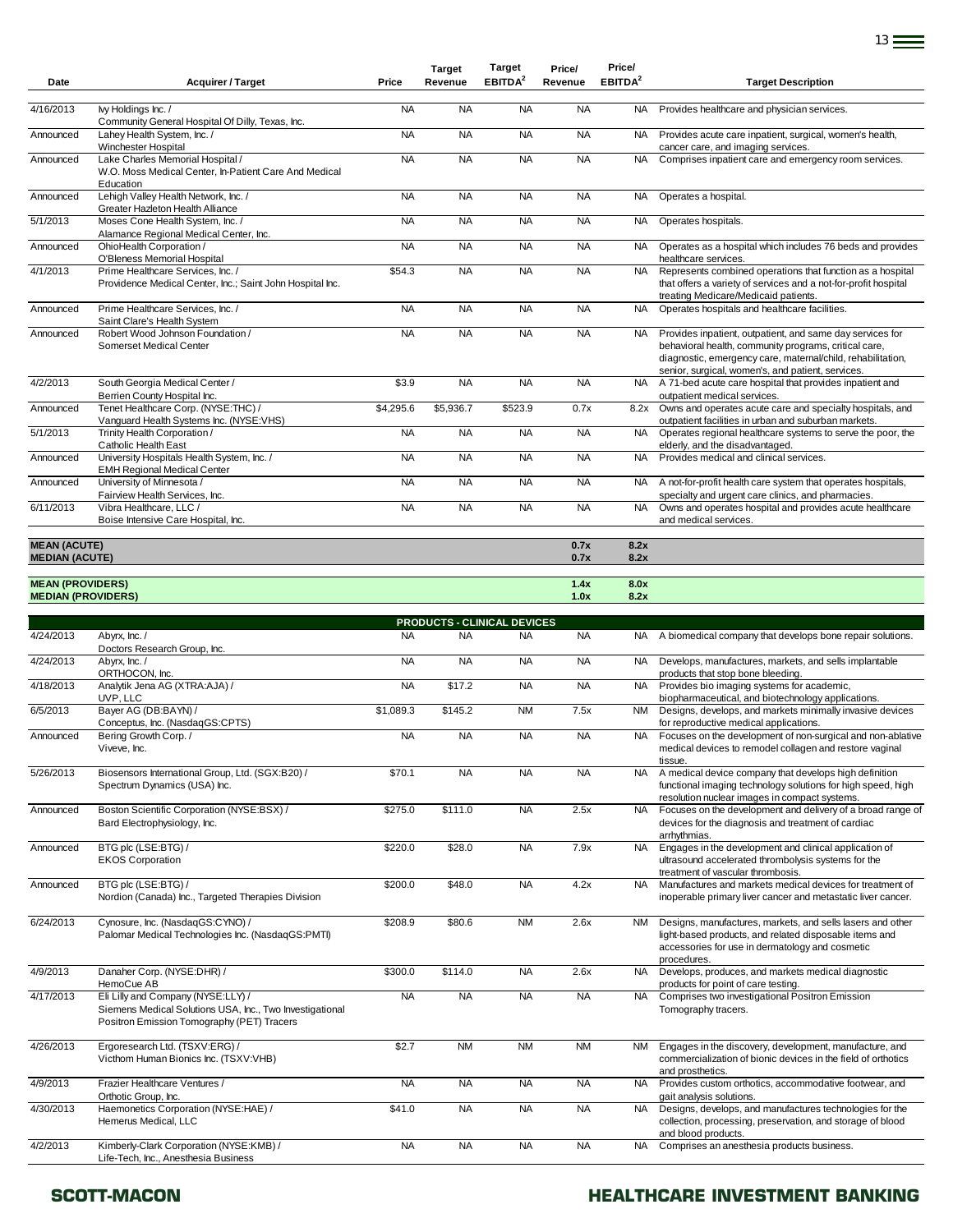|           |                                                                                                                                   |           | <b>Target</b> | <b>Target</b>       | Price/    | Price/              |                                                                                                                                                                                                                        |
|-----------|-----------------------------------------------------------------------------------------------------------------------------------|-----------|---------------|---------------------|-----------|---------------------|------------------------------------------------------------------------------------------------------------------------------------------------------------------------------------------------------------------------|
| Date      | <b>Acquirer / Target</b>                                                                                                          | Price     | Revenue       | EBITDA <sup>2</sup> | Revenue   | EBITDA <sup>2</sup> | <b>Target Description</b>                                                                                                                                                                                              |
| Announced | MedTest, DX, Inc. /                                                                                                               | <b>NA</b> | <b>NA</b>     | <b>NA</b>           | <b>NA</b> | NA.                 | Develops, manufactures, and distributes clinical diagnostic                                                                                                                                                            |
|           | Pointe Scientific, Inc.                                                                                                           |           |               |                     |           |                     | products.                                                                                                                                                                                                              |
| Announced | Mindray Medical International Limited (NYSE:MR) /<br>ZONARE Medical Systems, Inc.                                                 | \$105.0   | \$64.0        | <b>NA</b>           | 1.6x      | <b>NA</b>           | Develops ultrasound systems for ultrasound professionals.                                                                                                                                                              |
| Announced | Miraculins Inc. (TSXV:MOM) /<br>VeraLight, Inc.                                                                                   | <b>NA</b> | <b>NA</b>     | <b>NA</b>           | <b>NA</b> | NA.                 | Develops noninvasive technologies for the disease detection<br>and health monitoring of diabetes epidemics.                                                                                                            |
| 6/20/2013 | Mitsui Chemicals, Inc. (TSE:4183) /<br>DENTCA, Inc.                                                                               | <b>NA</b> | <b>NA</b>     | <b>NA</b>           | <b>NA</b> | NA.                 | Designs, develops, manufactures, fabricates, and supplies<br>dentures and implant-supported dentures.                                                                                                                  |
| Announced | Mortara Instrument. Inc. /<br>Cardiac Science Corporation, Diagnostic Cardiology<br>Product Line Except Certain Assets            | \$21.0    | <b>NA</b>     | <b>NA</b>           | <b>NA</b> | <b>NA</b>           | Comprises the Burdick and Quinton brands and associated<br>products.                                                                                                                                                   |
| Announced | RTI Biologics, Inc. (NasdaqGS:RTIX) /<br>Pioneer Surgical Technology, Inc.                                                        | \$130.0   | <b>NA</b>     | <b>NA</b>           | <b>NA</b> | <b>NA</b>           | Designs, manufactures, and markets spinal and orthopedic<br>implants and instruments for customers internationally.                                                                                                    |
| 6/6/2013  | Teleflex Incorporated (NYSE:TFX) /<br>Eon Surgical Ltd.                                                                           | <b>NA</b> | <b>NA</b>     | <b>NA</b>           | <b>NA</b> | <b>NA</b>           | Develops technologies to perform scarless laparoscopic<br>surgery.                                                                                                                                                     |
| 6/11/2013 | Teleflex Incorporated (NYSE:TFX) /<br>Ultimate Medical Ptv. Ltd.                                                                  | <b>NA</b> | <b>NA</b>     | <b>NA</b>           | <b>NA</b> | <b>NA</b>           | Designs, develops, manufactures, and supplies airway<br>management and anesthesia devices.                                                                                                                             |
| Announced | Teva Pharmaceutical Industries Limited (NYSE:TEVA) /<br>MicroDose Therapeutx, Inc.                                                | \$165.0   | <b>NA</b>     | <b>NA</b>           | <b>NA</b> | <b>NA</b>           | Develops drug delivery technologies for pharmaceutical and<br>biotechnology industries.                                                                                                                                |
| 4/25/2013 | Thompson Street Capital Partners /<br>Bioreclamation, LLC                                                                         | <b>NA</b> | <b>NA</b>     | <b>NA</b>           | <b>NA</b> | <b>NA</b>           | Specializes in control and disease state matrices<br>manufactured from human and animal blood, plasma, and<br>serum, which are used in drug discovery, compound<br>development, and clinical and research diagnostics. |
| 5/31/2013 | TranS1, Inc. /<br>Baxano, Inc.                                                                                                    | \$23.6    | \$9.4         | <b>NA</b>           | 2.5x      | <b>NA</b>           | Develops and manufactures minimally invasive tools for<br>restoring spine function and preserving healthy tissue.                                                                                                      |
| 4/25/2013 | Victory Park Capital Advisors, LLC /<br>Unigene Laboratories Inc., Peptelligence(TM) Drug Delivery<br>Platform and Certain Assets | <b>NA</b> | <b>NA</b>     | <b>NA</b>           | <b>NA</b> | <b>NA</b>           | Offers intellectual property covering drug delivery and<br>manufacturing technologies, peptide research and<br>development, and proprietary know-how.                                                                  |
| 4/19/2013 | Vivione BioSciences, LLC /<br>PACEpartners Inc., Prior to Reverse Merger with Vivione<br>BioSciences, LLC (TSXV:PIA)              | <b>NA</b> | <b>NA</b>     | <b>NA</b>           | <b>NA</b> | NA.                 | Provides technology for detecting pathogenic E. coli and<br>other bacteria.                                                                                                                                            |
| 5/2/2013  | Zimmer Holdings, Inc. (NYSE:ZMH) /<br>Knee Creations, LLC                                                                         | <b>NA</b> | <b>NA</b>     | <b>NA</b>           | <b>NA</b> | NA.                 | Operates as an orthopedic medical device company.                                                                                                                                                                      |
|           | <b>MEAN (CLINICAL DEVICES)</b>                                                                                                    |           |               |                     | 3.9x      | <b>NA</b>           |                                                                                                                                                                                                                        |
|           | <b>MEDIAN (CLINICAL DEVICES)</b>                                                                                                  |           |               |                     | 2.6x      | <b>NA</b>           |                                                                                                                                                                                                                        |
|           |                                                                                                                                   |           |               |                     |           |                     |                                                                                                                                                                                                                        |

|           |                                                                                              |            |           | <b>PRODUCTS - NON-CLINICAL DEVICES</b> |           |       |                                                                                                                                                                                                                                                                                                                                                                                                 |
|-----------|----------------------------------------------------------------------------------------------|------------|-----------|----------------------------------------|-----------|-------|-------------------------------------------------------------------------------------------------------------------------------------------------------------------------------------------------------------------------------------------------------------------------------------------------------------------------------------------------------------------------------------------------|
| 6/8/2013  | BC Technical, Inc. /<br>MEDX, LLC                                                            | <b>NA</b>  | <b>NA</b> | <b>NA</b>                              | <b>NA</b> | NA.   | Engages in refurbishing and remanufacturing new,<br>remanufactured, and refurbished molecular imaging<br>equipment, accessories, and parts for nuclear imaging<br>applications.                                                                                                                                                                                                                 |
| 6/9/2013  | Endexx Corp. (OTCPK:EDXC) /<br>Dispense Labs, LLC                                            | <b>NA</b>  | <b>NA</b> | <b>NA</b>                              | <b>NA</b> | NA.   | Develops automated dispensing system for inventory<br>management and distribution of medical marijuana.                                                                                                                                                                                                                                                                                         |
| 4/16/2013 | OK Biotech Co., Ltd. (GTSM:4155) /<br>Prodigy Diabetes Care, LLC                             | <b>NA</b>  | <b>NA</b> | <b>NA</b>                              | <b>NA</b> | NA.   | Develops, manufactures, and markets audible blood glucose<br>monitoring systems for diabetes patients.                                                                                                                                                                                                                                                                                          |
| 6/7/2013  | SIDIS Corp./<br>MobileMedTek Holdings, Inc.                                                  | <b>NA</b>  | <b>NA</b> | <b>NA</b>                              | <b>NA</b> | NA.   | Manufactures medical apparatus and instruments for<br>monitoring.                                                                                                                                                                                                                                                                                                                               |
| Announced | Techne Corp. (NasdaqGS:TECH) /<br><b>Bionostics Holdings Limited</b>                         | \$104.0    | \$29.3    | \$9.4                                  | 3.5x      | 11.1x | Manufactures calibration verification products and diabetes<br>diagnostic test systems.                                                                                                                                                                                                                                                                                                         |
| Announced | Thermo Fisher Scientific, Inc. (NYSE:TMO) /<br>Life Technologies Corporation (NasdaqGS:LIFE) | \$15,733.0 | \$3,821.9 | \$1,198.4                              | 4.1x      | 13.1x | Offers molecular and cell biology reagents, endpoint PCR,<br>and other benchtop instruments and consumables, such as<br>RNAi, DNA synthesis, sample prep, transfection, cloning and<br>protein expression profiling and protein analysis, cell culture<br>media used in research, stem cells and related tools, cellular<br>imaging products, antibodies, and cell therapy related<br>products. |

| <b>MEAN (NON-CLINICAL DEVICES)</b>   | 3.8x             | 49.4<br>14.1A             |
|--------------------------------------|------------------|---------------------------|
| <b>MEDIAN (NON-CLINICAL DEVICES)</b> | 3.8 <sub>2</sub> | $\overline{101}$<br>14.IA |

|                                                          | <b>PRODUCTS - DISPOSABLES</b>                                                                               |           |           |           |              |              |                                                                                                                                                                        |  |  |  |  |  |
|----------------------------------------------------------|-------------------------------------------------------------------------------------------------------------|-----------|-----------|-----------|--------------|--------------|------------------------------------------------------------------------------------------------------------------------------------------------------------------------|--|--|--|--|--|
| 4/15/2013                                                | Argon Medical Devices, Inc. /<br>Angiotech Pharmaceuticals Inc., Interventional Products<br><b>Business</b> | \$362.5   | \$101.6   | <b>NA</b> | 3.6x         | <b>NA</b>    | Manufactures and markets disposable and re-usable biopsy<br>products for the diagnosis of cancer, drainage catheter<br>products, and vascular interventional products. |  |  |  |  |  |
| Announced                                                | Juniper Investment Company, LLC /<br>Theragenics Corp. (NYSE:TGX)                                           | \$59.4    | \$80.7    | \$10.1    | 0.7x         | 5.9x         | Manufactures, markets, and sells disposable devices<br>primarily to the surgical products and cancer treatment<br>markets.                                             |  |  |  |  |  |
| 4/23/2013                                                | Miltenyi Biotec GmbH /<br>Owl biomedical, Inc.                                                              | <b>NA</b> | <b>NA</b> | <b>NA</b> | <b>NA</b>    | <b>NA</b>    | Develops microchip-based disposable cell sorting<br>technology for cell purification applications.                                                                     |  |  |  |  |  |
| <b>MEAN (DISPOSABLES)</b><br><b>MEDIAN (DISPOSABLES)</b> |                                                                                                             |           |           |           | 2.2x<br>2.2x | 5.9x<br>5.9x |                                                                                                                                                                        |  |  |  |  |  |

|           | <b>PRODUCTS - COMMERCIAL</b>                            |           |           |           |           |     |                                                            |  |  |  |  |  |
|-----------|---------------------------------------------------------|-----------|-----------|-----------|-----------|-----|------------------------------------------------------------|--|--|--|--|--|
| 5/6/2013  | Allied Specialty Vehicles, Inc. /                       | \$12.5    | <b>NA</b> | <b>NA</b> | NA        | NA. | Engages in design, engineering, and manufacture of         |  |  |  |  |  |
|           | SJC Industries Corp.                                    |           |           |           |           |     | ambulances.                                                |  |  |  |  |  |
| 6/6/2013  | Blackford Capital LLC /                                 | <b>NA</b> | <b>NA</b> | <b>NA</b> | <b>NA</b> | NA. | Manufactures medical equipment.                            |  |  |  |  |  |
|           | Mopec Inc.                                              |           |           |           |           |     |                                                            |  |  |  |  |  |
| Announced | Emergent BioSolutions, Inc. (NYSE:EBS) /                | \$26.0    | <b>NA</b> | <b>NA</b> | <b>NA</b> | NA. | Manufactures healthcare products to protect the human body |  |  |  |  |  |
|           | Bracco Diagnostics Inc., Healthcare Protective Products |           |           |           |           |     | from external threats.                                     |  |  |  |  |  |
|           | <b>Division</b>                                         |           |           |           |           |     |                                                            |  |  |  |  |  |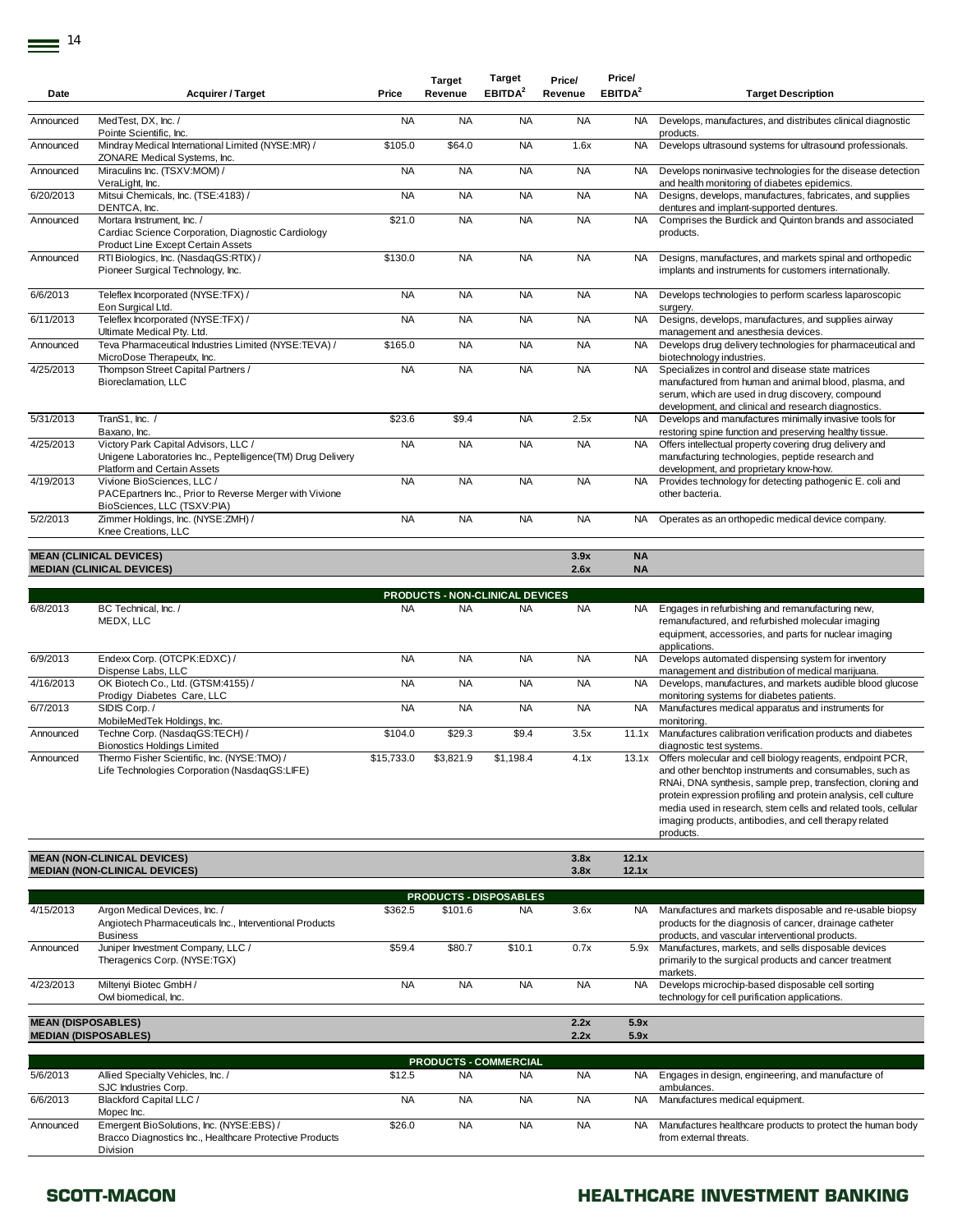| Date                       | <b>Acquirer / Target</b>                                                                                                                                                     | Price     | Target<br>Revenue                       | Target<br>EBITDA <sup>2</sup> | Price/<br>Revenue      | Price/<br>EBITDA <sup>2</sup> | <b>Target Description</b>                                                                                                                                                                                      |
|----------------------------|------------------------------------------------------------------------------------------------------------------------------------------------------------------------------|-----------|-----------------------------------------|-------------------------------|------------------------|-------------------------------|----------------------------------------------------------------------------------------------------------------------------------------------------------------------------------------------------------------|
| 4/25/2013                  | Fagron Group BV /<br>Freedom Pharmaceuticals, Inc.                                                                                                                           | <b>NA</b> | <b>NA</b>                               | <b>NA</b>                     | <b>NA</b>              | <b>NA</b>                     | Engages in the manufacture and custom wholesale<br>distribution of fine compounding chemicals, including active<br>pharmaceutical ingredients and excipients to independent<br>compounding pharmacies.         |
| 5/13/2013                  | Frazier Healthcare Ventures; Greenspring Associates, Inc.;<br>Thomas, McNerney & Partners; QIC Limited, Private Equity<br>Arm /                                              | \$308.0   | <b>NA</b>                               | <b>NA</b>                     | <b>NA</b>              | <b>NA</b>                     | Provides pharmaceutical and biotechnology packaging<br>solutions for pharmaceutical and biotech companies.                                                                                                     |
| 5/22/2013                  | AndersonBrecon Inc.<br>General Data Company, Inc. /<br>Triangle Biomedical Sciences, Inc.                                                                                    | <b>NA</b> | <b>NA</b>                               | <b>NA</b>                     | <b>NA</b>              | <b>NA</b>                     | Designs, develops, manufactures, and markets<br>instrumentation, apparatus, reagents, and consumables for                                                                                                      |
| 4/15/2013                  | Groupe Unipex/<br>Southern Cross Botanicals Pty Ltd.                                                                                                                         | <b>NA</b> | <b>NA</b>                               | <b>NA</b>                     | <b>NA</b>              | <b>NA</b>                     | histology applications.<br>Develops, manufactures, and distributes bio-active botanical<br>ingredients for use in personal care, nutraceuticals, and<br>pharmaceuticals products.                              |
| Announced                  | Hasco Medical, Inc. (OTCPK:HASC) /<br>Auto Mobility Sales, Inc.                                                                                                              | <b>NA</b> | <b>NA</b>                               | <b>NA</b>                     | <b>NA</b>              | <b>NA</b>                     | Offers wheelchair and handicap accessible vans, full size<br>handicap vans with lifts, and wheelchair securement systems,<br>as well as hand controls for driving cars, trucks, and vans.                      |
| 4/23/2013                  | Hemp, Inc. (OTCPK:HEMP) /<br>Scrubnuts, Inc.                                                                                                                                 | \$0.2     | <b>NA</b>                               | <b>NA</b>                     | <b>NA</b>              | NA.                           | Manufactures apparels for the healthcare industry.                                                                                                                                                             |
| 4/3/2013                   | Leixir Group /                                                                                                                                                               | <b>NA</b> | <b>NA</b>                               | <b>NA</b>                     | <b>NA</b>              | <b>NA</b>                     | Operates as a dental laboratory.                                                                                                                                                                               |
| 4/22/2013                  | Fine Arts Dental Laboratories Ltd.<br>National Seating & Mobility, Inc. /<br>Rehab Health Care                                                                               | <b>NA</b> | <b>NA</b>                               | <b>NA</b>                     | <b>NA</b>              | NA.                           | Manufactures complex power mobility and home medical<br>equipment.                                                                                                                                             |
| 5/6/2013                   | NuVasive, Inc. (NasdaqGS:NUVA) /<br>ANC LLC                                                                                                                                  | \$4.5     | <b>NA</b>                               | <b>NA</b>                     | <b>NA</b>              | <b>NA</b>                     | Offers contract-manufacturing services of spinal implants.                                                                                                                                                     |
| 6/4/2013                   | Zimmer Holdings, Inc. (NYSE:ZMH) /<br>Normed Medizin-Technik GmbH                                                                                                            | <b>NA</b> | <b>NA</b>                               | <b>NA</b>                     | <b>NA</b>              | <b>NA</b>                     | Operates as a medical company that develops, produces,<br>and markets medical products.                                                                                                                        |
| <b>MEAN (COMMERCIAL)</b>   |                                                                                                                                                                              |           |                                         |                               | <b>NA</b>              | <b>NA</b>                     |                                                                                                                                                                                                                |
| <b>MEDIAN (COMMERCIAL)</b> |                                                                                                                                                                              |           |                                         |                               | <b>NA</b>              | <b>NA</b>                     |                                                                                                                                                                                                                |
| 4/9/2013                   | Aderans Company Limited (TSE:8170) /<br>HC (USA), Inc.                                                                                                                       | \$163.5   | <b>PRODUCTS - CONSUMER</b><br><b>NA</b> | <b>NA</b>                     | <b>NA</b>              | NA.                           | Provides wigs and hair transplantation services.                                                                                                                                                               |
| Announced                  | AliphCom, Inc. /                                                                                                                                                             | <b>NA</b> | <b>NA</b>                               | <b>NA</b>                     | <b>NA</b>              | <b>NA</b>                     | Develops wearable body monitoring systems to help people                                                                                                                                                       |
| 4/30/2013                  | BodyMedia, Inc.<br>AlterG, Inc./                                                                                                                                             | <b>NA</b> | <b>NA</b>                               | <b>NA</b>                     | <b>NA</b>              | NA.                           | lose weight.<br>Develops equipment that helps individuals to recover                                                                                                                                           |
| 5/6/2013                   | <b>Tibion Corporation</b><br>Tristar Wellness Solutions Inc. (OTCPK:TWSI) /<br>HemCon Medical Technologies, Inc.                                                             | \$1.3     | <b>NA</b>                               | <b>NA</b>                     | <b>NA</b>              | <b>NA</b>                     | physical function lost due to disease, trauma, or aging.<br>Designs, manufactures, and distributes oral care products for<br>the military, civilian, and consumer medical markets.                             |
|                            | <b>MEAN (CONSUMER PRODUCTS)</b><br><b>MEDIAN (CONSUMER PRODUCTS)</b>                                                                                                         |           |                                         |                               | <b>NA</b><br><b>NA</b> | <b>NA</b><br><b>NA</b>        |                                                                                                                                                                                                                |
|                            |                                                                                                                                                                              |           | <b>PRODUCTS - PHARMACEUTICALS</b>       |                               |                        |                               |                                                                                                                                                                                                                |
| Announced                  | Acorda Therapeutics, Inc. (NasdaqGS:ACOR) /<br>NeurogesX, Inc., Certain Assets                                                                                               | \$12.0    | <b>NA</b>                               | <b>NA</b>                     | <b>NA</b>              | NA.                           | Comprises two products that are both dermal applications<br>containing a prescription strength of capsaicin for treating                                                                                       |
| 5/1/2013                   | Actavis, Inc. (NYSE:ACT) /<br>Valeant Pharmaceuticals International, Inc., Worldwide<br>Rights For Metronidazole 1.3% Vaginal Gel                                            | \$55.0    | <b>NA</b>                               | <b>NA</b>                     | <b>NA</b>              | <b>NA</b>                     | peripheral neuropathic pain.<br>Comprises Metronidazole 1.3% Vaginal Gel antibiotic<br>development product, a topical antibiotic for the treatment of<br>bacterial vaginosis.                                  |
| Announced                  | Actavis, Inc. (NYSE:ACT) /<br>Warner Chilcott plc (NasdaqGS:WCRX)                                                                                                            | \$8,430.5 | \$2,449.0                               |                               | 3.4x                   | 6.3x                          | Engages in the development, manufacture, promotion, and<br>franchise of branded pharmaceutical products focusing on<br>the women's healthcare, gastroenterology, urology, and                                  |
| 4/5/2013                   | Ajinomoto Co., Inc. (TSE:2802) /<br>Althea Technologies, Inc.                                                                                                                | \$175.0   | \$53.0                                  | <b>NA</b>                     | 3.3x                   | <b>NA</b>                     | dermatology markets.<br>Engages in cGMP manufacturing, analytical development,<br>aseptic filling into vials and syringes, and protein delivery<br>technology for recombinant protein and parenteral products. |
| 4/12/2013                  | Allergan Inc. (NYSE:AGN) /<br>Exemplar Pharma, LLC                                                                                                                           | \$20.0    | <b>NA</b>                               | <b>NA</b>                     | <b>NA</b>              | <b>NA</b>                     | Engages in the development and manufacture of nasal and<br>inhalation products targeting lungs, nasal passages, and the<br>buccal cavity.                                                                      |
| 5/3/2013                   | An investor Group Acquired Unknown Minority Stake /<br>Medisyn Technologies, Inc.                                                                                            | <b>NA</b> | <b>NA</b>                               | <b>NA</b>                     | <b>NA</b>              | <b>NA</b>                     | Develops pre-qualified proprietary drug compounds for<br>disease treatments and health promotion in multiple                                                                                                   |
| 4/30/2013                  | Ares Life Sciences SA /<br>Greer Laboratories, Inc.                                                                                                                          | <b>NA</b> | <b>NA</b>                               | <b>NA</b>                     | <b>NA</b>              | <b>NA</b>                     | therapeutic areas.<br>Provides allergy immunotherapy products and services for<br>the healthcare industry.                                                                                                     |
| Announced                  | Ares Life Sciences SA /                                                                                                                                                      | <b>NA</b> | <b>NA</b>                               | <b>NA</b>                     | <b>NA</b>              | NA.                           | Engages in the design, manufacture, sale, and distribution of                                                                                                                                                  |
| Announced                  | Planet Biopharmaceuticals, Inc. (OTCPK:PBPH)<br>AstraZeneca PLC (LSE:AZN) /<br>Omthera Pharmaceuticals, Inc. (NasdaqGM:OMTH)                                                 | \$497.2   | <b>NA</b>                               | <b>NM</b>                     | <b>NA</b>              | NM                            | allergen avoidance products.<br>Focuses on the development and commercialization of<br>therapies for the treatment of as dyslipidemia and                                                                      |
| 6/27/2013                  | AstraZeneca PLC (LSE:AZN) /<br>Pearl Therapeutics Inc.                                                                                                                       | \$1,150.0 | <b>NA</b>                               | <b>NA</b>                     | <b>NA</b>              | <b>NA</b>                     | cardiovascular diseases.<br>Focuses on developing combination therapies for the<br>treatment of respiratory diseases, including chronic                                                                        |
| 4/26/2013                  | Auxilium Pharmaceuticals Inc. (NasdaqGS:AUXL) /                                                                                                                              | \$635.0   | <b>NA</b>                               | <b>NA</b>                     | <b>NA</b>              | <b>NA</b>                     | obstructive pulmonary disease and asthma.<br>Develops, acquires, and markets specialty products that                                                                                                           |
| 4/5/2013                   | Actient Pharmaceuticals, LLC<br>Beaver-Visitec International, Inc. /                                                                                                         | <b>NA</b> | <b>NA</b>                               | <b>NA</b>                     | <b>NA</b>              | NA.                           | improve patient outcomes.<br>Comprises ophthalmology products for dry eye solutions.                                                                                                                           |
| Announced                  | Odyssey Medical, Inc., Ophthalmic Assets<br>Belrose Pharma Inc. /<br>Enzon Pharmaceuticals Inc., Customized PEGylation Linker<br>Technology Platform And Locked Nucleic Acid | \$0.8     | <b>NA</b>                               | <b>NA</b>                     | <b>NA</b>              | <b>NA</b>                     | Comprises the PEGylation platform, patents and know-how<br>related to PEG-SN38, certain related supplies and<br>equipment, and title and interest in the Locked Nucleic Acid<br>(LNA) technology platform.     |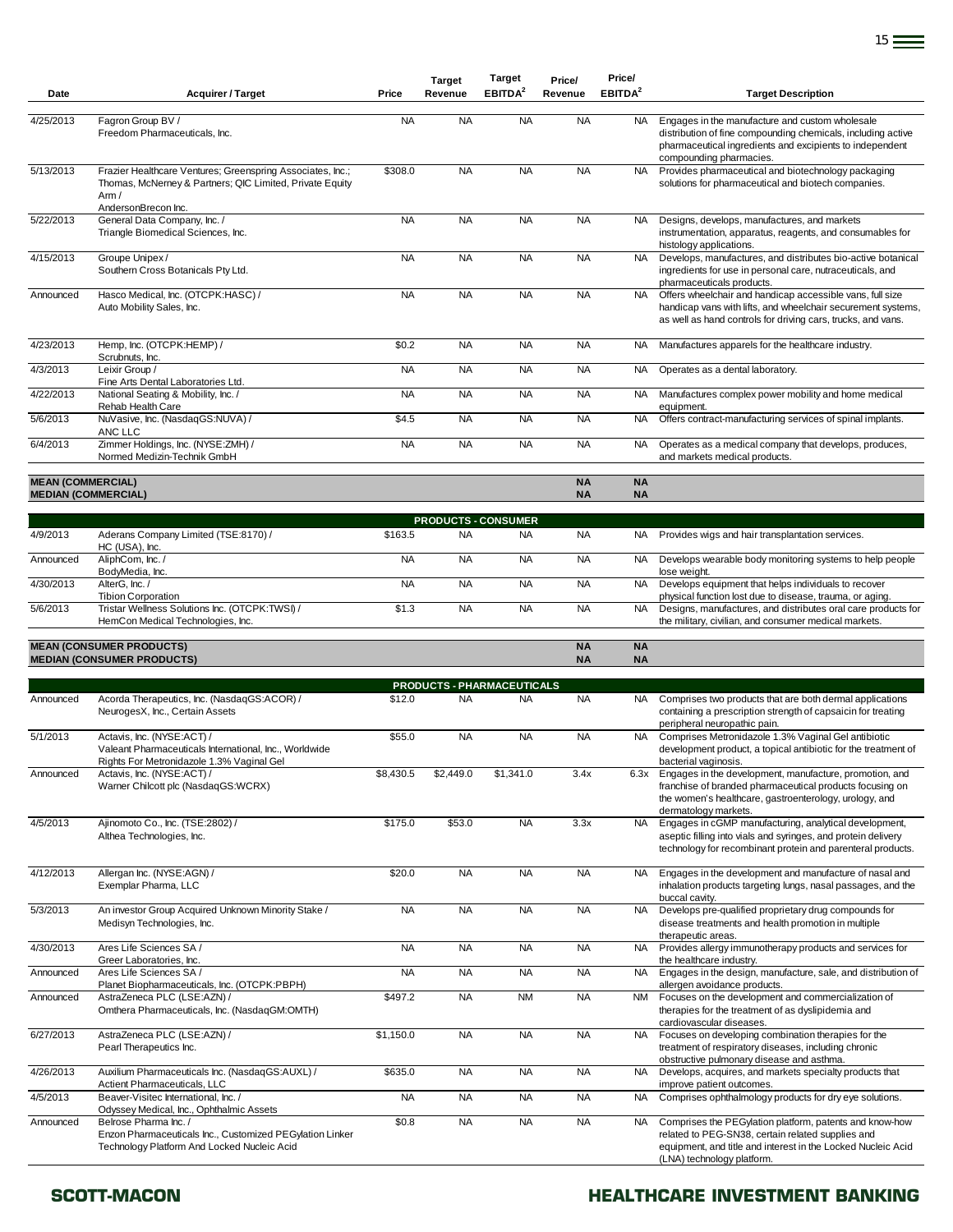| Date      | <b>Acquirer / Target</b>                                                                                                                                                 | Price     | <b>Target</b><br>Revenue             | Target<br>EBITDA <sup>2</sup> | Price/<br>Revenue | Price/<br>EBITDA <sup>2</sup> | <b>Target Description</b>                                                                                                                                                                                                                                                           |
|-----------|--------------------------------------------------------------------------------------------------------------------------------------------------------------------------|-----------|--------------------------------------|-------------------------------|-------------------|-------------------------------|-------------------------------------------------------------------------------------------------------------------------------------------------------------------------------------------------------------------------------------------------------------------------------------|
| 4/2/2013  | Biogen Idec Inc. (NasdaqGS:BIIB) /<br><b>TYSABRI</b>                                                                                                                     | \$6,498.0 | <b>NA</b>                            | <b>NA</b>                     | <b>NA</b>         | NA.                           | Comprises a brand of medicines for patients suffering from<br>multiple sclerosis.                                                                                                                                                                                                   |
| 6/20/2013 | BioSante Pharmaceuticals, Inc. (NasdaqGM:BPAX) /<br>BioSante Pharmaceuticals, Inc., Prior to Reverse Merger<br>with BioSante Pharmaceuticals, Inc.                       | <b>NA</b> | <b>NM</b>                            | <b>NM</b>                     | <b>NM</b>         | NM                            | Focuses on the development of products for female sexual<br>health, menopause, contraception, and male hypogonadism.                                                                                                                                                                |
| 4/11/2013 | Hawaii Biotech. Inc. /<br>Merck & Co. Inc., Patent Family to West Nile Virus Vaccine<br>Technology                                                                       | <b>NA</b> | <b>NA</b>                            | <b>NA</b>                     | <b>NA</b>         | <b>NA</b>                     | Comprises activities that develop vaccines for viruses.                                                                                                                                                                                                                             |
| Announced | Healthcare Of Today, Inc. /                                                                                                                                              | <b>NA</b> | <b>NA</b>                            | <b>NA</b>                     | <b>NA</b>         | NA                            | A firm devoted to developing the pure science of cannabis                                                                                                                                                                                                                           |
| 5/31/2013 | Berkeley Bio-Organic Research Laboratories<br>Hyperion Therapeutics, Inc. (NasdaqGM:HPTX) /<br>Ucyclyd Pharma, Inc., Worldwide Rights in BUPHENYL and<br><b>AMMONUL</b>  | \$22.0    | <b>NA</b>                            | <b>NA</b>                     | <b>NA</b>         | <b>NA</b>                     | medicine.<br>Comprises BUPHENYL, a sodium phenylbutyrate tablets and<br>powder for urea cycle disorders and AMMONUL, a sodium<br>phenylacetate and sodium benzoate for the treatment of UCD<br>patients in hyperammonemic crisis.                                                   |
| 4/5/2013  | Individual Investors Participated; Minority Shareholder<br>Increasing Ownership Stake, Management Participated /<br>PediatRx Inc. (OTCPK:PEDX)                           | <b>NA</b> | <b>NA</b>                            | <b>NM</b>                     | <b>NA</b>         | NM                            | Offers Granisol, an oral liquid granisetron solution used in<br>cancer care to prevent nausea and vomiting associated with<br>cancer therapy and it also holds a non-exclusive right to<br>promote Aquoral, an oncology supportive care product for the<br>treatment of xerostomia. |
| Announced | Johnson & Johnson (NYSE:JNJ) /<br>Aragon Pharmaceuticals, Inc.                                                                                                           | \$1,000.0 | <b>NA</b>                            | <b>NA</b>                     | <b>NA</b>         | <b>NA</b>                     | Focuses on developing medicines for the treatment of<br>hormonally-driven cancers, such as prostate and breast<br>cancer.                                                                                                                                                           |
| 4/11/2013 | Lakeview Equity Partners, LLC /<br>UAS Laboratories, Inc.                                                                                                                | <b>NA</b> | <b>NA</b>                            | <b>NA</b>                     | <b>NA</b>         | <b>NA</b>                     | Develops, manufactures, and markets probiotics and<br>antioxidants for adults and children.                                                                                                                                                                                         |
| 4/3/2013  | Mati Therapeutics Inc. /<br>QLT Inc., Assets Related To Punctal Plug Drug Delivery<br>System Technology                                                                  | \$20.3    | <b>NA</b>                            | <b>NA</b>                     | <b>NA</b>         | <b>NA</b>                     | Comprises assets that develop drugs for the eyes.                                                                                                                                                                                                                                   |
| 4/1/2013  | Mist Pharmaceuticals, LLC /<br>Apricus Biosciences, Inc., NitroMist                                                                                                      | <b>NA</b> | <b>NA</b>                            | <b>NA</b>                     | <b>NA</b>         | <b>NA</b>                     | Comprises the rights to develop and distribute nitrate<br>vasodilator drug for treatment of acute prophylaxis of angina<br>pectoris due to coronary artery disease.                                                                                                                 |
| 6/3/2013  | Napredak Holding Ad /<br>Enzyvia, LLC, OptiPhos Portfolio                                                                                                                | <b>NA</b> | <b>NA</b>                            | <b>NA</b>                     | <b>NA</b>         | <b>NA</b>                     | Comprises an E. coli 6-phytase available for use.                                                                                                                                                                                                                                   |
| 6/4/2013  | NPI, LLC /<br>KGK Synergize Inc., Distribution Rights, Patents,<br>Trademarks and Scientific Knowledge for Sytrinol.                                                     | <b>NA</b> | <b>NA</b>                            | <b>NA</b>                     | <b>NA</b>         | NA                            | Comprises distribution rights, patents, trademarks and<br>scientific knowledge for Sytrinol, a drug made from natural<br>citrus and palm fruit extracts.                                                                                                                            |
| 6/17/2013 | Perrigo Company (NYSE:PRGO) /<br>Fera Pharmaceuticals, LLC, Ophthalmic Sterile Ointment<br>and Solution Product Portfolio                                                | \$129.0   | \$30.0                               | <b>NA</b>                     | 4.3x              | <b>NA</b>                     | Comprises ophthalmic sterile ointment and solution products<br>with the addition of nine prescription ANDA products.                                                                                                                                                                |
| 1/18/2013 | Questcor Pharmaceuticals, Inc. (NasdaqGS:QCOR) /<br>BioVectra Inc.                                                                                                       | \$132.8   | \$31.6                               | \$9.2                         | 4.0x              | 13.9x                         | Engages in the development, manufacture, and supply of<br>active pharmaceutical ingredients, intermediates, and<br>bioprocessing reagents.                                                                                                                                          |
| 5/31/2013 | Salix Pharmaceuticals Ltd. (NasdaqGS:SLXP) /<br>Olon S.p.A., Exclusive Worldwide Right to Exploit<br>Amorphous Rifaximin                                                 | <b>NA</b> | <b>NA</b>                            | <b>NA</b>                     | <b>NA</b>         | <b>NA</b>                     | Comprises exploration and production rights for Amorphous<br>Rifaximin.                                                                                                                                                                                                             |
| 6/17/2013 | T3D Therapeutics, Inc. /<br>DARA BioSciences, Inc., Worldwide Rights of DB959                                                                                            | \$1.0     | <b>NA</b>                            | <b>NA</b>                     | <b>NA</b>         | <b>NA</b>                     | Comprises the worldwide rights to develop and<br>commercialize DB959, an oral medicine to cure Alzheimer's<br>disease pathologies and address beta amyloid plaque<br>issues.                                                                                                        |
| Announced | Takeda Pharmaceutical Company Limited (TSE:4502) /<br>Inviragen, Inc.                                                                                                    | \$250.0   | <b>NA</b>                            | <b>NA</b>                     | <b>NA</b>         | <b>NA</b>                     | Develops life-saving vaccines to protect against various<br>infectious diseases.                                                                                                                                                                                                    |
| Announced | United Therapeutics Corporation (NasdaqGS:UTHR) /                                                                                                                        | <b>NA</b> | <b>NA</b>                            | <b>NA</b>                     | <b>NA</b>         | <b>NA</b>                     | Comprises pharmaceutical production plant.                                                                                                                                                                                                                                          |
| 5/29/2013 | UCB SA, Manufacturing Plant In Rochester<br>UPM Pharmaceuticals. Inc. /<br>Pfizer Inc., A 500,000 Square-Foot Commercial<br>Manufacturing Facility in Bristol, Tennessee | <b>NA</b> | <b>NA</b>                            | <b>NA</b>                     | <b>NA</b>         | <b>NA</b>                     | Comprises a 500,000 square-foot commercial manufacturing<br>facility UPM will use to continue to manufacture Pfizer's<br>current portfolio of products within the facility for two years.                                                                                           |
| Announced | Valeant Pharmaceuticals International, Inc. (TSX:VRX) /<br>Bausch & Lomb Holdings Incorporated                                                                           | \$8,415.8 | \$3,037.6                            | \$576.9                       | 2.8x              | 14.6x                         | Engages in the development, manufacture, and marketing of<br>eye health products.                                                                                                                                                                                                   |
| 4/25/2013 | Valeant Pharmaceuticals International, Inc. (TSX:VRX) /<br>Obagi Medical Products, Inc.                                                                                  | \$404.5   | \$120.7                              | \$20.7                        | 3.4x              | 19.5x                         | Develops, markets, and sells topical aesthetic and<br>therapeutic prescription skin care systems.                                                                                                                                                                                   |
|           | <b>MEAN (PHARMACEUTICALS)</b>                                                                                                                                            |           |                                      |                               | 3.5x              | 13.6x                         |                                                                                                                                                                                                                                                                                     |
|           | <b>MEDIAN (PHARMACEUTICALS)</b>                                                                                                                                          |           |                                      |                               | 3.4x              | 14.3x                         |                                                                                                                                                                                                                                                                                     |
| Announced | Amgen Inc. (NasdaqGS:AMGN) /<br>Onyx Pharmaceuticals, Inc. (NasdaqGS:ONXX)                                                                                               | \$8,175.4 | <b>PRODUCTS - BIOTECH</b><br>\$435.6 | <b>NM</b>                     | 18.8x             | NM                            | Engages in the development and commercialization of<br>therapies that target the molecular mechanisms that cause                                                                                                                                                                    |
| Announced | Aridis Pharmaceuticals, LLC /<br>Kenta Biotech Ltd., Monoclonal Antibody Products and<br>Technologies                                                                    | <b>NA</b> | <b>NA</b>                            | <b>NA</b>                     | <b>NA</b>         | <b>NA</b>                     | cancer.<br>Comprises six anti-infective human mAb products for<br>treatment of infections by common pathogens including drug<br>resistant bacterial strains of Staphylococcus aureus,<br>Pseudomonas aeruginosa, Acinetobacter baumannii and<br>respiratory syncytial virus.        |
| 4/3/2013  | AstraZeneca PLC (LSE:AZN) /<br>AlphaCore Pharma LLC                                                                                                                      | <b>NA</b> | <b>NA</b>                            | <b>NA</b>                     | <b>NA</b>         | <b>NA</b>                     | Operates as a biopharmaceutical company.                                                                                                                                                                                                                                            |
| Announced | BELLUS Health Inc. (TSX:BLU) /<br>Thallion Pharmaceuticals, Inc. (TSXV:TLN)                                                                                              | \$3.7     | \$6.1                                | <b>NM</b>                     | 0.4x              | NM                            | A biotechnology company that engages in the development<br>of pharmaceutical products in the areas of infectious<br>diseases and oncology.                                                                                                                                          |
| 6/4/2013  | Bontan Corporation, Inc. (OTCPK:BNTN.F) /                                                                                                                                | \$11.7    | <b>NA</b>                            | <b>NA</b>                     | <b>NA</b>         | <b>NA</b>                     | Operates as a biotechnology company which develops                                                                                                                                                                                                                                  |
| 4/19/2013 | Portage Pharma Ltd.<br>Cerecor, Inc. /                                                                                                                                   | <b>NA</b> | <b>NA</b>                            | <b>NA</b>                     | <b>NA</b>         | <b>NA</b>                     | orphan drugs.<br>Comprises a small molecule NMDA receptor subunit 2B                                                                                                                                                                                                                |
| Announced | Merck & Co. Inc., Rights to NR2B Receptor Antagonist<br>Cytori Therapeutics, Inc. (NasdaqGM:CYTX) /<br>Olympus-Cytori, Inc.                                              | \$32.0    | <b>NA</b>                            | <b>NA</b>                     | <b>NA</b>         | <b>NA</b>                     | antagonist for all human indications, including depression.<br>Manufactures and markets future generation devices based<br>on adipose-derived stem and regenerative cell processing                                                                                                 |

systems.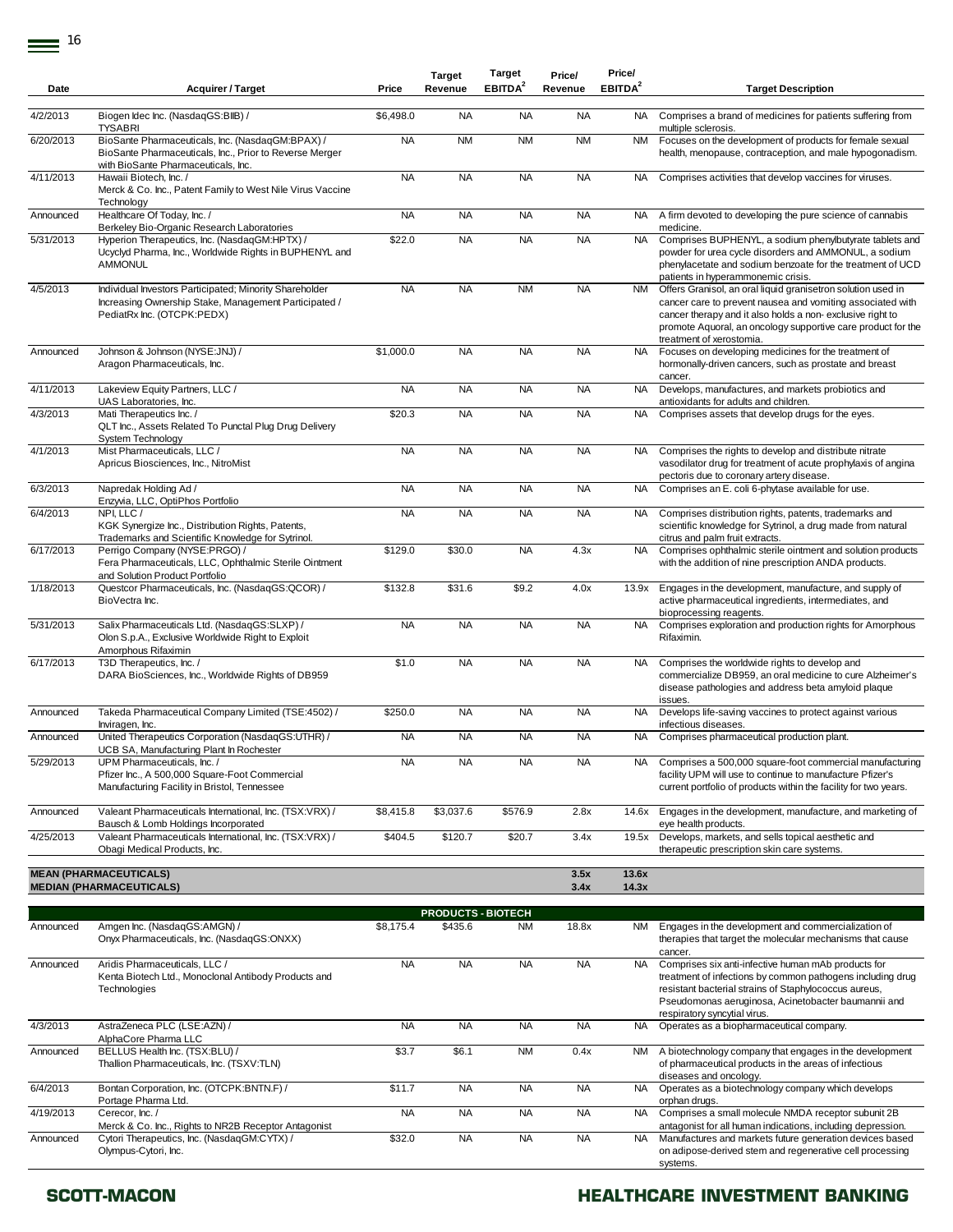| Date                                             | <b>Acquirer / Target</b>                                                                                               | Price               | <b>Target</b><br>Revenue | <b>Target</b><br>EBITDA <sup>2</sup> | Price/<br>Revenue | Price/<br>EBITDA <sup>2</sup> | <b>Target Description</b>                                                                                                                                                                                                                                                        |
|--------------------------------------------------|------------------------------------------------------------------------------------------------------------------------|---------------------|--------------------------|--------------------------------------|-------------------|-------------------------------|----------------------------------------------------------------------------------------------------------------------------------------------------------------------------------------------------------------------------------------------------------------------------------|
| 6/10/2013                                        | IndUS Pharmaceuticals Inc. /<br>Applied Protein Sciences, LLC                                                          | <b>NA</b>           | <b>NA</b>                | <b>NA</b>                            | <b>NA</b>         | <b>NA</b>                     | Develops and markets protein compounds for preventing and<br>treating mucositis.                                                                                                                                                                                                 |
| 6/19/2013                                        | Intezyne Technologies, Inc. /<br>Niiki Pharma Inc.                                                                     | <b>NA</b>           | <b>NA</b>                | <b>NA</b>                            | <b>NA</b>         | <b>NA</b>                     | Focuses on the development of cancer treatments directed at<br>cellular targets and related companion diagnostics.                                                                                                                                                               |
| 5/15/2013                                        | Intuitive Biosciences, Inc. /<br>GenTel BioSciences, Inc.                                                              | <b>NA</b>           | <b>NA</b>                | <b>NA</b>                            | <b>NA</b>         | <b>NA</b>                     | Engages in the development and manufacture of biochip<br>products.                                                                                                                                                                                                               |
| Announced                                        | Medicines Company (NasdaqGS:MDCO) /<br>ProFibrix B.V.                                                                  | \$240.0             | <b>NA</b>                | <b>NA</b>                            | <b>NA</b>         | <b>NA</b>                     | Develops and markets products for the homeostasis and<br>regenerative medicine markets.                                                                                                                                                                                          |
| Announced                                        | Ocera Therapeutics, Inc. /<br>Tranzyme, Inc. (NasdaqGM:TZYM)                                                           | <b>NA</b>           | <b>NA</b>                | <b>NA</b>                            | <b>NA</b>         | <b>NA</b>                     | Engages in the discovery, development, and<br>commercialization of mechanism-based therapeutics.                                                                                                                                                                                 |
| Announced                                        | Opko Health, Inc. (NYSE:OPK) /<br>PROLOR Biotech, Inc. (AMEX:PBTH)                                                     | $\overline{$}415.7$ | <b>NA</b>                | <b>NM</b>                            | <b>NA</b>         | NM                            | Engages in the development of proprietary versions of<br>already-approved therapeutic proteins.                                                                                                                                                                                  |
| Announced                                        | OriGene Technologies, Inc. /<br>Strategic Diagnostics Inc., Life Science Business Assets                               | \$16.0              | <b>NA</b>                | <b>NA</b>                            | <b>NA</b>         | NA.                           | Develops monoclonal antibodies for applications in research<br>and diagnostics fields.                                                                                                                                                                                           |
| Announced                                        | Paladin Labs Inc. (TSX:PLB) /<br>Allon Therapeutics, Inc., Substantially All Assets                                    | \$0.9               | <b>NA</b>                | <b>NA</b>                            | <b>NA</b>         | <b>NA</b>                     | Comprises a biotechnology company that develops and<br>markets central nervous system therapies.                                                                                                                                                                                 |
| 5/6/2013                                         | Quidel Corp. (NasdaqGS:QDEL) /<br><b>Biohelix Corporation</b>                                                          | \$10.0              | <b>NA</b>                | <b>NA</b>                            | <b>NA</b>         | <b>NA</b>                     | Develops nucleic acid technologies for molecular<br>diagnostics.                                                                                                                                                                                                                 |
| Announced                                        | Regeneron Pharmaceuticals, Inc. (NasdaqGS:REGN) /<br>EYELEA                                                            | <b>NA</b>           | <b>NA</b>                | <b>NA</b>                            | <b>NA</b>         | <b>NA</b>                     | Comprises an injection for the treatment of patients with<br>neovascularage-related macular degeneration.                                                                                                                                                                        |
| 5/2/2013                                         | Regeneron Pharmaceuticals, Inc. (NasdaqGS:REGN) /<br>Sanofi, Rights to Two Novel Ophthalmology Development<br>Programs | \$65.0              | <b>NA</b>                | <b>NA</b>                            | <b>NA</b>         | <b>NA</b>                     | Comprises rights to antibodies targeting the platelet derived<br>growth factor family of receptors and ligands in<br>ophthalmology and all other indications; and to antibodies<br>targeting the angiopoietin2 receptor and ligand in<br>ophthalmology.                          |
| 4/9/2013                                         | Rockland Immunochemicals. Inc. /<br>$Epi-Plus(R)$                                                                      | <b>NA</b>           | <b>NA</b>                | <b>NA</b>                            | <b>NA</b>         | <b>NA</b>                     | Produces antibodies for epigenetics research.                                                                                                                                                                                                                                    |
| 5/9/2013                                         | Shenzhen Leaguer Sensory Venture Capital /<br>Magceutics, Inc.                                                         | <b>NA</b>           | <b>NA</b>                | <b>NA</b>                            | <b>NA</b>         | <b>NA</b>                     | Operates as a biopharmaceutical company that develops<br>products for improving human memory and learning, and for<br>the treatment of cognitive declines associated with aging,<br>mild cognitive impairment, and Alzheimer's Disease.                                          |
| 4/9/2013                                         | Stem Cell Therapeutics Corp. (TSXV:SSS) /<br>Trillium Therapeutics Inc.                                                | \$2.9               | <b>NA</b>                | <b>NA</b>                            | <b>NA</b>         | <b>NA</b>                     | Develops immune-based biologics in the areas of<br>cytoprotection and immune regulation.                                                                                                                                                                                         |
| 4/1/2013                                         | Undisclosed /<br>Nymox Pharmaceutical Corporation (NasdaqCM:NYMX)                                                      | \$144.8             | <b>NM</b>                | <b>NM</b>                            | <b>NM</b>         | <b>NM</b>                     | Engages in the research and development, and<br>commercialization of drugs and diagnostic products for an<br>aging population.                                                                                                                                                   |
| 5/21/2013                                        | YaFarm Technologies Inc. (OTCPK:YFRM) /<br>Integrative Stem Cell Institute                                             | <b>NA</b>           | <b>NA</b>                | <b>NA</b>                            | <b>NA</b>         | <b>NA</b>                     | Provides point-of-care and stem cell-based therapies for<br>patients around the world.                                                                                                                                                                                           |
| <b>MEAN (BIOTECH)</b><br><b>MEDIAN (BIOTECH)</b> |                                                                                                                        |                     |                          |                                      | 9.6x<br>9.6x      | <b>NA</b><br><b>NA</b>        |                                                                                                                                                                                                                                                                                  |
|                                                  |                                                                                                                        |                     |                          | <b>PRODUCTS - DISTRIBUTION</b>       |                   |                               |                                                                                                                                                                                                                                                                                  |
| 5/21/2013                                        | Bartell Drug Co., Inc. /<br>Everett Clinic, Inc., Two Pharmacies, Located in Everett<br>and Marysville                 | <b>NA</b>           | <b>NA</b>                | <b>NA</b>                            | <b>NA</b>         | NA.                           | Comprises two pharmacies.                                                                                                                                                                                                                                                        |
| 5/9/2013                                         | BC Technical, Inc. /<br>Nuclear Cardiology Systems, Inc.                                                               | <b>NA</b>           | <b>NA</b>                | <b>NA</b>                            | <b>NA</b>         | <b>NA</b>                     | Provides nuclear medical imaging computer systems.                                                                                                                                                                                                                               |
| Announced                                        | BioScrip Inc. (NasdaqGS:BIOS) /<br>CarePoint Partners, LLC                                                             | \$223.0             | <b>NA</b>                | <b>NA</b>                            | <b>NA</b>         | NA.                           | Offers home enteral nutrition, home inotropic therapy, total<br>parenteral nutrition, antibiotic infusion therapy, specialty<br>injectables, catheter care, pain management, hydration,<br>chemotherapy, and phototherapy services.                                              |
| 4/16/2013                                        | Carlyle Group LP (NasdaqGS:CG); Palamon Capital<br>Partners /<br>DBG (UK) Limited                                      | <b>NA</b>           | <b>NA</b>                | <b>NA</b>                            | <b>NA</b>         | <b>NA</b>                     | Provides dental sundries and equipment supply and<br>installation, engineering, insurance, and card processing<br>payment services to its members.                                                                                                                               |
| 4/2/2013                                         | Centene Corp. (NYSE:CNC) /<br>AcariaHealth, Inc.                                                                       | \$152.0             | <b>NA</b>                | <b>NA</b>                            | <b>NA</b>         | <b>NA</b>                     | Operates specialty pharmacies.                                                                                                                                                                                                                                                   |
| 4/19/2013                                        | EPhaG AS /<br>Guardum Pharmaceuticals, LLC                                                                             | <b>NA</b>           | <b>NA</b>                | <b>NA</b>                            | <b>NA</b>         | NA.                           | Owns and operates pharmacies.                                                                                                                                                                                                                                                    |
| 4/24/2013                                        | Green Cupboards, Inc. /<br>EcoMom, Inc.                                                                                | <b>NA</b>           | <b>NA</b>                | <b>NA</b>                            | <b>NA</b>         | <b>NA</b>                     | Operates as an online retailer of healthy and eco-conscious<br>products for kids, moms, and families.                                                                                                                                                                            |
| 4/2/2013                                         | Groupe Unipex/<br>Baralex, Inc.                                                                                        | \$2.7               | <b>NA</b>                | <b>NA</b>                            | <b>NA</b>         | <b>NA</b>                     | Distributes and sells active ingredients and pharmaceutical<br>products for clinical trials.                                                                                                                                                                                     |
| 4/15/2013                                        | Harvest Partners, LLC /<br>AxelaCare Health Solutions, LLC.                                                            | <b>NA</b>           | <b>NA</b>                | <b>NA</b>                            | <b>NA</b>         | NA.                           | Offers home infusion therapy services, including IVIG therapy,<br>intravenous antibiotic therapy, total parenteral<br>nutrition/intravenous feeding therapy, hydration therapy,<br>antiemetic therapy, chemotherapy, pain management, and<br>steroid therapy services.           |
| 6/3/2013                                         | Kohl & Frisch Limited /<br>AmerisourceBergen Canada Corporation                                                        | <b>NA</b>           | <b>NA</b>                | <b>NA</b>                            | <b>NA</b>         | <b>NA</b>                     | Provides pharmaceutical distribution and service solutions to<br>pharmacies, clinics, hospitals, and long-term care facilities.                                                                                                                                                  |
| Announced                                        | Landauer-Metropolitan, Inc. /<br>Allcare Medical Inc.                                                                  | <b>NA</b>           | <b>NA</b>                | <b>NA</b>                            | <b>NA</b>         | NA.                           | Supplies home medical equipment and products.                                                                                                                                                                                                                                    |
| 4/12/2013                                        | Life Technologies Corporation (NasdaqGS:LIFE) /<br>KDR BIOTECH CO., Ltd.                                               | <b>NA</b>           | <b>NA</b>                | <b>NA</b>                            | <b>NA</b>         | NA                            | Imports products related to cell culture, molecular biology,<br>and immunology, as well as instruments for life sciences and<br>medical research industries.                                                                                                                     |
| 5/1/2013                                         | Medbridge Healthcare LLC /<br>Precision Diagnostic Services, Inc.; SleepEasy<br>Therapeutics, Inc.                     | <b>NA</b>           | <b>NA</b>                | <b>NA</b>                            | <b>NA</b>         | NA.                           | Represents combined operations that supply continuous,<br>positive, airway pressure masks, systems, and related<br>accessories to overcome sleep disorders and provides<br>sleep disorder diagnostic services through a network of<br>sleep diagnostic and treatment facilities. |

### SCOTT-MACON **SCOTT-MACON HEALTHCARE INVESTMENT BANKING**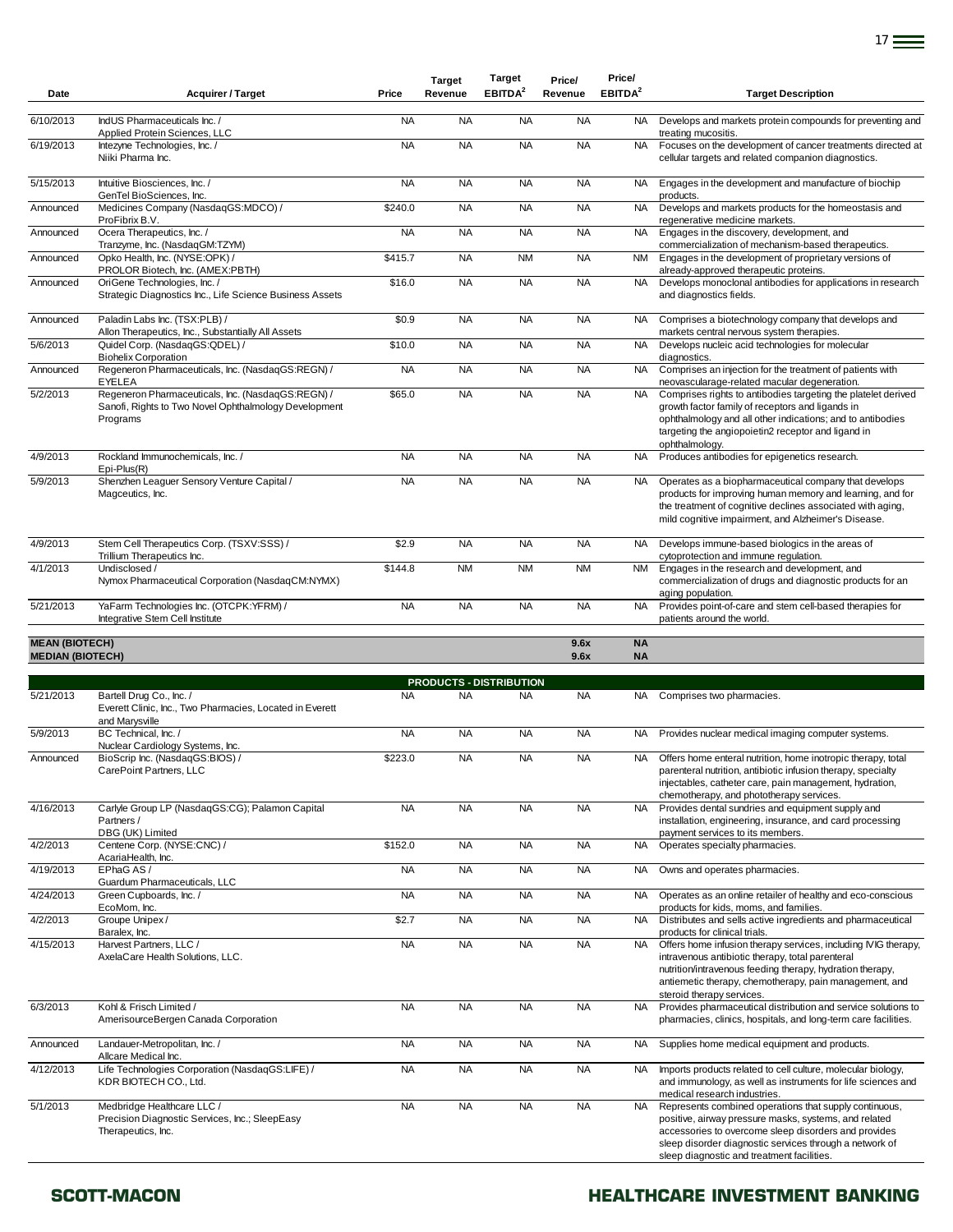|                            |                                                          |           | <b>Target</b> | <b>Target</b>       | Price/    | Price/              |                                                                |
|----------------------------|----------------------------------------------------------|-----------|---------------|---------------------|-----------|---------------------|----------------------------------------------------------------|
| Date                       | <b>Acquirer / Target</b>                                 | Price     | Revenue       | EBITDA <sup>2</sup> | Revenue   | EBITDA <sup>2</sup> | <b>Target Description</b>                                      |
|                            |                                                          |           |               |                     |           |                     |                                                                |
| 6/10/2013                  | Medical Specialties Distributors, LLC /                  | <b>NA</b> | <b>NA</b>     | <b>NA</b>           | <b>NA</b> | <b>NA</b>           | Offers healthcare equipment.                                   |
|                            | Medical Technology Resources, LLC                        |           |               |                     |           |                     |                                                                |
| 5/6/2013                   | Numotion /                                               | <b>NA</b> | <b>NA</b>     | <b>NA</b>           | <b>NA</b> | <b>NA</b>           | Supplies custom wheelchairs and seating solutions.             |
|                            | Mobility Designs, Inc.                                   |           |               |                     |           |                     |                                                                |
| 4/4/2013                   | Numotion /                                               | <b>NA</b> | <b>NA</b>     | <b>NA</b>           | <b>NA</b> | <b>NA</b>           | Distributes rehabilitation and adaptive equipment.             |
| 5/23/2013                  | Ultimate Mobility, Inc.<br>PackagingSuppliesByMail.Com / | <b>NA</b> | <b>NA</b>     | <b>NA</b>           | <b>NA</b> | <b>NA</b>           |                                                                |
|                            | Athmann Industrial Medical Supply Inc.                   |           |               |                     |           |                     | Operates as a distributor of medical supplies.                 |
| 5/24/2013                  | Patient Home Monitoring Corp. (TSXV:PHM) /               | <b>NA</b> | <b>NA</b>     | <b>NA</b>           | <b>NA</b> | NA.                 | A pharmaceutical sales and marketing company.                  |
|                            | <b>LM Pharmacy Solutions</b>                             |           |               |                     |           |                     |                                                                |
| 5/6/2013                   | Preferred Home Health Care & Nursing Services, Inc. /    | <b>NA</b> | <b>NA</b>     | <b>NA</b>           | <b>NA</b> | <b>NA</b>           | Supplies respiratory, post natal, and home medical care        |
|                            | Acelleron Medical Products, Inc.                         |           |               |                     |           |                     | products to meet the needs of infants, children, and new       |
|                            |                                                          |           |               |                     |           |                     | mothers.                                                       |
| Announced                  | Sanomedics International Holdings Inc. (OTCPK:SIMH) /    | \$3.0     | \$5.0         | <b>NA</b>           | 0.6x      | <b>NA</b>           | Provider of home medical equipment with products such as       |
|                            | Prime Time Medical, Inc.                                 |           |               |                     |           |                     | electric wheelchairs, portable oxygen concentrators,           |
|                            |                                                          |           |               |                     |           |                     | compressors, diabetic supplies, respiratory products and       |
|                            |                                                          |           |               |                     |           |                     | mobility vehicles.                                             |
| 4/1/2013                   | Sarnova Inc. /                                           | <b>NA</b> | <b>NA</b>     | <b>NA</b>           | <b>NA</b> | <b>NA</b>           | Distributes medical equipment and emergency care supplies      |
|                            | <b>Demarius Corporation</b>                              |           |               |                     |           |                     | for surgery centers, emergency medical providers, air and      |
|                            |                                                          |           |               |                     |           |                     | military medical, clinics, and physician offices.              |
|                            |                                                          |           |               |                     |           |                     |                                                                |
| Announced                  | Scrubs & Beyond, LLC /                                   | \$22.6    | <b>NA</b>     | <b>NA</b>           | <b>NA</b> | <b>NA</b>           | Operates as a retailer of healthcare uniforms, scrubs, nursing |
|                            | Life Uniform Company, Inc.                               |           |               |                     |           |                     | shoes, hosiery, and healthcare accessories for healthcare      |
| 6/26/2013                  | United States Medical Supply, Inc. /                     | <b>NA</b> | <b>NA</b>     | <b>NA</b>           | <b>NA</b> | <b>NA</b>           | employees.                                                     |
|                            | Wright & Filippis, Inc., Diabetic Supply Unit            |           |               |                     |           |                     | Comprises a unit that distributes diabetic testing supplies.   |
| 4/4/2013                   | VWR Funding, Inc. /                                      | <b>NA</b> | <b>NA</b>     | <b>NA</b>           | <b>NA</b> | NA.                 | Distributes cleanroom consumable products and equipment        |
|                            | Basan UK Ltd.                                            |           |               |                     |           |                     | to equip contamination-sensitive production areas and          |
|                            |                                                          |           |               |                     |           |                     | controlled environments.                                       |
| 4/2/2013                   | VWR Funding, Inc. /                                      | <b>NA</b> | <b>NA</b>     | <b>NA</b>           | <b>NA</b> | <b>NA</b>           | Distributes laboratory chemicals and consumables for           |
|                            | Pro-Lab Laboratuar Teknolojileri Ltd.Sti                 |           |               |                     |           |                     | research institutions, laboratories, and industries.           |
|                            |                                                          |           |               |                     |           |                     |                                                                |
| <b>MEAN (DISTRIBUTION)</b> |                                                          |           |               |                     | 0.6x      | <b>NA</b>           |                                                                |
|                            | <b>MEDIAN (DISTRIBUTION)</b>                             |           |               |                     | 0.6x      | <b>NA</b>           |                                                                |
|                            |                                                          |           |               |                     |           |                     |                                                                |
| <b>MEAN (PRODUCTS)</b>     |                                                          |           |               |                     | 4.0x      | 12.1x               |                                                                |
| <b>MEDIAN (PRODUCTS)</b>   |                                                          |           |               |                     | 3.4x      | 13.1x               |                                                                |

1) Source: Financial Information from SEC filings and other publicly-available sources 2) EBITDA: Earnings Before Interest, Taxes, Depreciation and Amortization

3) NA: Not Available

4) NM: Not Meaningful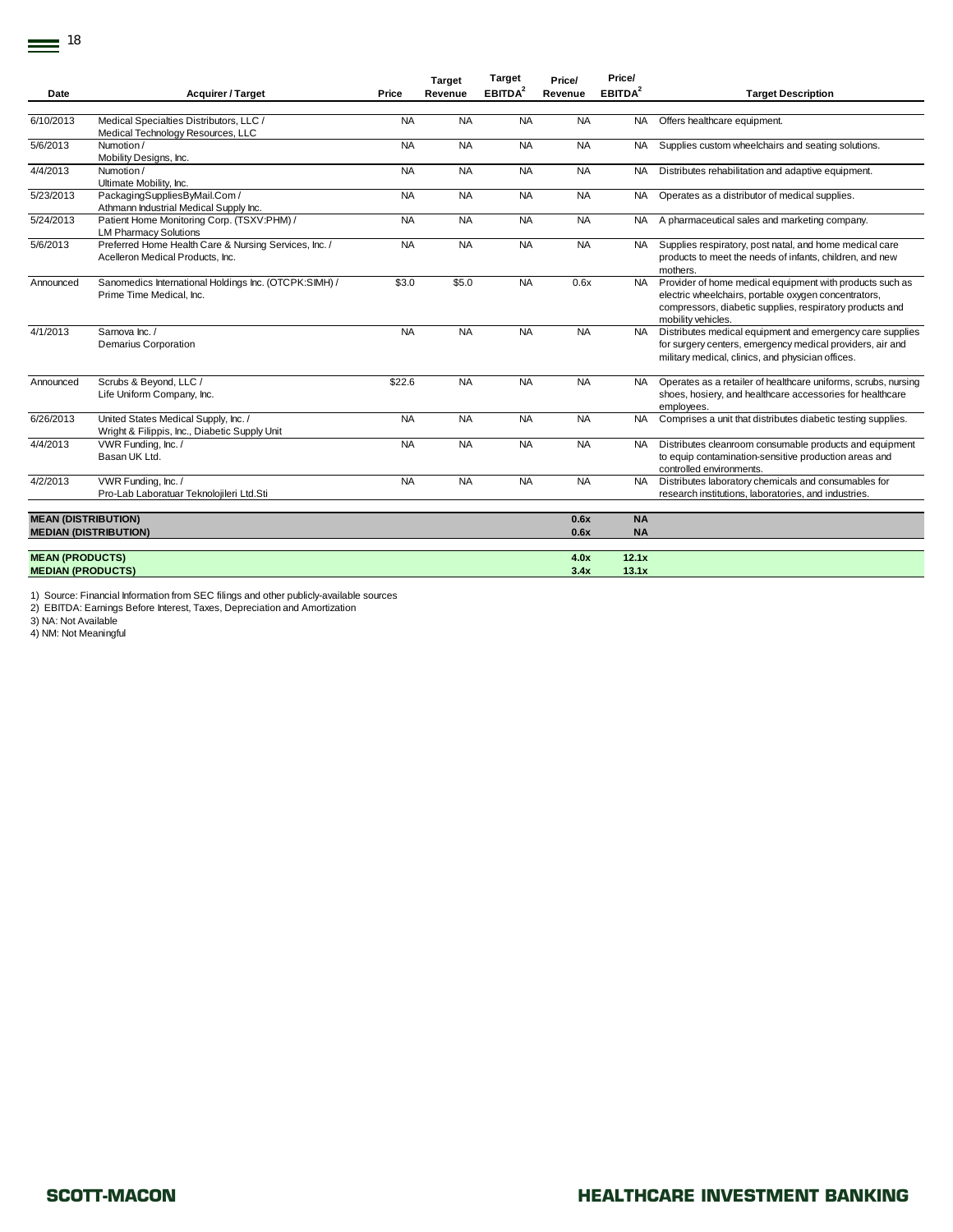### **ANALYSIS OF SELECTED** 19 **PUBLICLY-TRADED HEALTHCARE COMPANIES<sup>1</sup> SECOND QUARTER (JUNE 30, 2013)**

| <b>Company Name (Ticker Symbol)</b>                  | <b>Stock</b><br>Price | <b>Stock</b><br>Price<br>52 Wk<br>High | <b>Stock</b><br>Price<br>52 Wk<br>Low | Market Cap <sup>2</sup>     | TEV <sup>3</sup> | LTM <sup>4</sup><br>Revenue | LTM <sup>4</sup><br>EBITDA <sup>5</sup> | LTM <sup>4</sup><br><b>Diluted EPS</b><br><b>Before</b><br>Extra | TEV <sup>3</sup> /<br>Revenue | TEV <sup>3</sup> /<br>EBITDA <sup>5</sup> | P/Diluted<br><b>EPS Before</b><br>Extra |
|------------------------------------------------------|-----------------------|----------------------------------------|---------------------------------------|-----------------------------|------------------|-----------------------------|-----------------------------------------|------------------------------------------------------------------|-------------------------------|-------------------------------------------|-----------------------------------------|
|                                                      |                       |                                        |                                       | <b>SERVICES - INSURANCE</b> |                  |                             |                                         |                                                                  |                               |                                           |                                         |
| Aetna Inc. (NYSE:AET)                                | 63.54                 | 64.13                                  | 34.58                                 | 24,033.75                   | 27,649.45        | 37,217.80                   | 3,537.20                                | 4.84                                                             | 0.7x                          | 7.8x                                      | 13.1x                                   |
| Amerisafe, Inc. (NasdaqGS:AMSF)                      | 32.38                 | 36.15                                  | 22.00                                 | 590.85                      | 515.56           | 329.11                      | 38.25                                   | 1.53                                                             | 1.6x                          | 13.5x                                     | 21.2x                                   |
| Centene Corp. (NYSE:CNC)                             | 52.46                 | 52.74                                  | 28.86                                 | 2,854.91                    | 2,661.09         | 9,636.49                    | 95.75                                   | 0.01                                                             | 0.3x                          | <b>NM</b>                                 | <b>NM</b>                               |
| CIGNA Corp. (NYSE:CI)                                | 72.49                 | 73.13                                  | 39.01                                 | 20,682.99                   | 22,898.99        | 30,548.00                   | 3,494.00                                | 4.53                                                             | 0.7x                          | 6.6x                                      | 16.0x                                   |
| CNO Financial Group, Inc. (NYSE:CNO)                 | 12.96                 | 13.01                                  | 7.55                                  | 2,879.31                    | 6,585.51         | 4,361.40                    | 794.00                                  | 0.68                                                             | 1.5x                          | 8.3x                                      | 18.9x                                   |
| Health Net Inc. (NYSE:HNT)                           | 31.82                 | 33.30                                  | 16.65                                 | 2,524.77                    | 2,793.58         | 11,255.73                   | 227.95                                  | 1.02                                                             | 0.2x                          | 12.3x                                     | <b>NM</b>                               |
| Humana Inc. (NYSE:HUM)                               | 84.38                 | 85.90                                  | 59.92                                 | 13,290.02                   | 14,790.02        | 39,393.00                   | 2,727.00                                | 8.93                                                             | 0.4x                          | 5.4x                                      | 9.5x                                    |
| Independence Holding Co. (NYSE:IHC)                  | 11.82                 | 11.90                                  | 7.55                                  | 211.02                      | 254.01           | 463.79                      | 32.25                                   | 1.13                                                             | 0.5x                          | 7.9x                                      | 10.5x                                   |
| Molina Healthcare Inc. (NYSE:MOH)                    | 37.18                 | 38.74                                  | 21.62                                 | 1,688.57                    | 1,163.49         | 6,245.76                    | 113.82                                  | 0.45                                                             | 0.2x                          | 10.2x                                     | <b>NM</b>                               |
| ProAssurance Corporation (NYSE:PRA)                  | 52.16                 | 52.89                                  | 41.80                                 | 3,224.37                    | 3,254.54         | 730.26                      | 466.31                                  | 5.38                                                             | 4.5x                          | 7.0x                                      | 9.7x                                    |
| Triple-S Management Corporation (NYSE:GTS)           | 21.47                 | 23.70                                  | 16.05                                 | 607.22                      | 654.09           | 2,424.18                    | 115.04                                  | 2.25                                                             | 0.3x                          | 5.7x                                      | 9.5x                                    |
| Unitedhealth Group, Inc. (NYSE:UNH)                  | 65.48                 | 66.19                                  | 50.32                                 | 66,790.06                   | 76,989.06        | 113,676.00                  | 10,013.00                               | 5.13                                                             | 0.7x                          | 7.7x                                      | 12.8x                                   |
| Universal American Corp (NYSE:UAM)                   | 8.89                  | 10.88                                  | 7.68                                  | 760.87                      | 878.15           | 2,209.01                    | 112.26                                  | 0.53                                                             | 0.4x                          | 7.8x                                      | 16.6x                                   |
| WellCare Health Plans, Inc. (NYSE:WCG)               | 55.55                 | 68.65                                  | 44.75                                 | 2,414.35                    | 1,391.57         | 7,874.36                    | 264.25                                  | 3.53                                                             | 0.2x                          | 5.3x                                      | 15.7x                                   |
| WellPoint Inc. (NYSE:WLP)                            | 81.84                 | 82.33                                  | 52.52                                 | 24,581.71                   | 38,273.31        | 63,983.70                   | 5,439.80                                | 8.48                                                             | 0.6x                          | 7.0x                                      | 9.7x                                    |
| <b>MEAN (INSURANCE)</b><br><b>MEDIAN (INSURANCE)</b> |                       |                                        |                                       |                             |                  |                             |                                         |                                                                  | 0.9x<br>0.5x                  | 8.0x<br>7.8x                              | 13.6x<br>12.9x                          |

|                                                       | <b>SERVICES - TECHNOLOGY</b> |       |       |           |           |          |        |        |           |           |           |  |  |
|-------------------------------------------------------|------------------------------|-------|-------|-----------|-----------|----------|--------|--------|-----------|-----------|-----------|--|--|
| Accelrys Inc. (NasdaqGS:ACCL)                         | 8.40                         | 9.98  | 7.59  | 469.11    | 370.13    | 165.23   | 10.74  | (0.25) | 2.2x      | <b>NM</b> | <b>NM</b> |  |  |
| Accretive Health, Inc. (NYSE:AH)                      | 10.81                        | 14.19 | 8.55  | 1,051.45  | 855.08    | 973.65   | 28.68  | 0.17   | 0.9x      | <b>NM</b> | <b>NM</b> |  |  |
| Allscripts Healthcare Solutions, Inc. (NasdaqNM:MDRX) | 12.94                        | 14.24 | 8.84  | 2,284.41  | 2,759.70  | 1,428.68 | 105.76 | (0.11) | 1.9x      | <b>NM</b> | <b>NM</b> |  |  |
| Cerner Corp. (NasdaqNM:CERN)                          | 48.05                        | 50.00 | 33.82 | 16,515.85 | 15,693.08 | 2,645.86 | 745.57 | 1.18   | <b>NM</b> | <b>NM</b> | <b>NM</b> |  |  |
| CompuGroup Medical AG                                 | 23.51                        | 25.54 | 13.93 | 1,166.45  | 1,453.84  | 587.47   | 130.75 | 0.83   | 2.5x      | 11.1x     | <b>NM</b> |  |  |
| Computer Programs & Systems Inc. (NasdagNM:CPSI)      | 49.14                        | 59.17 | 44.95 | 544.47    | 526.98    | 188.37   | 45.58  | 2.82   | 2.8x      | 11.6x     | 17.4x     |  |  |
| Craneware plc (AIM:CRW)                               | 5.21                         | 7.37  | 3.88  | 140.60    | 113.83    | 42.44    | 12.06  | 0.35   | 2.7x      | 9.4x      | 14.9x     |  |  |
| Greenway Medical Technologies, Inc. (NYSE:GWAY)       | 12.34                        | 19.65 | 11.02 | 367.08    | 353.86    | 135.69   | 1.90   | 0.02   | 2.6x      | <b>NM</b> | <b>NM</b> |  |  |
| MedAssets, Inc. (NasdaqNM:MDAS)                       | 17.74                        | 19.99 | 12.65 | 1,080.76  | 1,947.57  | 663.07   | 210.30 | 0.02   | 2.9x      | 9.3x      | <b>NM</b> |  |  |
| Medidata Solutions, Inc. (NasdaqGS:MDSO)              | 77.45                        | 78.21 | 30.17 | 2,059.32  | 1,939.08  | 231.25   | 36.96  | 0.78   | <b>NM</b> | <b>NM</b> | <b>NM</b> |  |  |
| Merge Healthcare Incorporated. (NasdagGS:MRGE)        | 3.60                         | 4.05  | 2.27  | 336.48    | 541.87    | 251.56   | 28.98  | (0.36) | 2.2x      | 18.7x     | <b>NM</b> |  |  |
| Quality Systems Inc. (NasdaqGS:QSII)                  | 18.71                        | 28.22 | 15.04 | 1,114.22  | 996.21    | 460.23   | 100.99 | 0.72   | 2.2x      | 9.9x      | <b>NM</b> |  |  |
| Raysearch Laboratories AB (OM:RAY B)                  | 3.89                         | 4.85  | 2.36  | 132.17    | 122.92    | 29.34    | 4.49   | 0.09   | 4.2x      | <b>NM</b> | <b>NM</b> |  |  |
|                                                       |                              |       |       |           |           |          |        |        |           |           |           |  |  |

| <b>MEAN (TECHNOLOGY)</b>           |       |       |       |          |          |        |        |      | 2.5x | 11.7x     | 16.2x     |  |  |
|------------------------------------|-------|-------|-------|----------|----------|--------|--------|------|------|-----------|-----------|--|--|
| <b>MEDIAN (TECHNOLOGY)</b>         | 2.5x  | 10.5x | 16.2x |          |          |        |        |      |      |           |           |  |  |
|                                    |       |       |       |          |          |        |        |      |      |           |           |  |  |
| <b>SERVICES - OUTSOURCING</b>      |       |       |       |          |          |        |        |      |      |           |           |  |  |
| Advisory Board Co. (NasdaqGS:ABCO) | 54.65 | 55.31 | 39.73 | 1.940.05 | 1.865.60 | 450.84 | 63.81  | 0.61 | 4.1x | <b>NM</b> | <b>NM</b> |  |  |
| Air Methods Corp. (NasdaqNM:AIRM)  | 33.86 | 50.61 | 31.21 | 1.316.51 | 1.968.80 | 839.23 | 233.67 | 1.92 | 2.3x | 8.4x      | 17.6x     |  |  |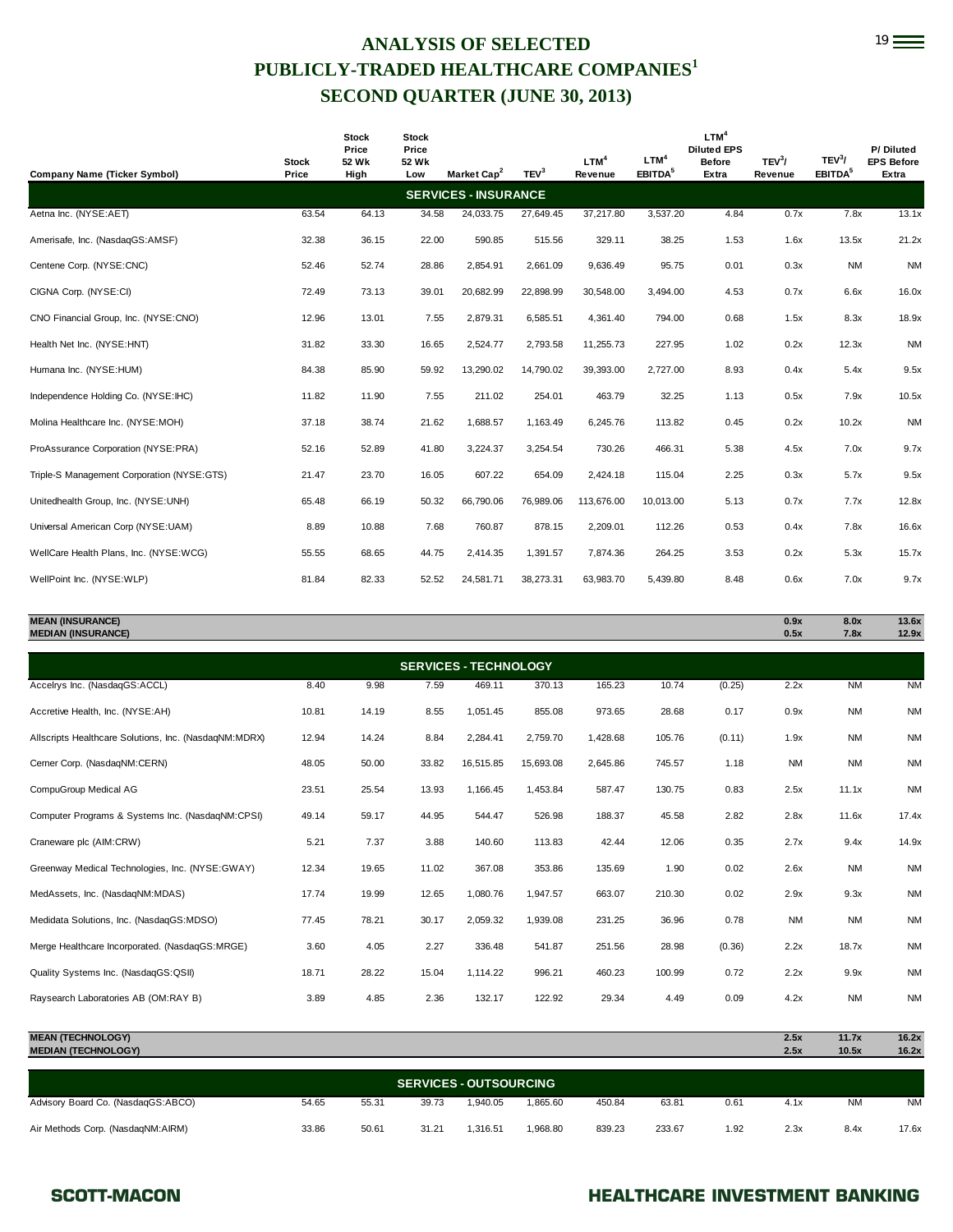|                                                                                       | <b>Stock</b>   | <b>Stock</b><br>Price<br>52 Wk | <b>Stock</b><br>Price<br>52 Wk |                                   |                            | LTM <sup>4</sup>  | LTM <sup>4</sup>             | LTM <sup>4</sup><br><b>Diluted EPS</b><br><b>Before</b> | TEV <sup>3</sup> / | TEV <sup>3</sup> /          | P/Diluted<br><b>EPS Before</b> |
|---------------------------------------------------------------------------------------|----------------|--------------------------------|--------------------------------|-----------------------------------|----------------------------|-------------------|------------------------------|---------------------------------------------------------|--------------------|-----------------------------|--------------------------------|
| <b>Company Name (Ticker Symbol)</b><br>Albany Molecular Research Inc. (NasdaqGS:AMRI) | Price<br>11.87 | High<br>12.50                  | Low<br>2.57                    | Market Cap <sup>2</sup><br>372.93 | TEV <sup>3</sup><br>352.40 | Revenue<br>232.40 | EBITDA <sup>5</sup><br>38.69 | Extra<br>0.21                                           | Revenue<br>1.5x    | EBITDA <sup>5</sup><br>9.1x | Extra<br><b>NM</b>             |
| AMN Healthcare Services Inc. (NYSE:AHS)                                               | 14.32          | 15.94                          | 5.50                           | 659.26                            | 816.57                     | 979.66            | 70.86                        | 0.44                                                    | 0.8x               | 11.5x                       | <b>NM</b>                      |
| Athenahealth, Inc. (NasdaqGM:ATHN)                                                    | 84.73          | 99.79                          | 56.33                          | 3,112.99                          | 3,170.18                   | 451.30            | 43.49                        | 0.45                                                    | NM                 | <b>NM</b>                   | <b>NM</b>                      |
| BioScrip Inc. (NasdaqNM:BIOS)                                                         | 16.50          | 16.93                          | 6.14                           | 1,114.24                          | 1,367.60                   | 706.08            | 36.04                        | (0.24)                                                  | 1.9x               | <b>NM</b>                   | <b>NM</b>                      |
| Catamaran Corporation (TSX:CCT)                                                       | 48.57          | 55.98                          | 39.88                          | 10,001.69                         | 10,744.43                  | 11,442.74         | 506.21                       | 0.76                                                    | 0.9x               | <b>NM</b>                   | <b>NM</b>                      |
| Cegedim SA (ENXTPA:CGM)                                                               | 30.55          | 35.75                          | 17.29                          | 426.77                            | 1,078.67                   | 1,179.36          | 201.04                       | (8.41)                                                  | 0.9x               | 5.4x                        | <b>NM</b>                      |
| CorVel Corp. (NasdaqNM:CRVL)                                                          | 29.27          | 30.00                          | 20.16                          | 633.84                            | 614.02                     | 429.31            | 59.63                        | 1.19                                                    | 1.4x               | 10.3x                       | 24.6x                          |
| Covance Inc. (NYSE:CVD)                                                               | 76.14          | 79.50                          | 45.22                          | 4,254.70                          | 4,149.86                   | 2,229.98          | 314.13                       | 1.93                                                    | 1.9x               | 13.2x                       | <b>NM</b>                      |
| Cross Country Healthcare Inc. (NasdaqNM:CCRN)                                         | 5.16           | 6.23                           | 3.80                           | 159.46                            | 139.03                     | 443.15            | 3.50                         | (0.73)                                                  | 0.3x               | <b>NM</b>                   | <b>NM</b>                      |
| eHealth, Inc. (NasdaqGS:EHTH)                                                         | 22.72          | 28.17                          | 14.85                          | 442.31                            | 328.70                     | 161.61            | 21.17                        | 0.35                                                    | 2.0x               | 15.5x                       | <b>NM</b>                      |
| EPS Corporation (TSE:4282)                                                            | 1,112.40       | 1,703.86                       | 982.92                         | 397.85                            | 345.48                     | 383.22            | 49.85                        | 67.12                                                   | 0.9x               | 6.9x                        | 16.6x                          |
| ExamWorks Group, Inc. (NYSE:EXAM)                                                     | 21.23          | 21.50                          | 11.27                          | 744.20                            | 1,118.82                   | 546.20            | 69.46                        | (0.42)                                                  | 2.0x               | 16.1x                       | <b>NM</b>                      |
| Express Scripts Inc. (NasdaqNM:ESRX)                                                  | 61.74          | 66.06                          | 49.79                          | 50,400.15                         | 62,866.55                  | 107,788.50        | 6,216.60                     | 1.73                                                    | 0.6x               | 10.1x                       | <b>NM</b>                      |
| Healthcare Services Group Inc. (NasdaqNM:HCSG)                                        | 24.52          | 25.95                          | 19.02                          | 1,677.76                          | 1,600.47                   | 1,090.73          | 78.36                        | 0.74                                                    | 1.5x               | <b>NM</b>                   | <b>NM</b>                      |
| Healthways Inc. (NasdaqNM:HWAY)                                                       | 17.38          | 17.62                          | 7.73                           | 594.36                            | 863.19                     | 677.12            | 57.07                        | 0.20                                                    | 1.3x               | 15.1x                       | <b>NM</b>                      |
| HMS Holdings Corp. (NasdaqNM:HMSY)                                                    | 23.30          | 37.19                          | 18.50                          | 2,043.50                          | 2,228.03                   | 482.99            | 152.03                       | 0.57                                                    | 4.6x               | 14.7x                       | <b>NM</b>                      |
| ICON plc (NasdaqGS:ICLR)                                                              | 35.43          | 36.71                          | 21.71                          | 2,145.07                          | 1,948.31                   | 1,179.46          | 132.81                       | 1.08                                                    | 1.7x               | 14.7x                       | <b>NM</b>                      |
| IPC The Hospitalist Company, Inc. (NasdaqGS:IPCM)                                     | 51.36          | 53.70                          | 33.10                          | 861.05                            | 860.04                     | 546.78            | 59.45                        | 2.03                                                    | 1.6x               | 14.5x                       | <b>NM</b>                      |
| Magellan Health Services Inc. (NasdaqNM:MGLN)                                         | 56.08          | 57.28                          | 44.21                          | 1,504.74                          | 1,220.65                   | 3,255.95          | 234.08                       | 5.68                                                    | 0.4x               | 5.2x                        | 9.9x                           |
| Nordion Inc. (TSX:NDN)                                                                | 7.38           | 10.30                          | 5.11                           | 457.04                            | 419.60                     | 251.57            | 42.54                        | (0.50)                                                  | 1.7x               | 9.9x                        | <b>NM</b>                      |
| Omnicare Inc. (NYSE:OCR)                                                              | 47.71          | 48.70                          | 29.76                          | 5,005.96                          | 6,548.06                   | 6,092.32          | 702.79                       | 1.75                                                    | 1.1x               | 9.3x                        | <b>NM</b>                      |
| On Assignment Inc. (NYSE:ASGN)                                                        | 26.72          | 27.63                          | 14.50                          | 1,423.53                          | 1,795.68                   | 1,472.14          | 147.63                       | 0.93                                                    | 1.2x               | 12.2x                       | <b>NM</b>                      |
| Parexel International Corp. (NasdaqNM:PRXL)                                           | 45.97          | 49.02                          | 25.95                          | 2,613.35                          | 2,721.38                   | 1,663.93          | 190.24                       | 1.40                                                    | 1.6x               | 14.3x                       | <b>NM</b>                      |
| Stericycle, Inc. (NasdaqGS:SRCL)                                                      | 110.43         | 113.11                         | 88.07                          | 9,528.01                          | 10,803.77                  | 1,966.88          | 587.87                       | 3.18                                                    | <b>NM</b>          | 18.4x                       | <b>NM</b>                      |
| Synergy Health plc (LSE:SYR)                                                          | 17.14          | 17.71                          | 13.37                          | 1,003.64                          | 1,277.14                   | 548.55            | 149.10                       | 0.81                                                    | 2.3x               | 8.6x                        | 21.3x                          |
| Team Health Holdings, Inc. (NYSE:TMH)                                                 | 41.07          | 42.42                          | 24.04                          | 2,821.02                          | 3,270.22                   | 2,166.31          | 215.54                       | 0.98                                                    | 1.5x               | 15.2x                       | <b>NM</b>                      |
|                                                                                       |                |                                |                                |                                   |                            |                   |                              |                                                         |                    |                             |                                |

3i Infotech, Ltd. (BSE:532628) 0.08 0.22 0.08 45.56 388.36 241.53 (3.63) (0.17) 1.6x NM NM Firstsource Solutions Limited (BSE:532809) 0.16 0.25 0.14 104.53 259.94 519.12 54.00 0.05 0.5x 4.8x 3.1x HCL Technologies Ltd. (BSE:532281) 13.05 13.61 7.95 9,096.64 8,710.53 4,513.83 924.16 0.95 1.9x 9.4x 13.8x Hexaware Technologies Ltd. (BSE:532129) 1.46 2.39 1.22 435.55 362.91 371.59 75.13 0.20 1.0x 4.8x 7.5x Infosys Technologies Ltd. (BSE:500209) 41.94 50.63 35.35 23,961.81 19,997.56 7,398.00 2,128.00 3.02 2.7x 9.4x 13.9x KPIT Cummins Infosystems Ltd. (BSE:532400) 2.05 2.39 1.55 396.29 395.34 412.31 66.28 0.19 1.0x 6.0x 10.5x Mphasis Limited (BSE:526299) 6.25 8.63 5.63 1,312.77 1,047.45 990.10 188.16 0.69 1.1x 5.6x 9.1x NIIT Technologies Ltd. (BSE:532541) 4.54 5.46 4.04 273.69 225.27 372.29 62.13 0.65 0.6x 3.6x 7.0x Satyam Computer Services Ltd. (BSE:500376) 2.05 2.21 1.30 2,419.11 1,935.58 1,416.98 294.37 0.18 1.4x 6.6x 11.3x Tata Consultancy Services Limited (BSE:532540) 25.54 26.88 19.77 49,984.77 48,862.81 11,601.34 3,349.52 1.31 4.2x 14.6x 19.5x Tech Mahindra Limited (BSE:532755) 17.81 18.90 11.61 2,287.30 2,367.88 1,265.88 252.10 1.78 1.9x 9.4x 10.0x **SERVICES - INDIA-BASED OUTSOURCING**

**MEAN (OUTSOURCING) 1.6x 11.8x 18.0x MEDIAN (OUTSOURCING) 1.5x 11.8x 17.6x**

### SCOTT-MACON **SCOTT-MACON HEALTHCARE INVESTMENT BANKING**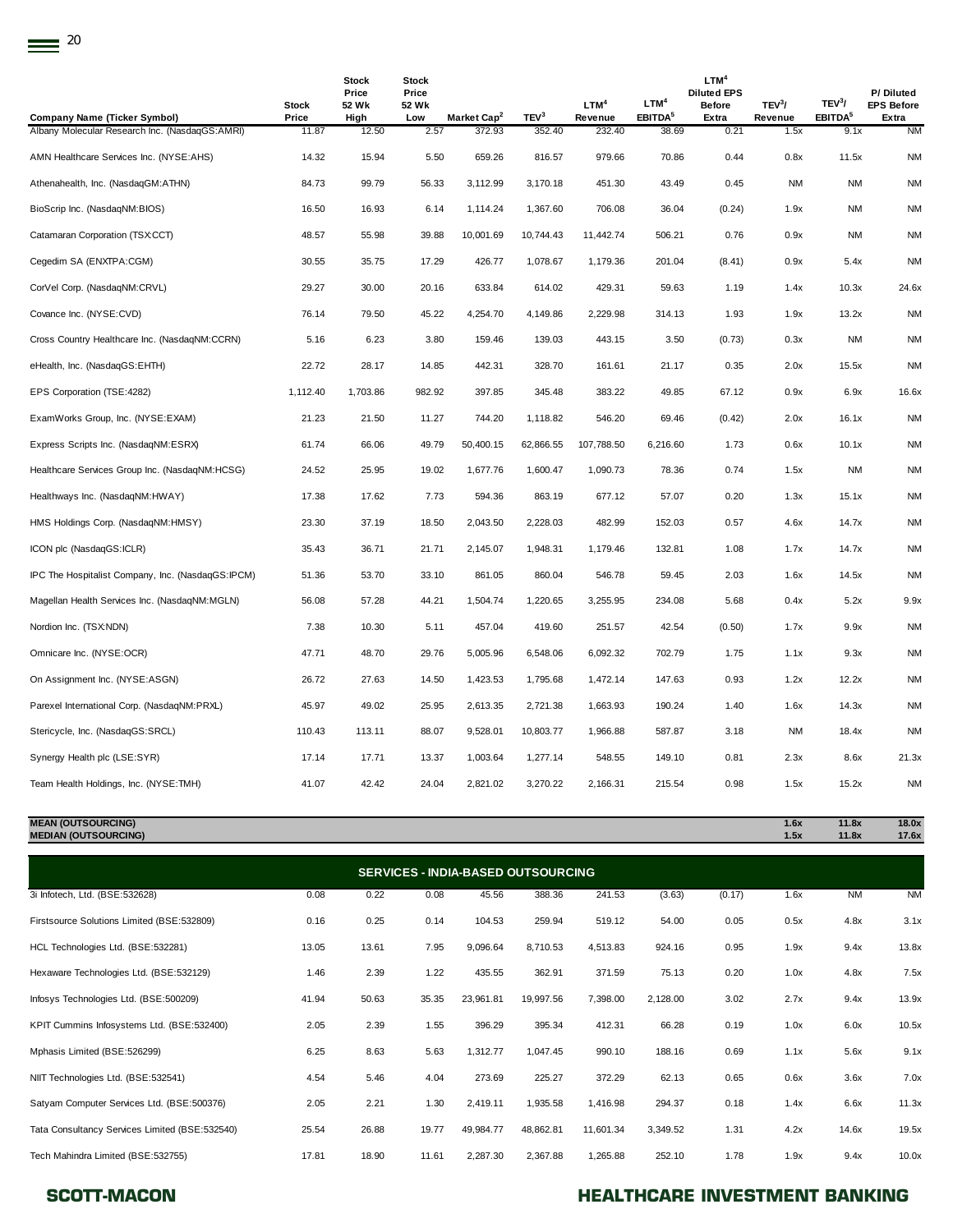| <b>Company Name (Ticker Symbol)</b>                                              | <b>Stock</b><br>Price | <b>Stock</b><br>Price<br>52 Wk<br>High | <b>Stock</b><br>Price<br>52 Wk<br>Low | Market Cap <sup>2</sup>                      | TEV <sup>3</sup> | LTM <sup>4</sup><br>Revenue | LTM <sup>4</sup><br>EBITDA <sup>5</sup> | LTM <sup>4</sup><br><b>Diluted EPS</b><br><b>Before</b><br>Extra | TEV <sup>3</sup> /<br>Revenue | TEV <sup>3</sup> /<br>EBITDA <sup>5</sup> | P/Diluted<br><b>EPS Before</b><br>Extra |
|----------------------------------------------------------------------------------|-----------------------|----------------------------------------|---------------------------------------|----------------------------------------------|------------------|-----------------------------|-----------------------------------------|------------------------------------------------------------------|-------------------------------|-------------------------------------------|-----------------------------------------|
| Wipro Ltd. (BSE:507685)                                                          | 5.88                  | 7.78                                   | 5.30                                  | 14,417.99                                    | 12,754.98        | 6,867.65                    | 1,423.37                                | 0.46                                                             | 1.9x                          | 9.0x                                      | 12.8x                                   |
|                                                                                  |                       |                                        |                                       |                                              |                  |                             |                                         |                                                                  |                               |                                           |                                         |
| <b>MEAN (INDIA-BASED OUTSOURCING)</b><br><b>MEDIAN (INDIA-BASED OUTSOURCING)</b> |                       |                                        |                                       |                                              |                  |                             |                                         |                                                                  | 1.6x<br>1.5x                  | 7.6x<br>6.6x                              | 10.8x<br>10.5x                          |
|                                                                                  |                       |                                        |                                       |                                              |                  |                             |                                         |                                                                  |                               |                                           |                                         |
|                                                                                  |                       |                                        |                                       | <b>SERVICES - INFORMATION</b>                |                  |                             |                                         |                                                                  |                               |                                           |                                         |
| Healthstream Inc. (NasdaqNM:HSTM)                                                | 25.32                 | 30.76                                  | 19.50                                 | 674.12                                       | 578.52           | 109.70                      | 21.97                                   | 0.30                                                             | NM                            | <b>NM</b>                                 | <b>NM</b>                               |
| National Research Corp. (NasdaqGS:NRCl.B)                                        | 34.94                 | 46.52                                  | 13.20                                 | 493.22                                       | 496.40           | 88.92                       | 28.26                                   | 0.64                                                             | <b>NM</b>                     | 17.6x                                     | <b>NM</b>                               |
| WebMD Health Corp. (NasdaqNM:WBMD)                                               | 29.37                 | 31.63                                  | 13.13                                 | 1,441.89                                     | 1,242.67         | 475.68                      | 40.23                                   | (0.34)                                                           | 2.6x                          | <b>NM</b>                                 | <b>NM</b>                               |
|                                                                                  |                       |                                        |                                       |                                              |                  |                             |                                         |                                                                  |                               |                                           |                                         |
| <b>MEAN (INFORMATION)</b><br><b>MEDIAN (INFORMATION)</b>                         |                       |                                        |                                       |                                              |                  |                             |                                         |                                                                  | 2.6x<br>2.6x                  | 17.6x<br>17.6x                            | <b>NM</b><br><b>NM</b>                  |
|                                                                                  |                       |                                        |                                       |                                              |                  |                             |                                         |                                                                  |                               |                                           |                                         |
| <b>MEAN (SERVICES)</b>                                                           |                       |                                        |                                       |                                              |                  |                             |                                         |                                                                  | 1.6x                          | 10.0x                                     | 13.5x                                   |
| <b>MEDIAN (SERVICES)</b>                                                         |                       |                                        |                                       |                                              |                  |                             |                                         |                                                                  | 1.5x                          | 9.4x                                      | 13.0x                                   |
|                                                                                  |                       |                                        |                                       | <b>PROVIDERS - LABS</b>                      |                  |                             |                                         |                                                                  |                               |                                           |                                         |
| Bio-Reference Laboratories Inc. (NasdaqNM:BRLI)                                  | 28.75                 | 32.86                                  | 23.36                                 | 795.31                                       | 797.82           | 709.13                      | 100.42                                  | 1.63                                                             | 1.1x                          | 7.9x                                      | 17.6x                                   |
| Charles River Laboratories International Inc.<br>(NYSE:CRL)                      | 41.03                 | 46.90                                  | 32.00                                 | 2,011.66                                     | 2,564.86         | 1,134.79                    | 255.35                                  | 2.09                                                             | 2.3x                          | 10.0x                                     | 19.6x                                   |
| Laboratory Corp. of America Holdings (NYSE:LH)                                   | 100.10                | 101.69                                 | 82.15                                 | 9,306.00                                     | 11,464.00        | 5,689.00                    | 1,287.70                                | 5.91                                                             | 2.0x                          | 8.9x                                      | 16.9x                                   |
| Quest Diagnostics Inc. (NYSE:DGX)                                                | 60.63                 | 64.87                                  | 55.16                                 | 9,581.30                                     | 12,883.92        | 7,260.51                    | 1,576.91                                | 3.67                                                             | 1.8x                          | 8.2x                                      | 16.5x                                   |
| Sonic Healthcare Ltd. (ASX:SHL)                                                  | 13.56                 | 14.01                                  | 11.29                                 | 5,384.64                                     | 6,821.48         | 3,530.29                    | 662.89                                  | 0.85                                                             | 1.9x                          | 10.3x                                     | 15.9x                                   |
|                                                                                  |                       |                                        |                                       |                                              |                  |                             |                                         |                                                                  |                               |                                           |                                         |
| <b>MEAN (LABS)</b><br><b>MEDIAN (LABS)</b>                                       |                       |                                        |                                       |                                              |                  |                             |                                         |                                                                  | 1.8x<br>1.9x                  | 9.1x<br>8.9x                              | 17.3x<br>16.9x                          |
|                                                                                  |                       |                                        |                                       | <b>PROVIDERS - HOME HEALTH &amp; HOSPICE</b> |                  |                             |                                         |                                                                  |                               |                                           |                                         |
| Addus HomeCare Corp. (NasdaqGM:ADUS)                                             | 19.74                 | 20.72                                  | 4.06                                  | 214.99                                       | 197.20           | 248.42                      | 18.53                                   | 0.95                                                             | 0.8x                          | 10.6x                                     | 20.8x                                   |
|                                                                                  |                       |                                        |                                       |                                              |                  |                             |                                         |                                                                  |                               |                                           |                                         |
| Almost Family Inc. (NasdaqNM:AFAM)                                               | 19.09                 | 23.99                                  | 17.66                                 | 178.61                                       | 145.10           | 345.43                      | 28.30                                   | 1.67                                                             | 0.4x                          | 5.1x                                      | 11.4x                                   |
| Amedisys Inc. (NasdaqNM:AMED)                                                    | 11.60                 | 15.95                                  | 8.81                                  | 365.12                                       | 438.37           | 1,436.47                    | 81.61                                   | (2.85)                                                           | 0.3x                          | 5.4x                                      | <b>NM</b>                               |
| Chemed Corp. (NYSE:CHE)                                                          | 72.43                 | 82.00                                  | 56.51                                 | 1,366.61                                     | 1,470.66         | 1,443.74                    | 185.20                                  | 4.73                                                             | 1.0x                          | 7.9x                                      | 15.3x                                   |

| <b>MEAN (HOME HEALTH &amp; HOSPICE)</b><br><b>MEDIAN (HOME HEALTH &amp; HOSPICE)</b> |       |       |       |        |          |          |        |        | 0.7x<br>0.6x | 6.9x<br>6.2x | 14.8x<br>13.5x |
|--------------------------------------------------------------------------------------|-------|-------|-------|--------|----------|----------|--------|--------|--------------|--------------|----------------|
|                                                                                      |       |       |       |        |          |          |        |        |              |              |                |
| National Healthcare Corp. (AMEX:NHC)                                                 | 47.80 | 50.17 | 41.55 | 671.12 | 654.22   | 744.31   | 94.85  | 3.55   | 0.9x         | 6.9x         | 13.5x          |
| LHC Group, Inc. (NasdaqNM:LHCG)                                                      | 19.58 | 24.14 | 15.69 | 344.43 | 378.65   | 627.73   | 61.03  | 1.48   | 0.6x         | 6.2x         | 13.2x          |
| Gentiva Health Services Inc. (NasdaqNM:GTIV)                                         | 9.96  | 12.90 | 6.05  | 311.86 | 1.063.86 | 1.692.74 | 179.73 | (6.08) | 0.6x         | 5.9x         | <b>NM</b>      |
|                                                                                      |       |       |       |        |          |          |        |        |              |              |                |

| <b>PROVIDERS - NON-ACUTE</b>                      |        |        |       |           |           |          |          |        |      |       |           |  |  |
|---------------------------------------------------|--------|--------|-------|-----------|-----------|----------|----------|--------|------|-------|-----------|--|--|
| Alliance Healthcare Services, Inc. (NasdaqGM:AIQ) | 15.64  | 16.95  | 3.61  | 162.25    | 723.64    | 461.89   | 146.06   | (0.90) | 1.6x | 5.0x  | <b>NM</b> |  |  |
| AmSurg Corp. (NasdaqNM:AMSG)                      | 35.10  | 36.76  | 25.00 | 1,122.94  | 2,192.14  | 959.67   | 321.16   | 2.04   | 2.3x | 6.8x  | 17.2x     |  |  |
| Corrections Corporation of America (NYSE:CXW)     | 33.87  | 41.40  | 29.10 | 3,901.82  | 4,858.44  | 1,750.30 | 407.80   | 3.03   | 2.8x | 11.9x | 11.2x     |  |  |
| DaVita HealthCare Partners Inc. (NYSE:DVA)        | 120.80 | 131.33 | 94.21 | 12,780.64 | 21,359.04 | 9,162.22 | 1,922.99 | 4.10   | 2.3x | 11.1x | <b>NM</b> |  |  |
| GEO Group, Inc. (NYSE: GEO)                       | 33.95  | 39.35  | 22.00 | 2,430.83  | 3,887.02  | 1,496.05 | 277.50   | 2.42   | 2.6x | 14.0x | 14.0x     |  |  |
| Hanger, Inc. (NYSE:HGR)                           | 31.63  | 33.65  | 22.38 | 1,092.62  | 1,596.07  | 1,000.99 | 168.54   | 1.85   | 1.6x | 9.5x  | 17.1x     |  |  |
| HEALTHSOUTH Corp. (NYSE:HLS)                      | 28.80  | 30.95  | 19.85 | 2,511.99  | 4,280.69  | 2,167.80 | 514.90   | 1.74   | 2.0x | 8.3x  | 16.6x     |  |  |
| MEDNAX, Inc. (NYSE:MD)                            | 91.58  | 94.58  | 60.90 | 4,490.91  | 4,635.25  | 1,896.71 | 434.53   | 4.97   | 2.4x | 10.7x | 18.4x     |  |  |
| Providence Service Corp. (NasdaqGS:PRSC)          | 29.09  | 29.52  | 9.56  | 379.42    | 430.55    | 1,127.23 | 50.55    | 0.92   | 0.4x | 8.5x  | <b>NM</b> |  |  |
| RadNet, Inc. (NasdaqNM:RDNT)                      | 2.65   | 3.22   | 2.13  | 106.24    | 691.85    | 658.08   | 100.92   | 1.59   | 1.1x | 6.9x  | 1.7x      |  |  |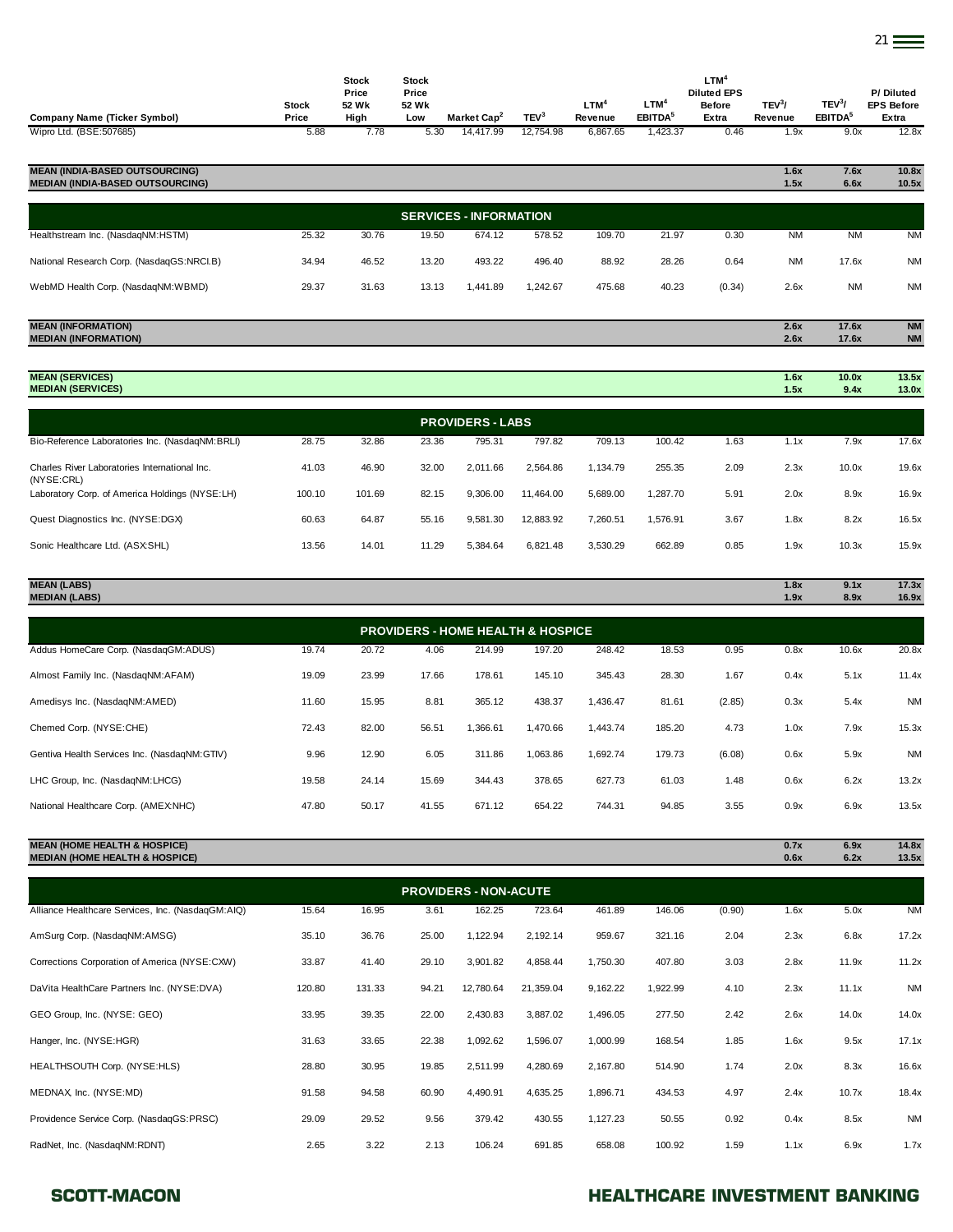$\equiv$ <sup>22</sup>

| <b>Company Name (Ticker Symbol)</b>            | <b>Stock</b><br>Price | <b>Stock</b><br>Price<br>52 Wk<br>High | <b>Stock</b><br>Price<br>52 Wk<br>Low | Market Cap <sup>2</sup> | TEV <sup>3</sup> | $LTM^4$<br>Revenue | LTM <sup>4</sup><br><b>EBITDA</b> <sup>5</sup> | $LTM^4$<br><b>Diluted EPS</b><br><b>Before</b><br>Extra | TEV <sup>3</sup><br>Revenue | TEV <sup>3</sup><br>EBITDA <sup>5</sup> | P/Diluted<br><b>EPS Before</b><br>Extra |
|------------------------------------------------|-----------------------|----------------------------------------|---------------------------------------|-------------------------|------------------|--------------------|------------------------------------------------|---------------------------------------------------------|-----------------------------|-----------------------------------------|-----------------------------------------|
| Select Medical Holdings Corporation (NYSE:SEM) | 8.20                  | 14.89                                  | 7.21                                  | .144.01                 | 2.684.60         | 2.916.90           | 390.70                                         | 1.00                                                    | 0.9x                        | 6.9x                                    | 8.2x                                    |
| US Physical Therapy Inc. (NYSE:USPH)           | 27.64                 | 31.56                                  | 22.69                                 | 333.59                  | 364.15           | 247.78             | 41.57                                          | 1.44                                                    | i.5x                        | 8.8x                                    | 19.2x                                   |
| VCA Antech Inc. (NasdaqGS:WOOF)                | 26.09                 | 27.18                                  | 17.56                                 | 2.309.87                | 2.840.52         | 1.728.78           | 298.47                                         | 0.45                                                    | 1.6x                        | 9.5x                                    | <b>NM</b>                               |

### **MEAN (NON-ACUTE) 1.8x 9.1x 13.7x MEDIAN (NON-ACUTE) 1.6x 8.8x 16.6x**

| <b>PROVIDERS - LONG-TERM CARE</b>            |       |       |       |           |           |          |          |        |           |           |           |  |
|----------------------------------------------|-------|-------|-------|-----------|-----------|----------|----------|--------|-----------|-----------|-----------|--|
| AdCare Health Systems Inc. (AMEX:ADK)        | 4.80  | 6.26  | 3.23  | 72.52     | 243.87    | 213.96   | 10.44    | (0.81) | 1.1x      | <b>NM</b> | <b>NM</b> |  |
| Assisted Living Concepts Inc. (NYSE:ALC)     | 11.96 | 15.10 | 6.93  | 277.33    | 453.75    | 224.23   | 25.97    | (1.74) | 2.0x      | 17.5x     | <b>NM</b> |  |
| Brookdale Senior Living Inc. (NYSE:BKD)      | 26.44 | 30.31 | 15.62 | 3,253.20  | 5,863.88  | 2,473.06 | 387.50   | (0.42) | 2.4x      | 15.1x     | <b>NM</b> |  |
| Capital Senior Living Corp. (NYSE:CSU)       | 23.90 | 27.90 | 9.69  | 663.19    | 1,052.77  | 318.58   | 53.39    | (0.19) | 3.3x      | 19.7x     | <b>NM</b> |  |
| Emeritus Corp. (NYSE:ESC)                    | 23.18 | 30.95 | 15.10 | 1,098.15  | 5,056.50  | 1,528.55 | 275.25   | (2.17) | 3.3x      | 18.4x     | <b>NM</b> |  |
| Ensign Group, Inc. (NasdaqNM:ENSG)           | 35.22 | 38.08 | 24.97 | 769.42    | 933.08    | 840.88   | 88.32    | 0.78   | 1.1x      | 10.6x     | <b>NM</b> |  |
| Five Star Quality Care Inc. (NYSE:FVE)       | 5.61  | 6.87  | 3.09  | 270.59    | 305.26    | 1,228.13 | 45.88    | 0.30   | 0.2x      | 6.7x      | 18.7x     |  |
| Health Care REIT, Inc. (NYSE:HCN)            | 67.03 | 80.07 | 56.48 | 18,864.45 | 29,707.76 | 2,038.02 | 1,176.32 | 0.21   | <b>NM</b> | <b>NM</b> | <b>NM</b> |  |
| Sabra Health Care REIT, Inc. (NasdaqGS:SBRA) | 26.11 | 32.40 | 17.07 | 974.79    | 1,403.08  | 111.47   | 96.05    | 0.65   | <b>NM</b> | 14.6x     | <b>NM</b> |  |
| Skilled Healthcare Group, Inc. (NYSE:SKH     | 6.68  | 8.01  | 4.97  | 262.19    | 708.71    | 872.09   | 90.74    | 0.49   | 0.8x      | 7.8x      | 13.8x     |  |
| Ventas, Inc. (NYSE:VTR)                      | 69.46 | 84.11 | 61.30 | 20,363.31 | 28,867.29 | 2,620.41 | 1,435.12 | 1.28   | <b>NM</b> | <b>NM</b> | <b>NM</b> |  |

| <b>MEAN (LONG-TERM CARE)</b><br><b>MEDIAN (LONG-TERM CARE)</b> |       |       |       |                          |             |           |          |        | 1.8x<br>1.6x | 13.8x<br>14.9x | 16.2x<br>16.2x |
|----------------------------------------------------------------|-------|-------|-------|--------------------------|-------------|-----------|----------|--------|--------------|----------------|----------------|
|                                                                |       |       |       |                          |             |           |          |        |              |                |                |
|                                                                |       |       |       | <b>PROVIDERS - ACUTE</b> |             |           |          |        |              |                |                |
| Chindex International Inc. (NasdaqGS:CHDX)                     | 16.22 | 16.82 | 9.56  | 268.44                   | 270.78      | 158.10    | 19.78    | 0.27   | 1.7x         | 13.7x          | <b>NM</b>      |
| Community Health Systems, Inc. (NYSE:CYH)                      | 46.88 | 51.29 | 22.51 | 4,334.02                 | 14, 182. 15 | 13,043.70 | 1,785.05 | 2.97   | 1.1x         | 7.9x           | 15.8x          |
| HCA Holdings, Inc. (NYSE: HCA)                                 | 36.06 | 41.83 | 23.91 | 16,085.57                | 45,688.57   | 33,048.00 | 6,249.00 | 3.05   | 1.4x         | 7.3x           | 11.8x          |
| Health Management Associates Inc. (NYSE:HMA)                   | 15.72 | 16.41 | 6.27  | 4,076.67                 | 7,576.07    | 5,875.94  | 932.12   | 0.61   | 1.3x         | 8.1x           | <b>NM</b>      |
| Kindred Healthcare Inc. (NYSE:KND)                             | 13.13 | 14.49 | 8.80  | 709.51                   | 2,293.84    | 6,198.27  | 420.47   | (0.88) | 0.4x         | 5.5x           | <b>NM</b>      |
| Lifepoint Hospitals Inc. (NasdaqNM:LPNT)                       | 48.84 | 53.29 | 34.37 | 2,314.53                 | 3,955.73    | 3,471.90  | 504.70   | 2.67   | 1.1x         | 7.8x           | 18.3x          |
| Tenet Healthcare Corp. (NYSE:THC)                              | 46.10 | 49.48 | 17.24 | 4,771.40                 | 10,216.40   | 9,204.00  | 1,164.00 | 0.34   | 1.1x         | 8.8x           | <b>NM</b>      |
| Universal Health Services Inc. (NYSE:UHS)                      | 66.96 | 71.54 | 37.40 | 6,563.21                 | 10,538.76   | 7,000.00  | 1,267.15 | 4.43   | 1.5x         | 8.3x           | 15.1x          |
| University General Health System, Inc. (OTCPK:UGHS)            | 0.61  | 0.73  | 0.20  | 198.65                   | 292.49      | 101.37    | 24.91    | 0.00   | 2.9x         | 11.7x          | <b>NM</b>      |
| Vanguard Health Systems Inc. (NYSE:VHS)                        | 20.74 | 20.97 | 7.84  | 1,615.36                 | 4,153.86    | 5,936.70  | 522.40   | 0.81   | 0.7x         | 8.0x           | <b>NM</b>      |

**MEAN (ACUTE) 1.3x 8.7x 15.3x MEDIAN (ACUTE) 1.2x 8.0x 15.4x**

| <b>MEAN (PROVIDERS)</b><br><b>MEDIAN (PROVIDERS)</b> |       |       |       |                                    |          |        |         |        | 1.5x<br>1.4x | 9.5x<br>8.3x | 15.1x<br>15.9x |
|------------------------------------------------------|-------|-------|-------|------------------------------------|----------|--------|---------|--------|--------------|--------------|----------------|
|                                                      |       |       |       | <b>PRODUCTS - CLINICAL DEVICES</b> |          |        |         |        |              |              |                |
| Abiomed Inc. (NasdaqNM:ABMD)                         | 21.56 | 24.93 | 11.80 | 810.21                             | 733.50   | 158.12 | 19.27   | 0.37   | 4.6x         | <b>NM</b>    | <b>NM</b>      |
| Accuray Incorporated (NasdaqNM:ARAY)                 | 5.74  | 7.44  | 3.76  | 425.43                             | 441.56   | 331.61 | (53.86) | (1.37) | 1.3x         | <b>NM</b>    | <b>NM</b>      |
| Affymetrix Inc. (NasdaqNM:AFFX)                      | 4.44  | 4.84  | 2.96  | 315.68                             | 453.35   | 308.32 | 19.02   | (0.31) | 1.5x         | <b>NM</b>    | <b>NM</b>      |
| Align Technology Inc. (NasdagNM:ALGN)                | 37.04 | 39.82 | 23.45 | 3.020.87                           | 2,654.15 | 578.54 | 142.67  | (0.06) | 4.6x         | 18.6x        | <b>NM</b>      |
| Alphatec Holdings, Inc. (NasdaqNM:ATEC)              | 2.05  | 2.40  | 1.41  | 196.44                             | 242.61   | 198.26 | 15.59   | (0.19) | 1.2x         | 15.6x        | <b>NM</b>      |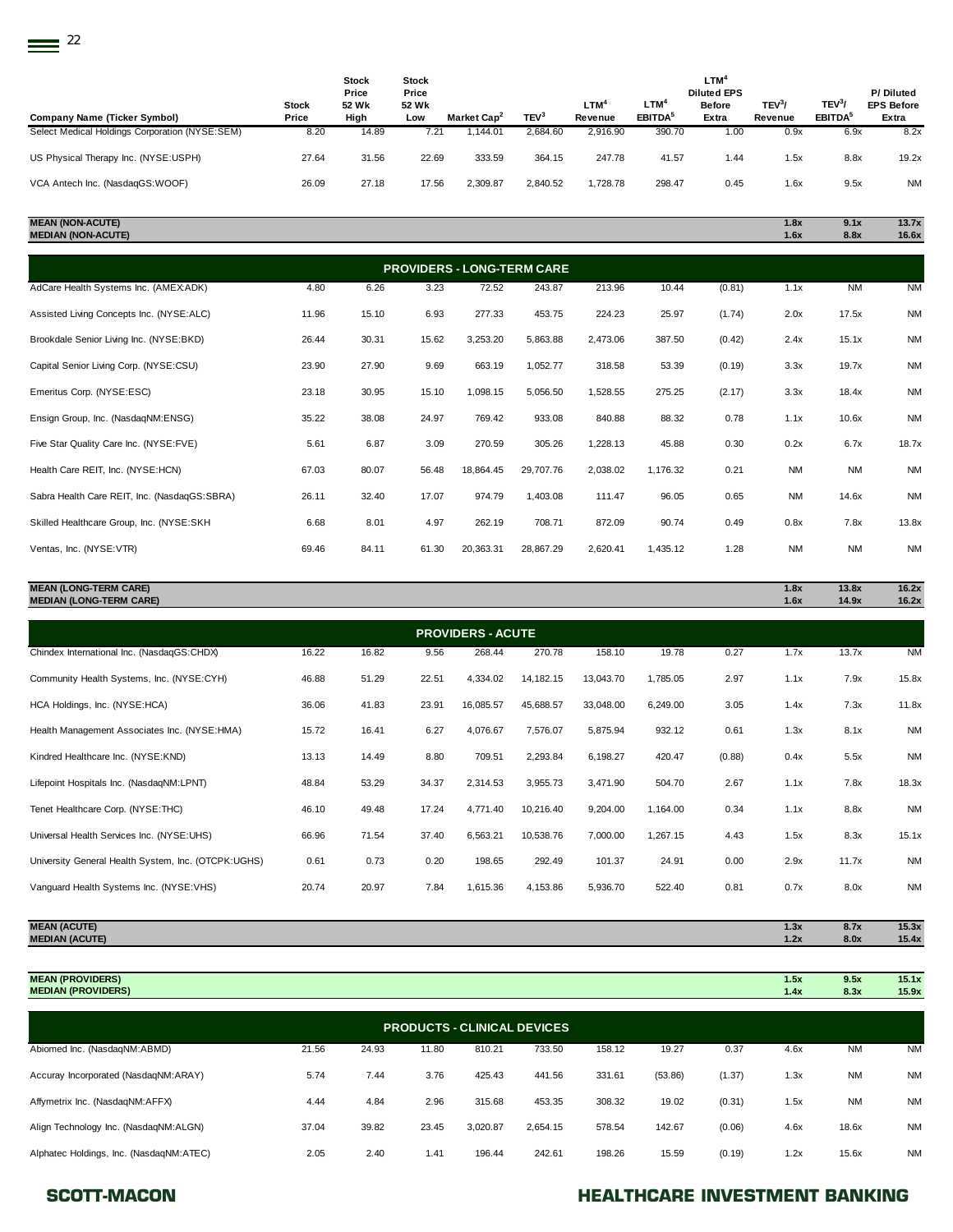| Company Name (Ticker Symbol)                        | <b>Stock</b><br>Price | Stock<br>Price<br>52 Wk<br>High | <b>Stock</b><br>Price<br>52 Wk<br>Low | Market Cap <sup>2</sup> | TEV <sup>3</sup> | LTM <sup>4</sup><br>Revenue | LTM <sup>4</sup><br>EBITDA <sup>5</sup> | LTM <sup>4</sup><br><b>Diluted EPS</b><br><b>Before</b><br>Extra | TEV <sup>3</sup> /<br>Revenue | TEV <sup>3</sup> /<br>EBITDA <sup>5</sup> | P/Diluted<br><b>EPS Before</b><br>Extra |
|-----------------------------------------------------|-----------------------|---------------------------------|---------------------------------------|-------------------------|------------------|-----------------------------|-----------------------------------------|------------------------------------------------------------------|-------------------------------|-------------------------------------------|-----------------------------------------|
| Analogic Corporation (NasdaqGS:ALOG)                | 72.83                 | 84.71                           | 60.74                                 | 892.17                  | 800.82           | 535.20                      | 61.47                                   | 2.51                                                             | 1.5x                          | 13.0x                                     | <b>NM</b>                               |
| AngioDynamics Inc. (NasdagNM:ANGO)                  | 11.28                 | 12.91                           | 9.52                                  | 392.90                  | 519.37           | 309.00                      | 42.65                                   | (0.21)                                                           | 1.7x                          | 12.2x                                     | <b>NM</b>                               |
| ArthroCare Corporation (NasdaqGS:ARTC)              | 34.53                 | 36.99                           | 27.21                                 | 973.71                  | 825.39           | 367.93                      | 91.98                                   | 1.19                                                             | 2.2x                          | 9.0x                                      | <b>NM</b>                               |
| AtriCure, Inc. (NasdaqNM:ATRC)                      | 9.50                  | 9.98                            | 5.90                                  | 198.85                  | 170.75           | 72.20                       | (3.89)                                  | (0.46)                                                           | 2.4x                          | <b>NM</b>                                 | <b>NM</b>                               |
| Baxter International Inc. (NYSE:BAX)                | 69.27                 | 73.95                           | 53.23                                 | 37,640.49               | 40,857.49        | 14,250.00                   | 4,005.00                                | 4.14                                                             | 2.9x                          | 10.2x                                     | 16.7x                                   |
| Boston Scientific Corp. (NYSE:BSX)                  | 9.27                  | 9.75                            | 4.79                                  | 12,506.08               | 16,492.08        | 7,144.00                    | 1,625.00                                | (3.28)                                                           | 2.3x                          | 10.1x                                     | <b>NM</b>                               |
| Bruker BioSciences Corp. (NasdaqNM:BRKR)            | 16.15                 | 19.46                           | 9.91                                  | 2,698.20                | 2,768.80         | 1,779.20                    | 223.40                                  | 0.40                                                             | 1.6x                          | 12.4x                                     | <b>NM</b>                               |
| Cardiovascular Systems Inc. (NasdaqGM:CSII)         | 21.20                 | 22.67                           | 8.60                                  | 509.69                  | 453.54           | 97.98                       | (18.75)                                 | (1.07)                                                           | 4.6x                          | <b>NM</b>                                 | <b>NM</b>                               |
| CareFusion Corporation (NYSE:CFN)                   | 36.85                 | 38.49                           | 23.93                                 | 8,099.96                | 7,641.96         | 3,608.00                    | 812.00                                  | 1.65                                                             | 2.1x                          | 9.4x                                      | 22.3x                                   |
| Cepheid (NasdaqNM:CPHD)                             | 34.42                 | 46.00                           | 28.12                                 | 2,309.79                | 2,209.63         | 345.86                      | 22.99                                   | (0.21)                                                           | NM                            | <b>NM</b>                                 | <b>NM</b>                               |
| CONMED Corp. (NasdaqNM:CNMD)                        | 31.24                 | 34.86                           | 24.78                                 | 866.35                  | 1,059.84         | 758.26                      | 127.57                                  | 1.43                                                             | 1.4x                          | 8.3x                                      | 21.8x                                   |
| CR Bard Inc. (NYSE:BCR)                             | 108.68                | 112.36                          | 93.69                                 | 8,746.78                | 9,276.08         | 2,968.40                    | 914.50                                  | 5.65                                                             | 3.1x                          | 10.1x                                     | 19.2x                                   |
| CryoLife Inc. (NYSE:CRY)                            | 6.26                  | 7.27                            | 4.85                                  | 171.96                  | 163.33           | 134.71                      | 20.79                                   | 0.32                                                             | 1.2x                          | 7.9x                                      | 19.3x                                   |
| Cyberonics Inc. (NasdaqNM:CYBX)                     | 51.96                 | 56.73                           | 42.25                                 | 1,428.07                | 1,292.36         | 254.32                      | 82.98                                   | 1.66                                                             | <b>NM</b>                     | 15.6x                                     | <b>NM</b>                               |
| DexCom, Inc. (NasdaqNM:DXCM)                        | 22.45                 | 22.97                           | 10.65                                 | 1,587.19                | 1,548.89         | 109.40                      | (43.40)                                 | (0.74)                                                           | NM                            | <b>NM</b>                                 | <b>NM</b>                               |
| Edwards Lifesciences Corp. (NYSE:EW)                | 67.20                 | 110.79                          | 62.34                                 | 7,591.05                | 7,225.85         | 1,937.10                    | 491.10                                  | 3.16                                                             | 3.7x                          | 14.7x                                     | 21.2x                                   |
| Endologix Inc. (NasdaqNM:ELGX)                      | 13.28                 | 16.39                           | 11.15                                 | 833.97                  | 791.94           | 111.21                      | (15.30)                                 | (0.47)                                                           | <b>NM</b>                     | <b>NM</b>                                 | <b>NM</b>                               |
| Exactech Inc. (NasdaqNM:EXAC)                       | 19.75                 | 21.16                           | 15.01                                 | 265.06                  | 301.52           | 225.01                      | 39.38                                   | 1.00                                                             | 1.3x                          | 7.7x                                      | 19.7x                                   |
| Fresenius SE & Co KGaA (DB:FRE)                     | 123.43                | 129.65                          | 104.71                                | 22,019.12               | 42,810.80        | 25,320.01                   | 4,884.36                                | 6.57                                                             | 1.7x                          | 8.8x                                      | 18.8x                                   |
| Genomic Health Inc. (NasdaqGS:GHDX)                 | 31.71                 | 38.99                           | 25.25                                 | 958.18                  | 862.10           | 239.80                      | 12.16                                   | 0.21                                                             | 3.6x                          | <b>NM</b>                                 | <b>NM</b>                               |
| GI Dynamics, Inc. (ASX:GID)                         | 0.54                  | 0.87                            | 0.48                                  | 156.51                  | 120.05           | 0.67                        | (29.88)                                 | (0.09)                                                           | NM                            | <b>NM</b>                                 | <b>NM</b>                               |
| Heartware International Inc. (ASX:HIN)              | 2.64                  | 2.65                            | 1.86                                  | 1,512.71                | 1,401.05         | 133.82                      | (62.56)                                 | (0.16)                                                           | NM                            | <b>NM</b>                                 | <b>NM</b>                               |
| Hologic Inc. (NasdaqNM:HOLX)                        | 19.30                 | 23.96                           | 17.70                                 | 5,197.61                | 9,457.31         | 2,302.80                    | 761.84                                  | (0.39)                                                           | 4.1x                          | 12.4x                                     | <b>NM</b>                               |
| Illumina Inc. (NasdaqNM:ILMN)                       | 74.84                 | 77.11                           | 38.92                                 | 9,308.52                | 9,092.44         | 1,206.70                    | 343.43                                  | 0.78                                                             | <b>NM</b>                     | <b>NM</b>                                 | <b>NM</b>                               |
| IMRIS, Inc. (TSX:IM)                                | 2.75                  | 4.44                            | 2.22                                  | 142.72                  | 116.63           | 56.97                       | (20.49)                                 | (0.60)                                                           | 2.0x                          | NM                                        | <b>NM</b>                               |
| Integra LifeSciences Holdings Corp. (NasdaqNM:IART) | 36.63                 | 44.53                           | 30.87                                 | 1,028.02                | 1,463.36         | 831.34                      | 154.82                                  | 1.07                                                             | 1.8x                          | 9.5x                                      | <b>NM</b>                               |
| Intuitive Surgical Inc. (NasdaqNM:ISRG)             | 506.13                | 585.67                          | 455.18                                | 20,326.77               | 18,968.57        | 2,295.00                    | 996.50                                  | 17.04                                                            | <b>NM</b>                     | 19.0x                                     | <b>NM</b>                               |
| Landauer Inc. (NYSE:LDR)                            | 48.31                 | 66.04                           | 48.21                                 | 460.20                  | 593.62           | 150.40                      | 43.81                                   | 1.81                                                             | 3.9x                          | 13.6x                                     | <b>NM</b>                               |
| MAKO Surgical Corp. (NasdagNM:MAKO)                 | 12.05                 | 26.94                           | 10.00                                 | 565.66                  | 495.80           | 107.89                      | (24.69)                                 | (0.69)                                                           | 4.6x                          | <b>NM</b>                                 | <b>NM</b>                               |
| Masimo Corporation (NasdaqNM:MASI)                  | 21.20                 | 25.35                           | 19.03                                 | 1,195.74                | 1,117.09         | 508.15                      | 96.23                                   | 1.08                                                             | 2.2x                          | 11.6x                                     | 19.6x                                   |
| Medtronic Inc. (NYSE:MDT)                           | 51.47                 | 53.83                           | 37.06                                 | 51,851.55               | 51,449.55        | 16,590.00                   | 5,593.00                                | 3.37                                                             | 3.1x                          | 9.2x                                      | 15.3x                                   |
| MELA Sciences, Inc. (NasdaqCM:MELA)                 | 0.93                  | 4.37                            | 0.70                                  | 40.02                   | 23.66            | 0.41                        | (22.12)                                 | (0.71)                                                           | <b>NM</b>                     | <b>NM</b>                                 | <b>NM</b>                               |
| Meridian Bioscience Inc. (NasdaqNM:VIVO)            | 21.50                 | 23.05                           | 16.19                                 | 891.54                  | 852.95           | 178.84                      | 59.04                                   | 0.86                                                             | 4.8x                          | 14.4x                                     | 25.0x                                   |
| Natus Medical Inc. (NasdaqNM:BABY)                  | 13.65                 | 15.18                           | 9.65                                  | 414.78                  | 443.14           | 318.71                      | 34.59                                   | 0.23                                                             | 1.4x                          | 12.8x                                     | <b>NM</b>                               |
| NuVasive, Inc. (NasdaqNM:NUVA)                      | 24.79                 | 25.99                           | 12.35                                 | 1,096.46                | 1,241.57         | 628.07                      | 99.90                                   | 0.07                                                             | 2.0x                          | 12.4x                                     | <b>NM</b>                               |
| Nxstage Medical, Inc. (NasdaqNM:NXTM)               | 14.28                 | 17.15                           | 10.15                                 | 853.04                  | 753.24           | 246.83                      | (1.55)                                  | (0.26)                                                           | 3.1x                          | <b>NM</b>                                 | <b>NM</b>                               |
| Orthofix International NV (NasdaqNM:OFIX)           | 26.90                 | 45.62                           | 25.30                                 | 523.29                  | 509.61           | 446.53                      | 89.73                                   | 2.39                                                             | 1.1x                          | 5.7x                                      | 11.3x                                   |
| Ossur Hf. (ICSE:OSSR)                               | 1.32                  | 1.73                            | 1.32                                  | 593.66                  | 677.65           | 396.72                      | 64.67                                   | 0.08                                                             | 1.7x                          | 10.5x                                     | 17.1x                                   |
| Quidel Corp. (NasdaqNM:QDEL)                        | 25.53                 | 26.22                           | 14.92                                 | 861.15                  | 822.63           | 179.08                      | 51.00                                   | 0.51                                                             | 4.6x                          | 16.1x                                     | <b>NM</b>                               |
| ResMed Inc. (NYSE:RMD)                              | 45.13                 | 51.40                           | 30.39                                 | 6,429.49                | 5,757.61         | 1,471.78                    | 440.44                                  | 2.13                                                             | 3.9x                          | 13.1x                                     | 21.2x                                   |

### SCOTT-MACON **SCOTT-MACON HEALTHCARE INVESTMENT BANKING**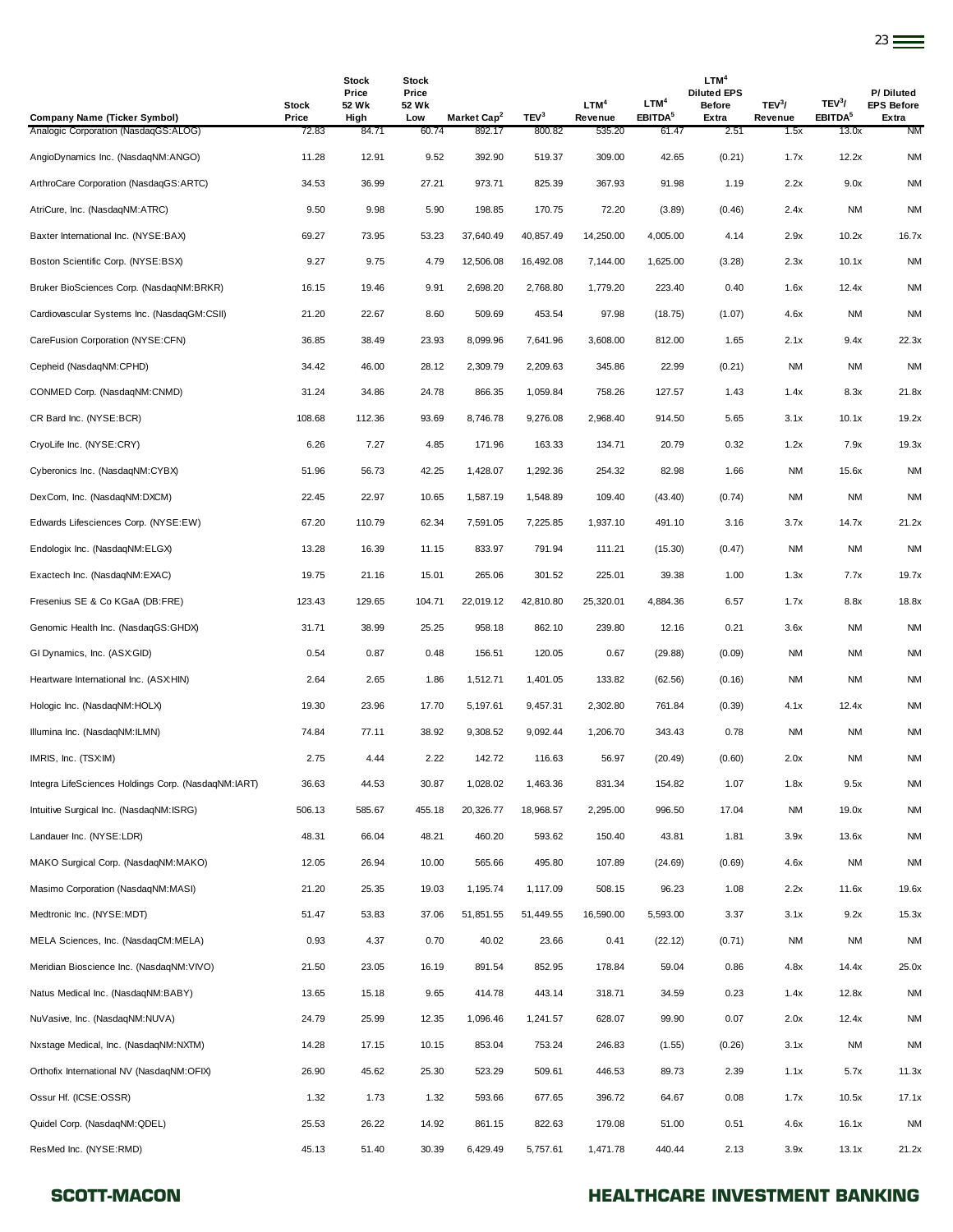| <b>Company Name (Ticker Symbol)</b>        | <b>Stock</b><br>Price | <b>Stock</b><br>Price<br>52 Wk<br>High | <b>Stock</b><br>Price<br>52 Wk<br>Low | Market Cap <sup>2</sup> | TEV <sup>3</sup> | LTM <sup>4</sup><br>Revenue | LTM <sup>4</sup><br>EBITDA <sup>5</sup> | LTM <sup>4</sup><br><b>Diluted EPS</b><br><b>Before</b><br>Extra | TEV <sup>3</sup> /<br>Revenue | TEV <sup>3</sup> /<br>EBITDA <sup>5</sup> | P/Diluted<br><b>EPS Before</b><br>Extra |
|--------------------------------------------|-----------------------|----------------------------------------|---------------------------------------|-------------------------|------------------|-----------------------------|-----------------------------------------|------------------------------------------------------------------|-------------------------------|-------------------------------------------|-----------------------------------------|
| REVA Medical, Inc. (ASX:RVA)               | 0.51                  | 0.64                                   | 0.36                                  | 170.46                  | 136.58           |                             | (23.76)                                 | (0.07)                                                           | <b>NM</b>                     | <b>NM</b>                                 | <b>NM</b>                               |
| Sirona Dental Systems Inc. (NasdaqNM:SIRO) | 65.88                 | 75.81                                  | 41.51                                 | 3,619.32                | 3,540.41         | 1,029.10                    | 261.43                                  | 2.39                                                             | 3.4x                          | 13.5x                                     | <b>NM</b>                               |
| Smith & Nephew plc (LSE:SN.)               | 11.17                 | 12.14                                  | 9.50                                  | 10,063.46               | 10,201.59        | 4,133.00                    | 1,180.00                                | 0.79                                                             | 2.5x                          | 8.6x                                      | 14.2x                                   |
| Sonova Holding AG (SWX:SOON)               | 105.87                | 124.15                                 | 88.07                                 | 7,107.56                | 6,926.75         | 1,890.45                    | 464.03                                  | 1.75                                                             | 3.7x                          | 14.9x                                     | <b>NM</b>                               |
| Spectranetics Corporation (NasdaqNM:SPNC)  | 18.68                 | 20.99                                  | 9.93                                  | 759.45                  | 734.23           | 144.17                      | 11.16                                   | 0.03                                                             | <b>NM</b>                     | <b>NM</b>                                 | <b>NM</b>                               |
| St. Jude Medical Inc. (NYSE:STJ)           | 45.63                 | 47.45                                  | 30.25                                 | 12,929.85               | 15,368.85        | 5,446.00                    | 1,752.00                                | 2.49                                                             | 2.8x                          | 8.8x                                      | 18.4x                                   |
| STAAR Surgical Co. (NasdaqNM:STAA)         | 10.15                 | 10.81                                  | 4.96                                  | 372.98                  | 360.09           | 66.22                       | 4.20                                    | (0.05)                                                           | <b>NM</b>                     | <b>NM</b>                                 | <b>NM</b>                               |
| Stryker Corp. (NYSE:SYK)                   | 64.68                 | 70.00                                  | 50.04                                 | 24,452.73               | 22,737.73        | 8,686.00                    | 2,068.00                                | 3.27                                                             | 2.6x                          | 11.0x                                     | 19.8x                                   |
| Symmetry Medical, Inc. (NYSE:SMA)          | 8.42                  | 12.83                                  | 7.44                                  | 313.86                  | 514.48           | 408.35                      | 56.24                                   | 0.22                                                             | 1.3x                          | 9.1x                                      | <b>NM</b>                               |
| Synergetics USA, Inc. (NasdaqCM:SURG)      | 3.94                  | 5.50                                   | 2.88                                  | 99.65                   | 86.55            | 61.64                       | 6.13                                    | 0.12                                                             | 1.4x                          | 14.1x                                     | <b>NM</b>                               |
| Thoratec Corp. (NasdaqNM:THOR)             | 31.31                 | 39.86                                  | 29.91                                 | 1,795.00                | 1,543.04         | 482.61                      | 131.64                                  | 0.82                                                             | 3.2x                          | 11.7x                                     | <b>NM</b>                               |
| Unilife Corporation (ASX:UNS)              | 0.52                  | 0.72                                   | 0.27                                  | 263.68                  | 279.10           | 3.30                        | (48.69)                                 | (0.12)                                                           | <b>NM</b>                     | <b>NM</b>                                 | <b>NM</b>                               |
| Utah Medical Products Inc. (NasdaqNM:UTMD) | 54.30                 | 54.59                                  | 32.99                                 | 202.16                  | 202.74           | 40.72                       | 18.46                                   | 2.71                                                             | 5.0x                          | 11.0x                                     | 20.0x                                   |
| Varian Medical Systems Inc. (NYSE:VAR)     | 67.45                 | 75.78                                  | 52.90                                 | 7,313.40                | 6,755.65         | 2,908.16                    | 687.29                                  | 3.91                                                             | 2.3x                          | 9.8x                                      | 17.2x                                   |
| Volcano Corporation (NasdaqNM:VOLC)        | 18.13                 | 30.59                                  | 16.37                                 | 988.81                  | 968.27           | 384.74                      | 43.15                                   | 0.09                                                             | 2.5x                          | <b>NM</b>                                 | <b>NM</b>                               |
| Wright Medical Group Inc. (NasdaqNM:WMGI)  | 26.21                 | 27.47                                  | 18.11                                 | 1,019.29                | 1,001.07         | 477.48                      | 42.35                                   | 0.23                                                             | 2.1x                          | <b>NM</b>                                 | <b>NM</b>                               |
| Zimmer Holdings Inc. (NYSE:ZMH)            | 74.94                 | 81.92                                  | 57.46                                 | 12,617.20               | 13,123.60        | 4,469.90                    | 1,667.80                                | 4.39                                                             | 2.9x                          | 7.9x                                      | 17.1x                                   |

**MEAN (CLINICAL) 2.7x 11.6x 18.8x MEDIAN (CLINICAL) 2.4x 11.3x 19.3x PRODUCTS - NON-CLINICAL DEVICES**

| <b>FRODUCTS-NON-CEINICAL DEVICES</b>       |       |        |       |           |           |           |          |        |           |           |           |  |  |
|--------------------------------------------|-------|--------|-------|-----------|-----------|-----------|----------|--------|-----------|-----------|-----------|--|--|
| Abaxis Inc. (NasdaqNM:ABAX)                | 47.51 | 49.45  | 33.28 | 1,058.67  | 981.18    | 186.03    | 31.18    | 1.23   | <b>NM</b> | <b>NM</b> | <b>NM</b> |  |  |
| Careview Communications, Inc. (OTCBB:CRVW) | 0.55  | 1.40   | 0.50  | 72.89     | 79.81     | 1.60      | (8.32)   | (0.14) | <b>NM</b> | <b>NM</b> | <b>NM</b> |  |  |
| Cerus Corp. (NasdaqNM:CERS)                | 4.42  | 5.58   | 2.68  | 308.14    | 245.94    | 37.74     | (16.99)  | (0.34) | <b>NM</b> | <b>NM</b> | <b>NM</b> |  |  |
| Getinge AB (OM:GETI B)                     | 30.25 | 33.42  | 25.19 | 7,210.03  | 7,050.45  | 3,777.75  | 872.99   | 1.47   | 1.9x      | 8.1x      | 20.6x     |  |  |
| Haemonetics Corp. (NYSE:HAE)               | 41.35 | 44.44  | 33.51 | 2,122.37  | 2,423.35  | 891.99    | 175.41   | 0.74   | 2.7x      | 13.8x     | <b>NM</b> |  |  |
| Hansen Medical, Inc. (NasdaqGM:HNSN)       | 1.44  | 2.75   | 1.41  | 96.94     | 95.11     | 15.93     | (16.88)  | (0.43) | <b>NM</b> | <b>NM</b> | <b>NM</b> |  |  |
| Harvard Bioscience Inc. (NasdaqGM:HBIO)    | 4.70  | 6.15   | 3.58  | 141.29    | 132.54    | 108.94    | 5.88     | 0.03   | 1.2x      | <b>NM</b> | <b>NM</b> |  |  |
| IDEXX Laboratories Inc. (NasdaqNM:IDXX)    | 89.69 | 101.18 | 81.57 | 4,852.50  | 4,886.44  | 1,302.77  | 316.56   | 3.26   | 3.8x      | 15.4x     | <b>NM</b> |  |  |
| Invacare Corp. (NYSE:IVC)                  | 14.36 | 18.27  | 10.26 | 459.60    | 551.26    | 1,437.98  | 50.00    | (0.58) | 0.4x      | 11.0x     | <b>NM</b> |  |  |
| Omnicell Inc. (NasdaqGS:OMCL)              | 20.55 | 20.88  | 12.33 | 705.52    | 635.71    | 336.99    | 47.38    | 0.50   | 1.9x      | 13.4x     | <b>NM</b> |  |  |
| Steris Corp. (NYSE:STE)                    | 42.88 | 46.59  | 29.91 | 2,527.60  | 2,879.92  | 1,501.90  | 300.83   | 2.72   | 1.9x      | 9.6x      | 15.8x     |  |  |
| SurModics, Inc. (NasdaqGS:SRDX)            | 20.01 | 27.98  | 15.11 | 290.17    | 254.48    | 55.35     | 21.33    | 0.86   | 4.6x      | 11.9x     | 23.3x     |  |  |
| Thermo Fisher Scientific, Inc. (NYSE:TMO)  | 84.63 | 89.50  | 49.63 | 30,477.55 | 36,587.65 | 12,644.60 | 2,648.00 | 3.61   | 2.9x      | 13.8x     | 23.4x     |  |  |

| <b>MEAN (NON-CLINICAL)</b>      | $\sim$<br>2.4x | 12.1x | 20.8x |
|---------------------------------|----------------|-------|-------|
| (NON-CLINICAL)<br><b>MEDIAN</b> | 1.9x           | 12.7x | 22.0x |
|                                 |                |       |       |

| <b>PRODUCTS - DISPOSABLES</b>                  |        |        |        |           |           |          |          |        |      |       |           |  |  |
|------------------------------------------------|--------|--------|--------|-----------|-----------|----------|----------|--------|------|-------|-----------|--|--|
| ATRION Corp. (NasdaqNM:ATRI)                   | 218.71 | 226.99 | 185.16 | 440.92    | 420.49    | 123.32   | 43.12    | 12.29  | 3.4x | 9.8x  | 17.8x     |  |  |
| Becton Dickinson & Co. (NYSE:BDX)              | 98.83  | 102.73 | 72.68  | 19.197.83 | 20.946.44 | 7.848.27 | 2.154.65 | 5.60   | 2.7x | 9.7x  | 17.6x     |  |  |
| ICU Medical Inc. (NasdaqNM:ICUI)               | 72.06  | 76.64  | 50.19  | 1.050.56  | 817.00    | 315.66   | 80.86    | 2.84   | 2.6x | 10.1x | <b>NM</b> |  |  |
| Medical Action Industries Inc. (NasdaqNM:MDCI) | 7.70   | 8.99   | 2.25   | 126.21    | 194.49    | 441.59   | 17.08    | (3.35) | 0.4x | 11.4x | <b>NM</b> |  |  |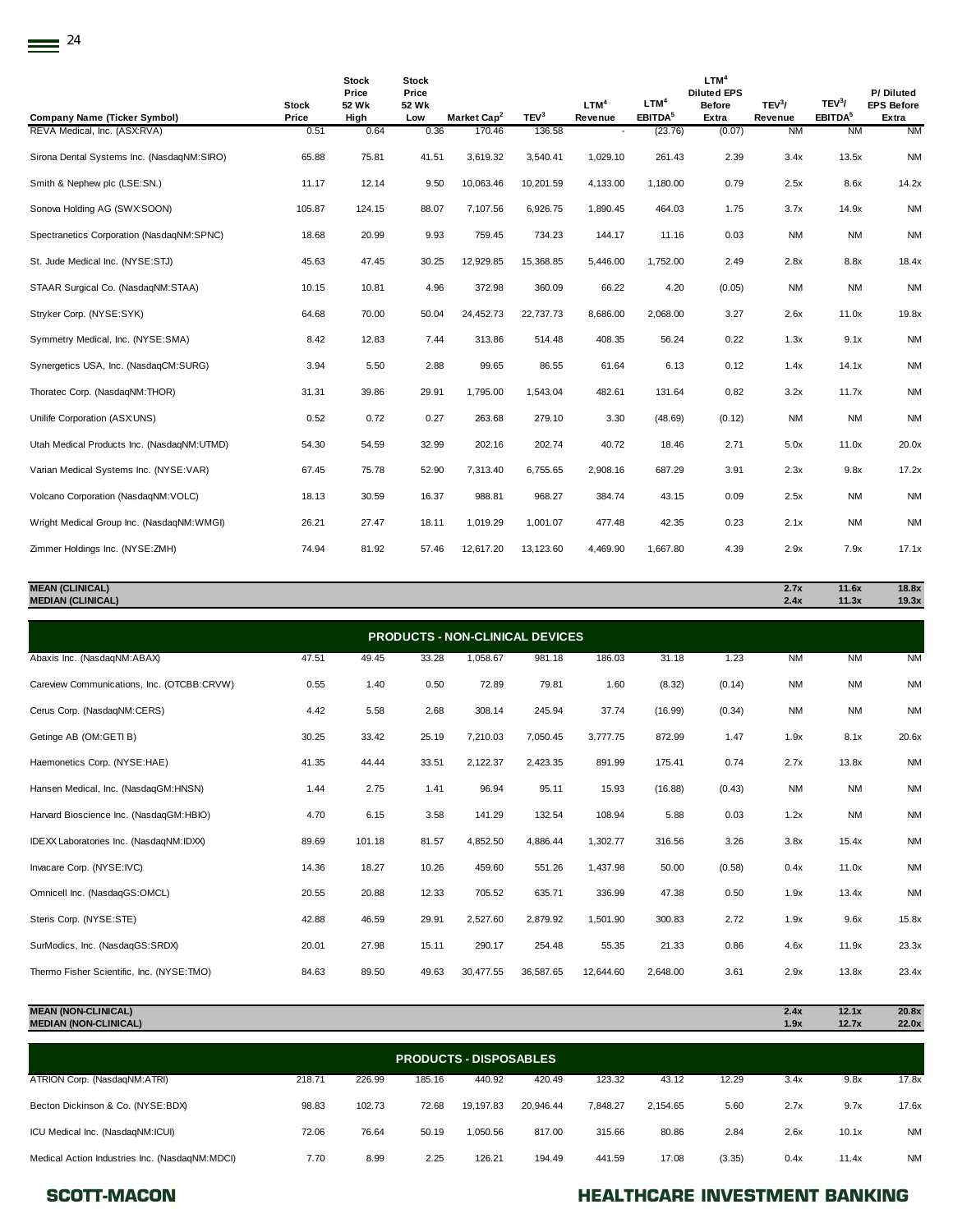| Company Name (Ticker Symbol)               | <b>Stock</b><br>Price | Stock<br>Price<br>52 Wk<br>High | <b>Stock</b><br>Price<br>52 Wk<br>Low | Market Cap <sup>2</sup> | TEV <sup>3</sup> | $LTM^4$<br>Revenue | LTM <sup>4</sup><br>EBITDA <sup>5</sup> | <b>LTM<sup>4</sup></b><br><b>Diluted EPS</b><br><b>Before</b><br>Extra | TEV <sup>3</sup><br>Revenue | TEV <sup>3</sup><br>EBITDA <sup>5</sup> | P/Diluted<br><b>EPS Before</b><br>Extra |
|--------------------------------------------|-----------------------|---------------------------------|---------------------------------------|-------------------------|------------------|--------------------|-----------------------------------------|------------------------------------------------------------------------|-----------------------------|-----------------------------------------|-----------------------------------------|
| Merit Medical Systems Inc. (NasdaqNM:MMSI) | 11.15                 | 15.37                           | 9.15                                  | 474.45                  | 719.69           | 402.62             | 55.13                                   | 0.34                                                                   | 1.8x                        | 13.1x                                   | <b>NM</b>                               |
| Nipro Corp. (TSE:8086)                     | 11.14                 | 15.32                           | 4.17                                  | 1,900.58                | 4,671.93         | 2.558.73           | 375.95                                  | 0.57                                                                   | 1.8x                        | 12.4x                                   | 19.4x                                   |
| Terumo Corp. (TSE: 4543)                   | 49.73                 | 58.74                           | 30.73                                 | 9.441.77                | 10,483.50        | 4.270.86           | 910.56                                  | 2.63                                                                   | 2.5x                        | 11.5x                                   | 18.9x                                   |
| Vascular Solutions Inc. (NasdaqNM:VASC)    | 14.71                 | 17.18                           | 12.49                                 | 242.83                  | 228.78           | 100.34             | 19.27                                   | 0.61                                                                   | 2.3x                        | 11.9x                                   | 24.1x                                   |

**MEAN (DISPOSABLES) 2.2x 11.2x 19.6x MEDIAN (DISPOSABLES) 2.4x 11.4x 18.9x**

| <b>PRODUCTS - COMMERCIAL</b>                 |        |        |       |          |          |          |         |        |           |           |           |  |
|----------------------------------------------|--------|--------|-------|----------|----------|----------|---------|--------|-----------|-----------|-----------|--|
| Bio-Rad Laboratories Inc. (NYSE:BIO)         | 112.20 | 127.17 | 91.52 | 3,204.91 | 3,102.36 | 2,082.63 | 352.88  | 5.31   | 1.5x      | 8.8x      | 21.1x     |  |
| Cambrex Corporation. (NYSE:CBM)              | 13.97  | 14.77  | 8.81  | 419.54   | 459.82   | 281.43   | 58.93   | 2.21   | 1.6x      | 7.8x      | 6.3x      |  |
| Cantel Medical Corp. (NYSE:CMN)              | 33.87  | 35.96  | 24.17 | 912.20   | 986.77   | 408.57   | 72.80   | 1.41   | 2.4x      | 13.6x     | 24.0x     |  |
| Dentsply International, Inc. (NasdaqNM:XRAY) | 40.96  | 44.21  | 35.04 | 5,868.87 | 7,538.08 | 2,944.10 | 537.12  | 2.30   | 2.6x      | 14.0x     | 17.8x     |  |
| Exact Sciences Corporation (NasdaqCM:EXAS)   | 13.91  | 14.42  | 6.93  | 968.05   | 874.53   | 4.14     | (51.73) | (0.86) | <b>NM</b> | <b>NM</b> | <b>NM</b> |  |
| Fluidigm Corporation (NasdaqGS:FLDM)         | 17.46  | 19.96  | 12.55 | 443.85   | 364.28   | 55.92    | (14.63) | (0.68) | <b>NM</b> | <b>NM</b> | <b>NM</b> |  |
| Hill-Rom Holdings, Inc.                      | 33.68  | 37.44  | 24.69 | 2,012.78 | 2,252.68 | 1,692.20 | 273.90  | 1.77   | 1.3x      | 8.2x      | 19.0x     |  |
| Hospira Inc. (NYSE:HSP)                      | 38.31  | 38.70  | 28.62 | 6,340.04 | 7,358.84 | 4,010.20 | 231.40  | (0.44) | 1.8x      | <b>NM</b> | <b>NM</b> |  |
| Ion Beam Applications SA (ENXTBR:IBAB)       | 7.46   | 9.26   | 4.90  | 199.61   | 236.08   | 291.52   | 20.23   | (1.25) | 0.8x      | 11.7x     | <b>NM</b> |  |
| Luminex Corp. (NasdaqNM:LMNX)                | 20.61  | 25.75  | 15.39 | 865.85   | 807.77   | 207.06   | 35.40   | 0.16   | 3.9x      | <b>NM</b> | <b>NM</b> |  |
| OraSure Technologies Inc. (NasdaqNM:OSUR)    | 3.88   | 14.01  | 3.75  | 215.46   | 136.18   | 88.04    | (16.15) | (0.41) | 1.5x      | <b>NM</b> | <b>NM</b> |  |
| Patheon Inc. (TSX:PTI)                       | 5.55   | 5.70   | 2.22  | 779.84   | 1,301.64 | 881.10   | 117.10  | (0.44) | 1.5x      | 11.1x     | <b>NM</b> |  |
| West Pharmaceutical Services Inc. (NYSE:WST) | 70.26  | 70.89  | 46.87 | 2,429.80 | 2,684.60 | 1,289.50 | 224.00  | 2.37   | 2.1x      | 12.0x     | <b>NM</b> |  |

### **MEAN (COMMERCIAL) 1.9x 10.9x 17.7x MEDIAN (COMMERCIAL) 1.6x 11.4x 19.0x**

| <b>PRODUCTS - CONSUMER</b>                                 |        |        |       |           |           |          |          |        |              |                |                |  |
|------------------------------------------------------------|--------|--------|-------|-----------|-----------|----------|----------|--------|--------------|----------------|----------------|--|
| Alere Inc. (NYSE:ALR)                                      | 24.50  | 29.57  | 17.13 | 1,992.78  | 6,132.20  | 2,886.95 | 590.63   | (1.09) | 2.1x         | 10.4x          | <b>NM</b>      |  |
| Cooper Companies Inc. (NYSE:COO)                           | 119.05 | 124.08 | 71.40 | 5,792.50  | 6,120.86  | 1,538.37 | 433.14   | 5.83   | 4.0x         | 14.1x          | 20.4x          |  |
| Essilor International (ENXTPA:EI)                          | 106.26 | 116.98 | 87.66 | 22,414.27 | 23,072.16 | 6,577.68 | 1,465.35 | 3.65   | 3.5x         | 15.7x          | <b>NM</b>      |  |
| The Female Health Company (NasdaqCM:FHCO)                  | 9.86   | 10.21  | 5.49  | 282.41    | 276.26    | 37.96    | 13.46    | 0.61   | <b>NM</b>    | <b>NM</b>      | 16.1x          |  |
| Insulet Corporation (NasdaqNM:PODD)                        | 31.41  | 32.00  | 17.95 | 1,678.38  | 1,651.23  | 220.97   | (20.19)  | (0.97) | <b>NM</b>    | <b>NM</b>      | <b>NM</b>      |  |
| Nutraceutical International Corporation<br>(NasdagGS:NUTR) | 20.44  | 20.73  | 12.92 | 198.47    | 227.97    | 206.20   | 37.14    | 1.69   | 1.1x         | 6.1x           | 12.1x          |  |
| Nutrisystem, Inc. (NasdagGS:NTRI)                          | 11.78  | 11.89  | 7.18  | 328.13    | 293.07    | 373.75   | 18.91    | 0.04   | 0.8x         | 15.5x          | <b>NM</b>      |  |
| USANA Health Sciences Inc. (NYSE:USNA)                     | 72.38  | 76.31  | 30.51 | 975.97    | 904.92    | 663.69   | 112.81   | 4.83   | 1.4x         | 8.0x           | 15.0x          |  |
| <b>MEAN (CONSUMER)</b><br><b>MEDIAN (CONSUMER)</b>         |        |        |       |           |           |          |          |        | 2.1x<br>1.7x | 11.7x<br>12.3x | 15.9x<br>15.6x |  |

| x | 11.7x | 15.9x |
|---|-------|-------|
|   |       | ---   |

| <b>PRODUCTS - PHARMACEUTICALS</b>               |        |        |       |           |           |           |           |        |           |           |           |  |
|-------------------------------------------------|--------|--------|-------|-----------|-----------|-----------|-----------|--------|-----------|-----------|-----------|--|
| Abbott Laboratories (NYSE:ABT)                  | 34.88  | 72.47  | 31.64 | 54.373.21 | 53.053.41 | 39,968.12 | 11.559.38 | 3.84   | 1.3x      | 4.6x      | 9.1x      |  |
| Achillion Pharmaceuticals, Inc. (NasdaqGS:ACHN) | 8.18   | 11.36  | 5.42  | 789.84    | 645.45    | 0.12      | (49.49)   | (0.64) | <b>NM</b> | <b>NM</b> | <b>NM</b> |  |
| Acorda Therapeutics, Inc. (NasdaqNM:ACOR)       | 32.99  | 40.87  | 21.33 | 1.338.27  | 1.059.20  | 306.43    | 20.07     | 3.63   | 3.5x      | <b>NM</b> | 9.1x      |  |
| Actavis, Inc. (NYSE:ACT)                        | 126.22 | 133.00 | 72.87 | 16,825.76 | 22.927.36 | 6,286.10  | 1.446.40  | (0.47) | 3.6x      | 15.9x     | <b>NM</b> |  |
| Aegerion Pharmaceuticals, Inc. (NasdaqGS:AEGR)  | 63.34  | 75.69  | 12.87 | 1,825.40  | 1,694.98  | 1.23      | (67.18)   | (2.71) | <b>NM</b> | <b>NM</b> | <b>NM</b> |  |
| Akorn, Inc. (NasdaqGS:AKRX)                     | 13.52  | 16.87  | 11.73 | 1.299.14  | 1.358.91  | 278.30    | 92.34     | 0.39   | 4.9x      | 14.7x     | <b>NM</b> |  |

### SCOTT-MACON **SCOTT-MACON HEALTHCARE INVESTMENT BANKING**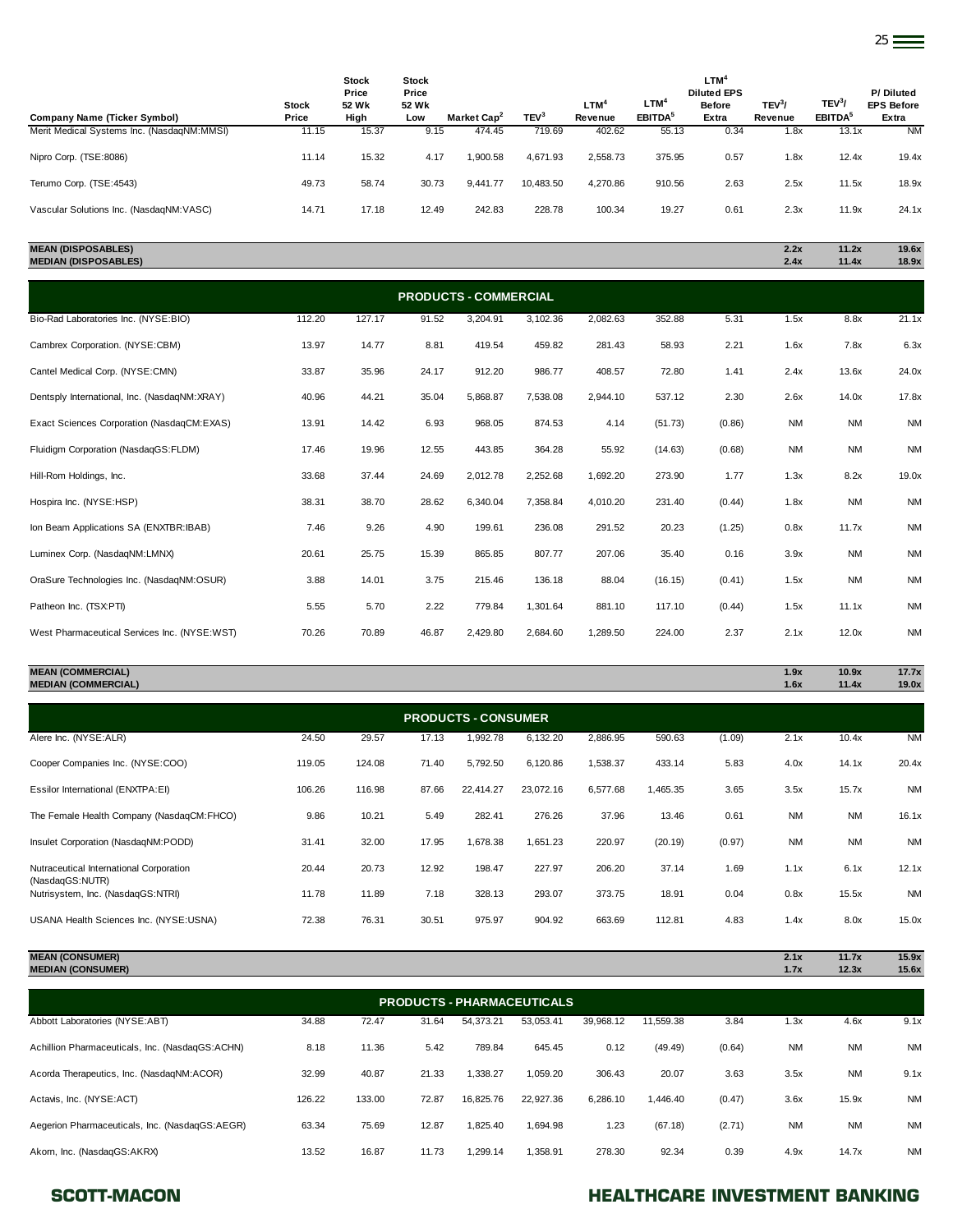| <b>Company Name (Ticker Symbol)</b>                    | <b>Stock</b><br>Price | Stock<br>Price<br>52 Wk<br>High | <b>Stock</b><br>Price<br>52 Wk<br>Low | Market Cap <sup>2</sup> | TEV <sup>3</sup> | LTM <sup>4</sup><br>Revenue | LTM <sup>4</sup><br>EBITDA <sup>5</sup> | LTM <sup>4</sup><br><b>Diluted EPS</b><br><b>Before</b><br>Extra | TEV <sup>3</sup> /<br>Revenue | TEV <sup>3</sup> /<br>EBITDA <sup>5</sup> | P/Diluted<br><b>EPS Before</b><br>Extra |
|--------------------------------------------------------|-----------------------|---------------------------------|---------------------------------------|-------------------------|------------------|-----------------------------|-----------------------------------------|------------------------------------------------------------------|-------------------------------|-------------------------------------------|-----------------------------------------|
| Alexion Pharmaceuticals, Inc. (NasdaqGS:ALXN)          | 92.24                 | 119.54                          | 81.82                                 | 18,000.36               | 17,126.40        | 1,228.32                    | 453.58                                  | 1.46                                                             | <b>NM</b>                     | <b>NM</b>                                 | <b>NM</b>                               |
| Allergan Inc. (NYSE:AGN)                               | 84.24                 | 116.45                          | 81.28                                 | 25,908.35               | 25,849.75        | 5,917.80                    | 1,867.30                                | 3.73                                                             | 4.4x                          | 13.8x                                     | 22.6x                                   |
| Ampio Pharmaceuticals, Inc. (AMEX:AMPE)                | 5.77                  | 7.17                            | 2.55                                  | 214.02                  | 197.92           | 0.05                        | (12.85)                                 | (0.36)                                                           | <b>NM</b>                     | <b>NM</b>                                 | <b>NM</b>                               |
| Antares Pharma Inc. (NasdaqCM:ATRS)                    | 4.16                  | 5.58                            | 3.35                                  | 524.89                  | 456.61           | 20.24                       | (14.58)                                 | (0.13)                                                           | NM                            | <b>NM</b>                                 | <b>NM</b>                               |
| Array Biopharma Inc. (NasdaqNM:ARRY)                   | 4.54                  | 6.56                            | 3.25                                  | 530.43                  | 539.62           | 64.83                       | (36.89)                                 | (0.52)                                                           | <b>NM</b>                     | NM                                        | <b>NM</b>                               |
| Astellas Pharma, Inc. (TSE:4503)                       | 54.31                 | 60.56                           | 34.61                                 | 24,817.77               | 21,667.22        | 10,675.84                   | 2,247.70                                | 1.91                                                             | 2.0x                          | 9.6x                                      | <b>NM</b>                               |
| AstraZeneca plc (LSE:AZN)                              | 47.34                 | 53.87                           | 42.34                                 | 59,278.97               | 61,662.14        | 27,009.00                   | 11,094.00                               | 4.52                                                             | 2.3x                          | 5.6x                                      | 10.5x                                   |
| Avanir Pharmaceuticals (NasdaqGS:AVNR)                 | 4.60                  | 4.78                            | 2.07                                  | 667.50                  | 628.78           | 58.02                       | (51.13)                                 | (0.40)                                                           | <b>NM</b>                     | <b>NM</b>                                 | <b>NM</b>                               |
| Bristol-Myers Squibb Co. (NYSE:BMY)                    | 44.69                 | 49.57                           | 30.64                                 | 73,405.65               | 78,806.65        | 16,201.00                   | 4,622.00                                | 0.88                                                             | 4.9x                          | 17.1x                                     | <b>NM</b>                               |
| Clovis Oncology, Inc. (NasdaqGS:CLVS)                  | 66.98                 | 86.29                           | 11.19                                 | 1,979.39                | 1,849.76         | $\overline{\phantom{a}}$    | (68.35)                                 | (2.73)                                                           | <b>NM</b>                     | <b>NM</b>                                 | <b>NM</b>                               |
| Cubist Pharmaceuticals Inc. (NasdaqNM:CBST)            | 48.29                 | 56.68                           | 37.79                                 | 3,148.80                | 2,671.20         | 944.60                      | 254.37                                  | 1.80                                                             | 2.8x                          | 10.5x                                     | <b>NM</b>                               |
| Curis Inc. (NasdaqGM:CRIS)                             | 3.19                  | 5.51                            | 2.66                                  | 256.92                  | 236.55           | 7.49                        | (16.06)                                 | (0.30)                                                           | NM                            | NM                                        | <b>NM</b>                               |
| DepoMed Inc. (NasdaqGS:DEPO)                           | 5.62                  | 7.15                            | 4.91                                  | 317.55                  | 251.20           | 100.16                      | (19.98)                                 | (0.47)                                                           | 2.5x                          | <b>NM</b>                                 | <b>NM</b>                               |
| Dyax Corp. (NasdaqNM:DYAX)                             | 3.46                  | 4.50                            | 2.08                                  | 377.76                  | 436.49           | 55.20                       | (17.64)                                 | (0.29)                                                           | <b>NM</b>                     | <b>NM</b>                                 | <b>NM</b>                               |
| Eli Lilly & Co. (NYSE:LLY)                             | 49.12                 | 58.41                           | 41.59                                 | 53,719.74               | 54,437.34        | 22,603.40                   | 6,511.60                                | 4.16                                                             | 2.4x                          | 8.4x                                      | 11.8x                                   |
| Endo Pharmaceuticals Holdings Inc.                     | 36.79                 | 39.82                           | 25.01                                 | 4,129.34                | 6,924.22         | 3,045.25                    | 1,136.79                                | (5.58)                                                           | 2.3x                          | 6.1x                                      | <b>NM</b>                               |
| (NasdaqNM:ENDP)<br>Forest Laboratories Inc. (NYSE:FRX) | 41.00                 | 43.85                           | 31.28                                 | 10,933.47               | 9,258.60         | 3,096.98                    | 73.16                                   | (0.12)                                                           | 3.0x                          | NM                                        | <b>NM</b>                               |
| Furiex Pharmaceuticals, Inc. (NasdaqGS:FURX)           | 34.07                 | 42.30                           | 17.50                                 | 344.58                  | 348.16           | 77.19                       | (20.71)                                 | (2.42)                                                           | 4.5x                          | <b>NM</b>                                 | <b>NM</b>                               |
| Glaxosmithkline plc (LSE:GSK)                          | 25.05                 | 27.60                           | 19.97                                 | 121,410.62              | 146,228.61       | 39,878.52                   | 13,687.65                               | 1.29                                                             | 3.7x                          | 10.7x                                     | 19.4x                                   |
| Hi Tech Pharmacal Co. Inc. (NasdaqGS:HITK)             | 33.20                 | 38.17                           | 27.35                                 | 450.56                  | 364.29           | 232.38                      | 48.31                                   | 1.19                                                             | 1.6x                          | 7.5x                                      | <b>NM</b>                               |
| Immunogen Inc. (NasdaqGS:IMGN)                         | 16.59                 | 18.83                           | 10.85                                 | 1,402.42                | 1,196.32         | 34.66                       | (68.70)                                 | (0.89)                                                           | <b>NM</b>                     | NM                                        | <b>NM</b>                               |
| Impax Laboratories Inc. (NasdaqGS:IPXL)                | 19.94                 | 27.25                           | 14.41                                 | 1,327.39                | 978.38           | 601.61                      | 167.28                                  | 2.18                                                             | 1.6x                          | 5.8x                                      | 9.1x                                    |
| Infinity Pharmaceuticals, Inc. (NasdaqGS:INFI)         | 16.19                 | 50.51                           | 13.45                                 | 774.45                  | 471.88           | 21.91                       | (114.02)                                | (1.91)                                                           | NM                            | <b>NM</b>                                 | <b>NM</b>                               |
| InterMune Inc. (NasdaqNM:ITMN)                         | 9.62                  | 12.77                           | 7.21                                  | 785.17                  | 604.04           | 31.82                       | (194.66)                                | (2.82)                                                           | <b>NM</b>                     | <b>NM</b>                                 | <b>NM</b>                               |
| Ironwood Pharmaceuticals Inc. (NasdaqGS:IRWD)          | 9.93                  | 19.67                           | 9.83                                  | 1,213.64                | 1,146.70         | 141.25                      | (114.53)                                | (1.22)                                                           | ΝM                            | <b>NM</b>                                 | <b>NM</b>                               |
| Jazz Pharmaceuticals, Inc. (NasdaqGS:JAZZ)             | 68.73                 | 72.00                           | 43.38                                 | 4,029.43                | 4,030.08         | 679.69                      | 349.67                                  | 4.50                                                             | <b>NM</b>                     | 11.5x                                     | 15.3x                                   |
| Johnson & Johnson (NYSE: JNJ)                          | 85.86                 | 89.99                           | 66.85                                 | 241,171.03              | 235,395.03       | 68,590.00                   | 21,741.00                               | 3.68                                                             | 3.4x                          | 10.8x                                     | 23.3x                                   |
| K-V Pharmaceutical Company (OTCPK:KVPH.Q)              | 0.43                  | 0.88                            | 0.03                                  | 24.51                   | 424.11           | 23.20                       | (86.40)                                 | (1.64)                                                           | <b>NM</b>                     | <b>NM</b>                                 | <b>NM</b>                               |
| Lannett Co. Inc. (AMEX:LCI)                            | 11.91                 | 13.07                           | 3.93                                  | 341.63                  | 309.62           | 146.57                      | 21.84                                   | 0.39                                                             | 2.1x                          | 14.2x                                     | <b>NM</b>                               |
| Meda AB (OM:MEDA A)                                    | 11.28                 | 13.29                           | 8.94                                  | 3,409.86                | 5,509.03         | 1,962.69                    | 567.44                                  | 0.53                                                             | 2.8x                          | 9.7x                                      | 21.3x                                   |
| Medicines Co. (NasdaqGS:MDCO)                          | 30.76                 | 37.40                           | 20.04                                 | 1,640.96                | 1,617.31         | 587.73                      | 64.06                                   | 0.59                                                             | 2.8x                          | NM                                        | <b>NM</b>                               |
| Merck & Co. Inc. (NYSE:MRK)                            | 46.45                 | 50.16                           | 40.02                                 | 140,260.98              | 147,640.98       | 46,207.00                   | 16,365.00                               | 1.96                                                             | 3.2x                          | 9.0x                                      | 23.7x                                   |
| Mylan Laboratories Inc. (NasdaqGS:MYL)                 | 31.03                 | 32.27                           | 21.10                                 | 11,875.49               | 17,829.17        | 6,843.95                    | 1,902.79                                | 1.50                                                             | 2.6x                          | 9.4x                                      | 20.7x                                   |
| Novartis AG (SWX:NOVN)                                 | 70.90                 | 77.93                           | 55.84                                 | 174,213.36              | 189,292.65       | 57,798.00                   | 17,149.00                               | 3.94                                                             | 3.3x                          | 11.0x                                     | 18.0x                                   |
| Novo Nordisk A/S (CPSE:NOVO B)                         | 155.64                | 191.72                          | 146.84                                | 83,308.89               | 81,405.14        | 13,793.35                   | 5,719.07                                | 7.14                                                             | <b>NM</b>                     | 14.2x                                     | 21.8x                                   |
| Opko Health, Inc. (NYSE:OPK)                           | 7.10                  | 7.83                            | 4.00                                  | 2,390.83                | 2,428.59         | 69.64                       | (22.95)                                 | (0.19)                                                           | NM                            | NM                                        | <b>NM</b>                               |
| Optimer Pharmaceuticals, Inc. (NasdaqGS:OPTR)          | 14.47                 | 16.80                           | 8.64                                  | 704.99                  | 611.64           | 106.58                      | (86.79)                                 | (1.21)                                                           | NM                            | NM                                        | NM                                      |
| Pacira Pharmaceuticals Inc. (NasdaqGS:PCRX)            | 29.00                 | 32.36                           | 14.00                                 | 958.36                  | 945.55           | 42.87                       | (48.28)                                 | (1.98)                                                           | <b>NM</b>                     | <b>NM</b>                                 | <b>NM</b>                               |
| Pernix Therapeutics Holdings, Inc. (NasdaqGM:PTX)      | 3.61                  | 9.20                            | 2.93                                  | 135.75                  | 152.53           | 68.91                       | 0.75                                    | (0.35)                                                           | 2.2x                          | <b>NM</b>                                 | <b>NM</b>                               |
| Perrigo Co. (NYSE:PRGO)                                | 121.00                | 122.04                          | 98.79                                 | 11,378.72               | 12,470.06        | 3,404.36                    | 817.67                                  | 4.56                                                             | 3.7x                          | 15.3x                                     | NM                                      |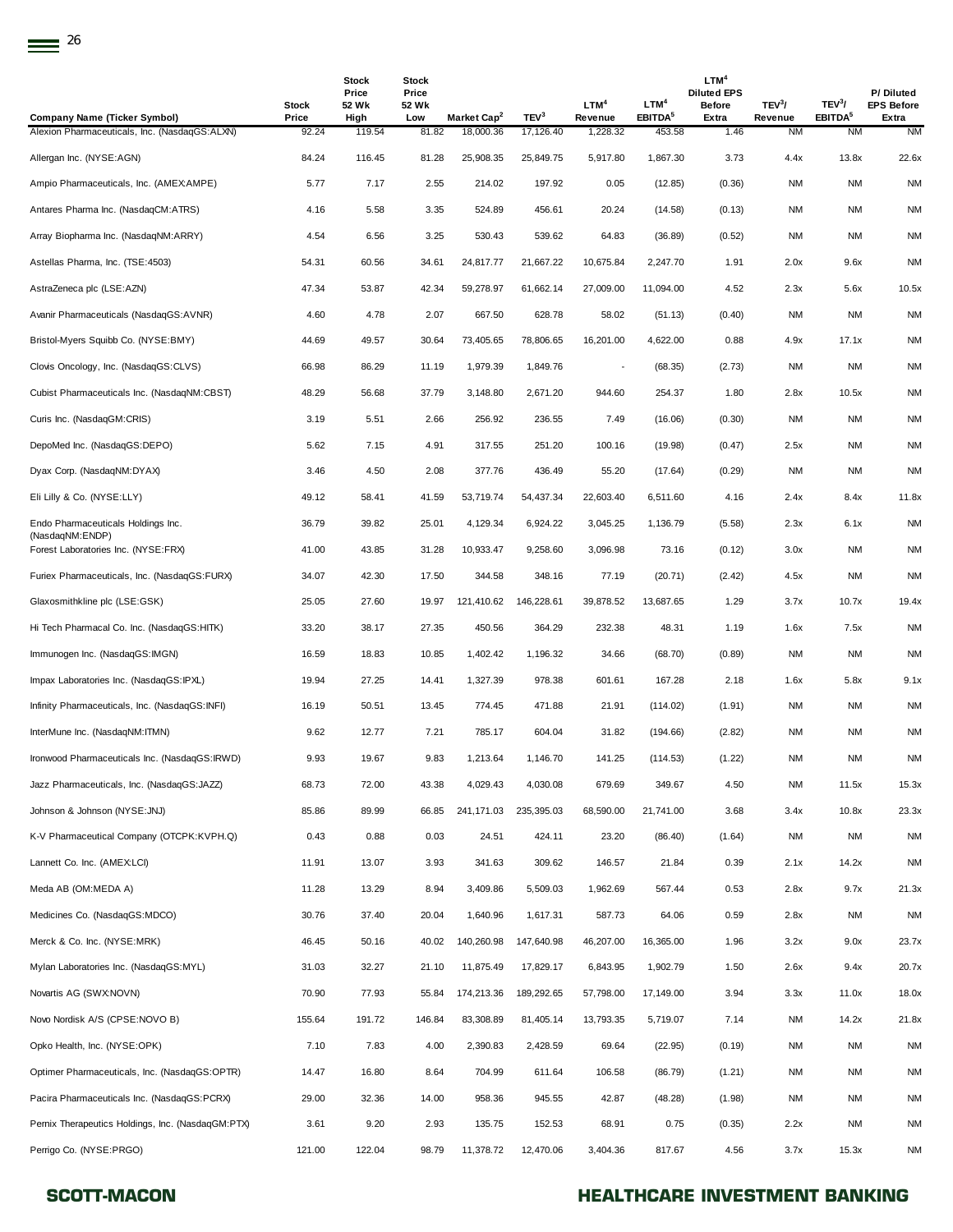|                                                                  | <b>Stock</b> | <b>Stock</b><br>Price<br>52 Wk | <b>Stock</b><br>Price<br>52 Wk |                         |                  | LTM <sup>4</sup> | LTM <sup>4</sup>    | LTM <sup>4</sup><br><b>Diluted EPS</b><br><b>Before</b> | TEV <sup>3</sup> / | TEV <sup>3</sup> /  | P/Diluted<br><b>EPS Before</b> |
|------------------------------------------------------------------|--------------|--------------------------------|--------------------------------|-------------------------|------------------|------------------|---------------------|---------------------------------------------------------|--------------------|---------------------|--------------------------------|
| <b>Company Name (Ticker Symbol)</b>                              | Price        | High                           | Low                            | Market Cap <sup>2</sup> | TEV <sup>3</sup> | Revenue          | EBITDA <sup>5</sup> | Extra                                                   | Revenue            | EBITDA <sup>5</sup> | Extra                          |
| Pfizer Inc. (NYSE:PFE)                                           | 28.01        | 31.15                          | 22.00                          | 198,681.18              | 204,289.18       | 57,601.00        | 25,335.00           | 1.41                                                    | 3.5x               | 8.1x                | 19.8x                          |
| Rigel Pharmaceuticals, Inc. (NasdaqNM:RIGL)                      | 3.34         | 11.44                          | 3.22                           | 291.05                  | 18.60            | 1.50             | (99.23)             | (1.28)                                                  | <b>NM</b>          | <b>NM</b>           | <b>NM</b>                      |
| Roche Holding AG (SWX:ROG)                                       | 248.30       | 273.24                         | 173.28                         | 210,644.50              | 224.198.74       | 51.820.78        | 19.494.51           | 12.18                                                   | 4.3x               | 11.5x               | 20.4x                          |
| Sagent Pharmaceuticals, Inc. (NasdagGM:SGNT)                     | 20.98        | 21.23                          | 12.62                          | 590.42                  | 519.44           | 205.55           | 2.06                | 0.05                                                    | 2.5x               | <b>NM</b>           | <b>NM</b>                      |
| Salix Pharmaceuticals Ltd. (NasdaqNM:SLXP)                       | 66.15        | 68.62                          | 37.52                          | 4,055.33                | 3,961.47         | 766.91           | 249.41              | 1.22                                                    | <b>NM</b>          | 15.9x               | <b>NM</b>                      |
| Sanofi-Aventis (ENXTPA:SAN)                                      | 103.50       | 113.14                         | 77.28                          | 137,462.28              | 148,109.01       | 45,072.71        | 15,005.45           | 4.02                                                    | 3.3x               | 9.9x                | <b>NM</b>                      |
| Sarepta Therapeutics, Inc. (NasdaqGM:SRPT)                       | 38.04        | 45.00                          | 3.30                           | 1,213.82                | 1,047.64         | 30.59            | (35.97)             | (5.62)                                                  | <b>NM</b>          | <b>NM</b>           | <b>NM</b>                      |
| SciClone Pharmaceuticals, Inc. (NasdaqGS:SCLN)                   | 4.96         | 7.58                           | 3.68                           | 268.23                  | 185.44           | 156.27           | 38.27               | 0.16                                                    | 1.2x               | 4.8x                | <b>NM</b>                      |
| Sciele Pharma Inc. (NasdaqNM:SCRX)                               | 30.19        | 31.21                          | 16.89                          | 1,003.30                | 1,226.70         | 407.80           | 104.70              | 1.16                                                    | 3.0x               | 11.7x               | <b>NM</b>                      |
| SIGA Technologies, Inc. (NasdaqGM:SIGA)                          | 30.19        | 31.21                          | 16.89                          | 1,003.30                | 1,226.70         | 407.80           | 104.70              | 1.16                                                    | 3.0x               | 11.7x               | <b>NM</b>                      |
| Sucampo Pharmaceuticals, Inc. (NasdaqNM:SCMP)                    | 6.58         | 10.48                          | 3.78                           | 274.88                  | 283.55           | 81.09            | 7.55                | 0.09                                                    | 3.5x               | <b>NM</b>           | <b>NM</b>                      |
| Takeda Pharmaceutical Co. Ltd. (TSE:4502)                        | 45.14        | 55.62                          | 35.17                          | 35,636.87               | 36,377.72        | 16,532.37        | 3,435.54            | 1.76                                                    | 2.2x               | 10.6x               | <b>NM</b>                      |
| Taro Pharmaceutical Industries Ltd. (NYSE:TARO)                  | 55.90        | 64.24                          | 35.50                          | 2,486.26                | 1,966.41         | 670.95           | 379.65              | 5.98                                                    | 2.9x               | 5.2x                | 9.3x                           |
| Teva Pharmaceutical Industries Limited (NYSE:TEVA)               | 39.20        | 42.83                          | 36.63                          | 33,398.40               | 44,762.40        | 20,116.00        | 5,718.00            | 2.00                                                    | 2.2x               | 7.8x                | 19.6x                          |
| Theravance Inc. (NasdaqNM:THRX)                                  | 38.53        | 42.41                          | 19.39                          | 3,831.95                | 3,832.89         | 10.00            | (125.11)            | (1.51)                                                  | <b>NM</b>          | <b>NM</b>           | <b>NM</b>                      |
| Valeant Pharmaceuticals International (NYSE:VRX)                 | 86.05        | 94.41                          | 42.77                          | 28, 165.39              | 38,013.44        | 3,758.88         | 1,967.16            | (0.43)                                                  | <b>NM</b>          | 19.3x               | <b>NM</b>                      |
| ViroPharma Inc. (NasdaqNM:VPHM)                                  | 28.65        | 31.36                          | 19.58                          | 1,871.16                | 1,774.32         | 399.28           | 41.20               | (1.20)                                                  | 4.4x               | <b>NM</b>           | <b>NM</b>                      |
| <b>MEAN (PHARMACEUTICALS)</b><br><b>MEDIAN (PHARMACEUTICALS)</b> |              |                                |                                |                         |                  |                  |                     |                                                         | 2.9x<br>2.9x       | 10.7x<br>10.6x      | 16.9x<br>19.5x                 |
|                                                                  |              |                                |                                | <b>BRABUATA BIATEAU</b> |                  |                  |                     |                                                         |                    |                     |                                |

|                                                  |        |        |        | <b>PRODUCTS - BIOTECH</b> |           |           |          |        |           |           |           |
|--------------------------------------------------|--------|--------|--------|---------------------------|-----------|-----------|----------|--------|-----------|-----------|-----------|
| Advanced Cell Technology Inc. (OTCBB:ACTC)       | 0.08   | 0.10   | 0.05   | 191.42                    | 194.65    | 0.50      | (21.42)  | (0.01) | <b>NM</b> | <b>NM</b> | <b>NM</b> |
| AMAG Pharmaceuticals, Inc. (NasdaqGS:AMAG)       | 22.25  | 25.67  | 13.85  | 480.04                    | 262.97    | 87.78     | (2.59)   | (0.38) | 3.0x      | <b>NM</b> | <b>NM</b> |
| Amgen Inc. (NasdaqNM:AMGN)                       | 98.66  | 114.95 | 72.95  | 73,992.73                 | 76,613.73 | 17,455.00 | 7,054.00 | 5.91   | 4.4x      | 10.9x     | 16.7x     |
| Anacor Pharmaceuticals, Inc. (NasdaqGM:ANAC)     | 5.59   | 8.25   | 3.00   | 226.36                    | 217.50    | 10.03     | (53.04)  | (1.70) | <b>NM</b> | <b>NM</b> | <b>NM</b> |
| Arena Pharmaceuticals, Inc. (NasdaqGS:ARNA)      | 7.70   | 12.07  | 6.95   | 1,676.88                  | 1,614.72  | 27.77     | (49.30)  | (0.37) | <b>NM</b> | <b>NM</b> | <b>NM</b> |
| Ariad Pharmaceuticals Inc. (NasdaqGS:ARIA)       | 17.49  | 25.40  | 15.35  | 3,230.25                  | 2,842.59  | 6.94      | (221.82) | (1.36) | <b>NM</b> | NM        | <b>NM</b> |
| Auxilium Pharmaceuticals Inc. (NasdaqGS:AUXL)    | 16.63  | 29.37  | 13.87  | 819.22                    | 636.80    | 387.85    | 100.96   | 1.60   | 1.6x      | 6.3x      | 10.4x     |
| AVEO Pharmaceuticals, Inc. (NasdaqGS:AVEO)       | 2.50   | 14.08  | 2.25   | 129.72                    | (35.80)   | 18.75     | (106.33) | (2.57) | <b>NM</b> | 0.3x      | <b>NM</b> |
| Biogen Idec Inc. (NasdaqNM:BIIB)                 | 215.20 | 242.64 | 134.00 | 51,083.10                 | 51,335.54 | 5,639.54  | 2,343.94 | 6.30   | <b>NM</b> | NM        | <b>NM</b> |
| BioMarin Pharmaceutical Inc. (NasdaqGS:BMRN)     | 55.74  | 71.56  | 36.28  | 7,748.42                  | 7,456.38  | 512.00    | (65.17)  | (1.05) | <b>NM</b> | <b>NM</b> | <b>NM</b> |
| BioTime, Inc. (AMEX:BTX)                         | 3.96   | 5.07   | 2.67   | 220.71                    | 224.95    | 3.88      | (24.50)  | (0.49) | <b>NM</b> | NM        | <b>NM</b> |
| Cadence Pharmaceuticals Inc. (NasdaqGS:CADX)     | 6.82   | 8.26   | 2.88   | 585.17                    | 549.88    | 65.79     | (50.85)  | (0.70) | <b>NM</b> | NM        | <b>NM</b> |
| Celgene Corporation (NasdaqNM:CELG)              | 116.98 | 131.82 | 61.89  | 48,794.93                 | 48,400.53 | 5,698.01  | 2,355.25 | 3.29   | <b>NM</b> | NM        | <b>NM</b> |
| Cytori Therapeutics, Inc. (NasdaqGM:CYTX)        | 2.30   | 4.93   | 2.20   | 154.52                    | 158.51    | 16.78     | (25.69)  | (0.50) | <b>NM</b> | <b>NM</b> | <b>NM</b> |
| Dendreon Corp. (NasdaqGS:DNDN)                   | 4.12   | 7.48   | 3.69   | 649.31                    | 960.45    | 311.05    | (223.63) | (2.42) | 3.1x      | NM        | <b>NM</b> |
| Dynavax Technologies Corporation (NasdaqCM:DVAX) | 1.10   | 5.10   | 0.98   | 201.18                    | 95.81     | 9.45      | (70.19)  | (0.42) | <b>NM</b> | <b>NM</b> | <b>NM</b> |
| Emergent BioSolutions, Inc. (NYSE:EBS)           | 14.42  | 16.99  | 12.50  | 520.87                    | 452.51    | 274.68    | 44.16    | 0.62   | 1.6x      | 10.2x     | 23.3x     |
| Endocyte, Inc. (NasdaqGS:ECYT)                   | 13.13  | 15.36  | 7.50   | 472.32                    | 337.58    | 49.20     | (10.10)  | (0.32) | <b>NM</b> | <b>NM</b> | <b>NM</b> |
| Exelixis Inc. (NasdaqNM:EXEL)                    | 4.54   | 6.95   | 4.19   | 834.46                    | 808.75    | 38.61     | (119.34) | (0.97) | <b>NM</b> | <b>NM</b> | <b>NM</b> |
| Gilead Sciences Inc. (NasdaqNM:GILD)             | 51.27  | 58.07  | 24.80  | 78,205.00                 | 84,500.02 | 9,951.70  | 4,349.27 | 1.79   | <b>NM</b> | 19.4x     | <b>NM</b> |
| GTX Inc. (NasdaqGM:GTXI)                         | 6.60   | 7.24   | 3.29   | 415.40                    | 373.18    |           | (49.26)  | (0.66) | <b>NM</b> | NM        | <b>NM</b> |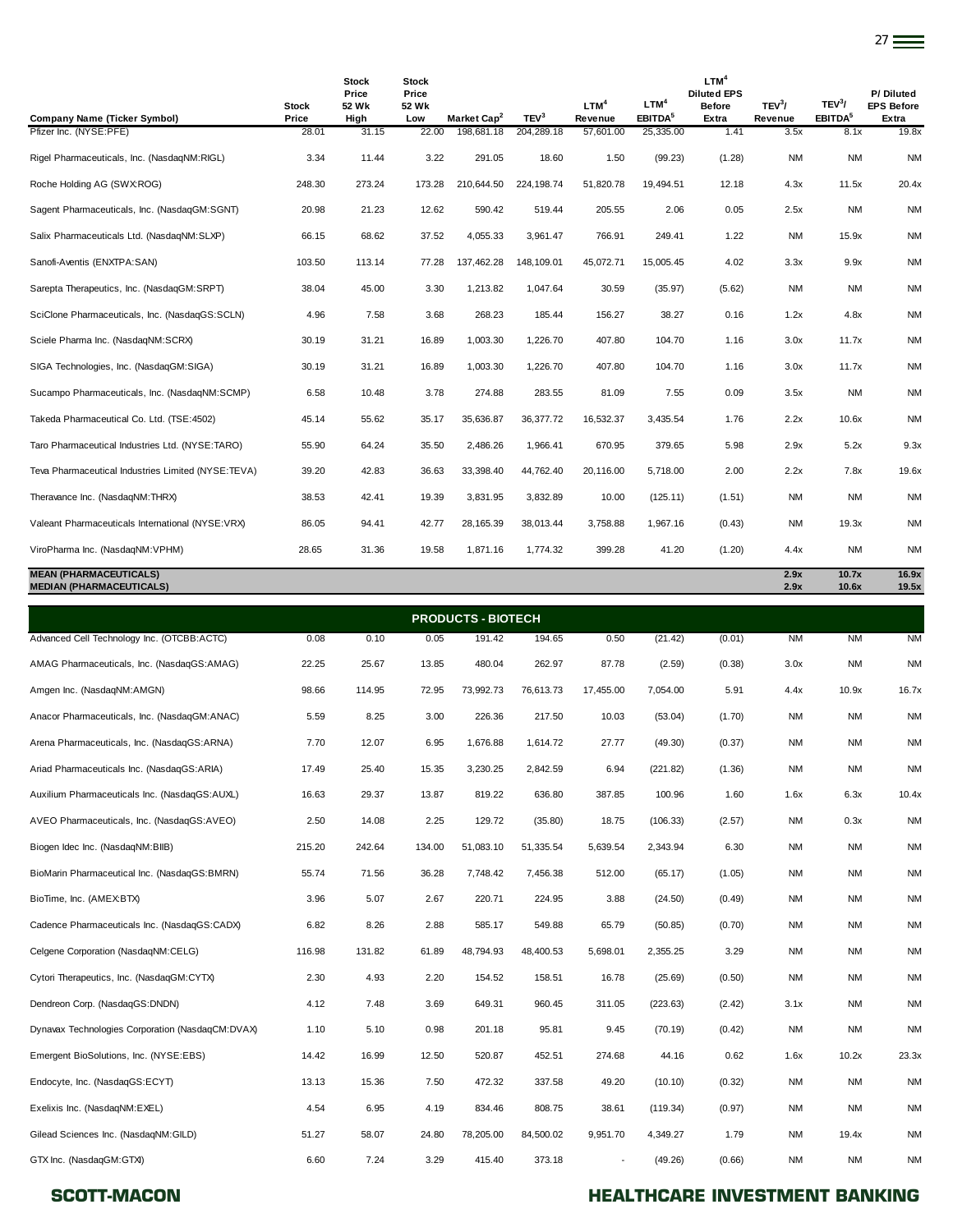| <b>Stock</b><br>Price | Stock<br>Price<br>52 Wk | Stock<br>Price<br>52 Wk<br>Low |           | TEV <sup>3</sup>        | LTM <sup>4</sup><br>Revenue | LTM <sup>4</sup> | LTM <sup>4</sup><br><b>Diluted EPS</b><br><b>Before</b><br>Extra | TEV <sup>3</sup> /<br>Revenue | TEV <sup>3</sup> /<br>EBITDA <sup>5</sup> | P/Diluted<br><b>EPS Before</b><br>Extra |
|-----------------------|-------------------------|--------------------------------|-----------|-------------------------|-----------------------------|------------------|------------------------------------------------------------------|-------------------------------|-------------------------------------------|-----------------------------------------|
| 7.95                  | 9.92                    | 3.86                           | 893.00    | 836.71                  | 46.72                       | (55.84)          | (0.51)                                                           | <b>NM</b>                     | <b>NM</b>                                 | <b>NM</b>                               |
| 3.61                  | 11.30                   | 3.21                           | 483.59    | 278.29                  | 34.87                       | (66.32)          | (0.60)                                                           | <b>NM</b>                     | <b>NM</b>                                 | <b>NM</b>                               |
| 5.44                  | 5.59                    | 2.11                           | 450.00    | 401.85                  | 4.56                        | (30.32)          | (0.16)                                                           | <b>NM</b>                     | <b>NM</b>                                 | <b>NM</b>                               |
| 22.00                 | 26.30                   | 15.43                          | 2,986.48  | 3,053.81                | 331.96                      | 59.12            | (0.11)                                                           | NM                            | <b>NM</b>                                 | <b>NM</b>                               |
| 26.87                 | 28.66                   | 7.56                           | 3,001.24  | 2,809.12                | 122.17                      | (37.33)          | (0.43)                                                           | <b>NM</b>                     | NM                                        | <b>NM</b>                               |
| 7.47                  | 9.98                    | 1.68                           | 610.43    | 523.09                  | 7.00                        | (20.03)          | (0.25)                                                           | <b>NM</b>                     | <b>NM</b>                                 | <b>NM</b>                               |
| 2.17                  | 3.28                    | 1.55                           | 1,113.26  | 939.60                  | 1.15                        | (91.66)          | (0.21)                                                           | NM                            | NM                                        | <b>NM</b>                               |
| 74.00                 | 74.48                   | 40.50                          | 12,750.13 | 14,869.98               | 3,821.91                    | 1,198.37         | 2.36                                                             | 3.9x                          | 12.4x                                     | <b>NM</b>                               |
| 37.40                 | 38.06                   | 14.75                          | 756.79    | 770.46                  | 37.40                       | 8.38             | (0.03)                                                           | <b>NM</b>                     | <b>NM</b>                                 | <b>NM</b>                               |
| 6.51                  | 8.06                    | 1.82                           | 1,892.19  | 2,196.20                | 0.04                        | (130.33)         | (0.80)                                                           | <b>NM</b>                     | NM                                        | <b>NM</b>                               |
| 49.20                 | 59.24                   | 41.89                          | 3,688.87  | 3,616.34                | 191.03                      | (47.47)          | (0.93)                                                           | NM                            | NM                                        | <b>NM</b>                               |
| 15.06                 | 15.25                   | 10.05                          | 781.99    | 457.79                  | 47.30                       | (71.28)          | (1.54)                                                           | NM                            | NM                                        | <b>NM</b>                               |
| 26.87                 | 38.27                   | 23.07                          | 2,140.33  | 1,804.17                | 572.02                      | 219.83           | 1.57                                                             | 3.2x                          | 8.2x                                      | 17.1x                                   |
| 11.55                 | 11.79                   | 5.65                           | 1,334.29  | 1,233.86                | 86.25                       | (134.05)         | (1.62)                                                           | <b>NM</b>                     | <b>NM</b>                                 | <b>NM</b>                               |
| 2.67                  | 4.77                    | 2.14                           | 311.73    | 314.90                  | 0.07                        | (28.24)          | (0.28)                                                           | <b>NM</b>                     | NM                                        | <b>NM</b>                               |
| 13.38                 | 14.06                   | 6.72                           | 892.87    | 734.64                  | 42.60                       | (7.96)           | (0.09)                                                           | <b>NM</b>                     | <b>NM</b>                                 | <b>NM</b>                               |
| 19.72                 | 23.67                   | 10.60                          | 504.93    | 442.22                  | 1.52                        | (25.66)          | (1.22)                                                           | NM                            | NM                                        | <b>NM</b>                               |
| 2.05                  | 2.77                    | 1.46                           | 309.98    | 267.67                  | 21.27                       | (30.49)          | (0.22)                                                           | <b>NM</b>                     | <b>NM</b>                                 | <b>NM</b>                               |
| 15.11                 | 16.47                   | 7.07                           | 1,516.03  | 1,595.16                | 108.15                      | (24.43)          | (0.19)                                                           | NM                            | <b>NM</b>                                 | <b>NM</b>                               |
| 86.82                 | 101.57                  | 63.50                          | 6,315.11  | 5,761.94                | 435.63                      | (155.44)         | (2.47)                                                           | <b>NM</b>                     | NM                                        | <b>NM</b>                               |
| 7.72                  | 8.48                    | 6.49                           | 1,080.77  | 1,206.17                | 389.03                      | 364.02           | 1.51                                                             | 3.1x                          | 3.3x                                      | 5.1x                                    |
| 79.47                 | 95.85                   | 44.91                          | 5,783.75  | 5,272.50                | 165.63                      | 50.78            | 0.66                                                             | <b>NM</b>                     | NM                                        | <b>NM</b>                               |
| 45.44                 | 58.91                   | 17.25                          | 2,624.37  | 2,488.69                | 548.45                      | 302.51           | 3.23                                                             | 4.5x                          | 8.2x                                      | 14.1x                                   |
| 9.35                  | 10.47                   | 4.35                           | 530.66    | 497.26                  | $\overline{\phantom{a}}$    | (43.46)          | (0.84)                                                           | <b>NM</b>                     | <b>NM</b>                                 | <b>NM</b>                               |
| 224.88                | 283.99                  | 111.50                         | 21,876.68 | 22,031.72               | 1,586.35                    | 626.49           | 7.48                                                             | ΝM                            | <b>NM</b>                                 | <b>NM</b>                               |
| 3.76                  | 5.11                    | 3.35                           | 211.58    | 172.81                  | 174.79                      | 20.88            | 0.14                                                             | 1.0x                          | 8.3x                                      | <b>NM</b>                               |
| 21.05                 | 24.00                   | 4.82                           | 1,366.86  | 1,279.12                | 251.52                      | 45.50            | 0.52                                                             | <b>NM</b>                     | <b>NM</b>                                 | NM                                      |
| 38.04                 | 45.00                   | 3.30                           | 1,213.82  | 1,047.64                | 30.59                       | (35.97)          | (5.62)                                                           | <b>NM</b>                     | <b>NM</b>                                 | <b>NM</b>                               |
| 0.56                  | 2.95                    | 0.48                           | 41.37     | 199.62                  | 19.18                       | (108.39)         | (1.53)                                                           | <b>NM</b>                     | <b>NM</b>                                 | <b>NM</b>                               |
| 31.46                 | 39.00                   | 21.05                          | 3,815.03  | 3,470.89                | 219.90                      | (51.75)          | (0.49)                                                           | <b>NM</b>                     | <b>NM</b>                                 | <b>NM</b>                               |
| 4.21                  | 5.36                    | 2.65                           | 484.79    | 486.54                  | 113.28                      | (103.05)         | (1.06)                                                           | 4.3x                          | NM                                        | <b>NM</b>                               |
| 7.46                  | 17.48                   | 6.92                           | 446.23    | 357.97                  | 246.52                      | 72.18            | 0.71                                                             | 1.5x                          | 5.0x                                      | 10.4x                                   |
| 41.98                 | 58.00                   | 38.58                          | 1,144.73  | 835.79                  | 17.68                       | (45.13)          | (2.08)                                                           | <b>NM</b>                     | <b>NM</b>                                 | <b>NM</b>                               |
| 4.32                  | 7.44                    | 2.98                           | 389.59    | 368.47                  | $\overline{\phantom{a}}$    | (47.48)          | (0.77)                                                           | <b>NM</b>                     | <b>NM</b>                                 | <b>NM</b>                               |
| 4.99                  | 11.88                   | 3.76                           | 344.47    | 277.71                  | $\overline{\phantom{a}}$    | (66.03)          | (1.10)                                                           | NM                            | <b>NM</b>                                 | <b>NM</b>                               |
| 69.08                 | 76.02                   | 62.55                          | 2,544.49  | 2,231.62                | 309.78                      | 174.62           | 3.02                                                             | NM                            | 12.8x                                     | 22.9x                                   |
| 8.10                  | 9.25                    | 4.41                           | 387.76    | 304.12                  | 19.08                       | (61.86)          | (1.56)                                                           | NM                            | <b>NM</b>                                 | <b>NM</b>                               |
| 65.82                 | 69.65                   | 44.51                          | 3,269.28  | 2,876.34                | 955.00                      | 442.41           | 5.62                                                             | 3.0x                          | 6.5x                                      | 11.7x                                   |
| 80.06                 | 87.47                   | 38.44                          | 17,725.36 | 17,456.61               | 1,416.67                    | (72.86)          | (2.38)                                                           | NM                            | <b>NM</b>                                 | <b>NM</b>                               |
| 3.13                  | 4.74                    | 2.61                           | 270.58    | 198.20                  | 7.63                        | (30.60)          | (0.38)                                                           | ΝM                            | <b>NM</b>                                 | <b>NM</b>                               |
|                       |                         | High                           |           | Market Cap <sup>2</sup> |                             |                  | EBITDA <sup>5</sup>                                              |                               |                                           |                                         |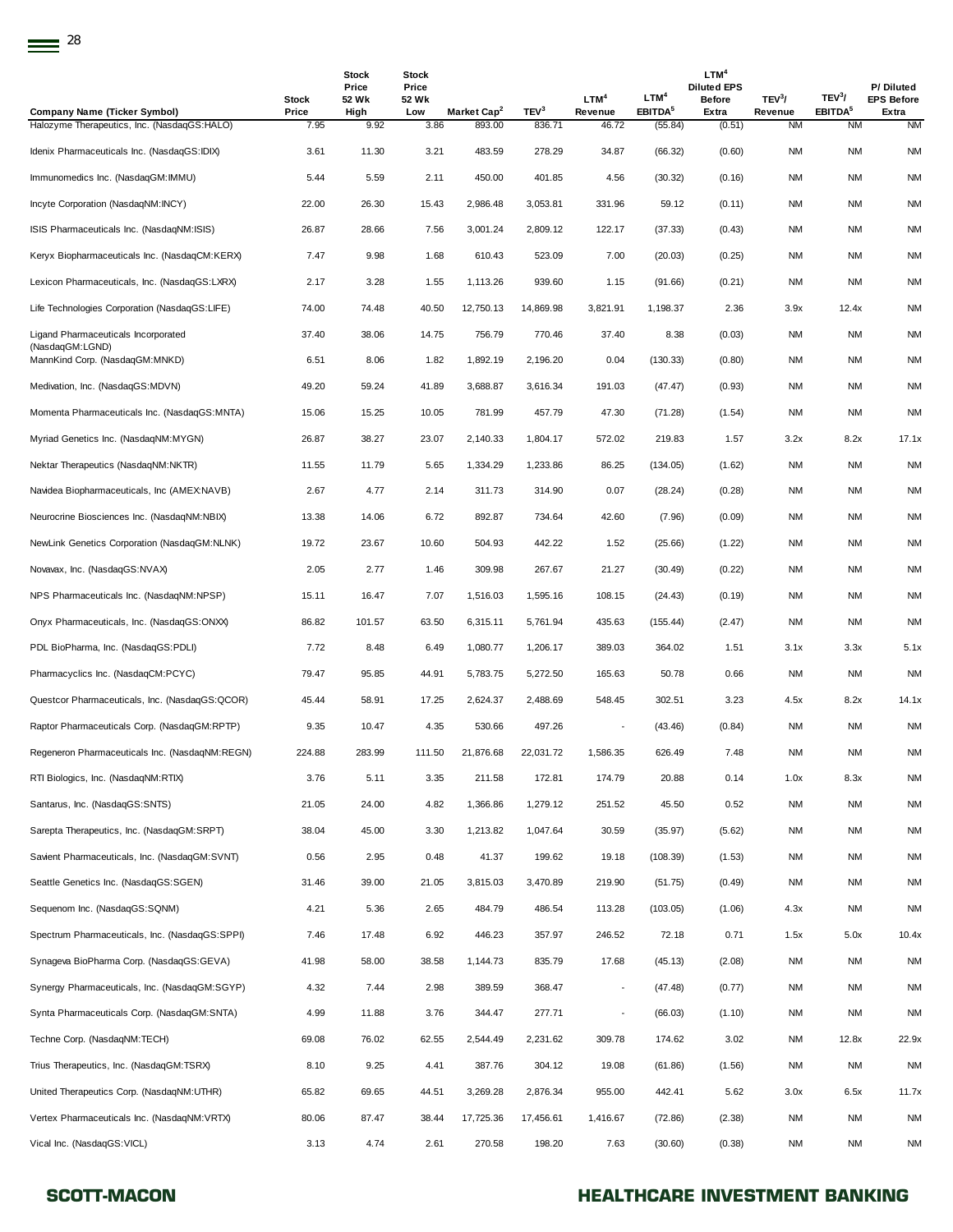| Company Name (Ticker Symbol)                     | Stock<br>Price | <b>Stock</b><br>Price<br>52 Wk<br>High | <b>Stock</b><br>Price<br>52 Wk<br>Low | Market Cap <sup>2</sup> | TEV <sup>3</sup> | $LTM^4$<br>Revenue | <b>LTM<sup>4</sup></b><br>EBITDA <sup>5</sup> | $LTM^4$<br><b>Diluted EPS</b><br><b>Before</b><br>Extra | TEV <sup>3</sup><br>Revenue | TEV <sup>3</sup> /<br>EBITDA <sup>5</sup> | P/Diluted<br><b>EPS Before</b><br>Extra |
|--------------------------------------------------|----------------|----------------------------------------|---------------------------------------|-------------------------|------------------|--------------------|-----------------------------------------------|---------------------------------------------------------|-----------------------------|-------------------------------------------|-----------------------------------------|
| VIVUS Inc. (NasdaqGS:VVUS)                       | 12.58          | 31.21                                  | 9.86                                  | 1,268.03                | 1.117.72         | 6.12               | (174.50)                                      | (1.74)                                                  | NM.                         | <b>NM</b>                                 | <b>NM</b>                               |
| ZIOPHARM Oncology, Inc. (NasdagCM:ZIOP)          | 2.11           | 6.33                                   | 1.49                                  | 175.30                  | 119.64           | 0.80               | (105.38)                                      | (1.05)                                                  | <b>NM</b>                   | <b>NM</b>                                 | <b>NM</b>                               |
| <b>MEAN (BIOTECH)</b><br><b>MEDIAN (BIOTECH)</b> |                |                                        |                                       |                         |                  |                    |                                               |                                                         | 2.9x<br>3.1x                | 8.6x<br>8.2x                              | 14.6x<br>14.1x                          |

29

| <b>PRODUCTS - DISTRIBUTION</b>                             |        |        |       |            |           |            |          |        |              |              |                |  |
|------------------------------------------------------------|--------|--------|-------|------------|-----------|------------|----------|--------|--------------|--------------|----------------|--|
| AmerisourceBergen Corporation (NYSE:ABC)                   | 55.83  | 56.91  | 36.73 | 12,891.56  | 12,940.54 | 81,383.52  | 1,412.47 | 2.91   | 0.2x         | 9.2x         | 19.2x          |  |
| Cardinal Health, Inc. (NYSE:CAH)                           | 47.20  | 48.99  | 36.91 | 16,134.05  | 17,539.05 | 102,437.00 | 2,362.00 | 3.35   | 0.2x         | 7.4x         | 14.1x          |  |
| CVS Caremark Corporation (NYSE:CVS)                        | 57.18  | 60.70  | 43.65 | 70,010.77  | 78,118.77 | 123,098.00 | 9,355.00 | 3.22   | 0.6x         | 8.4x         | 17.8x          |  |
| Henry Schein, Inc. (NasdaqNM:HSIC)                         | 95.74  | 98.28  | 72.84 | 8,342.11   | 9,368.94  | 9,134.46   | 769.95   | 4.46   | 1.0x         | 12.2x        | 21.5x          |  |
| McKesson Corporation (NYSE:MCK)                            | 114.50 | 119.32 | 84.65 | 26, 161.76 | 28,578.76 | 122,455.00 | 2,903.00 | 5.59   | 0.2x         | 9.8x         | 20.5x          |  |
| MWI Veterinary Supply, Inc. (NasdaqGS:MWIV)                | 123.24 | 137.18 | 86.09 | 1,577.60   | 1,641.33  | 2,242.04   | 103.76   | 4.65   | 0.7x         | 15.8x        | <b>NM</b>      |  |
| Owens & Minor Inc. (NYSE:OMI)                              | 33.83  | 35.48  | 26.97 | 2,142.33   | 2,139.14  | 8,965.97   | 249.99   | 1.67   | 0.2x         | 8.6x         | 20.3x          |  |
| Patterson Companies, Inc. (NasdaqNM:PDCO)                  | 37.60  | 39.90  | 31.36 | 3,953.72   | 4,174.00  | 3,637.21   | 400.46   | 2.03   | 1.1x         | 10.4x        | 18.5x          |  |
| PetMed Express, Inc. (NasdaqGS:PETS)                       | 12.60  | 14.51  | 9.15  | 250.09     | 216.46    | 227.83     | 28.10    | 0.86   | 1.0x         | 7.7x         | 14.7x          |  |
| PharMerica Corporation (NYSE:PMC)                          | 13.86  | 16.45  | 9.82  | 411.59     | 675.49    | 1,773.50   | 111.50   | 0.93   | 0.4x         | 6.1x         | 14.9x          |  |
| Rite Aid Corporation (NYSE:RAD)                            | 2.86   | 3.21   | 0.95  | 2,595.90   | 8,583.50  | 25,217.03  | 1,256.62 | 0.24   | 0.3x         | 6.8x         | 11.8x          |  |
| Vitacost.com, Inc. (NasdaqGS:VITC)                         | 8.45   | 8.49   | 4.97  | 283.95     | 253.99    | 344.84     | (8.53)   | (0.48) | 0.7x         | <b>NM</b>    | <b>NM</b>      |  |
| Vitamin Shoppe, Inc. (NYSE:VSI)                            | 44.84  | 65.93  | 43.16 | 1,342.36   | 1,311.15  | 981.94     | 129.51   | 2.09   | 1.3x         | 10.1x        | 21.4x          |  |
| Walgreen Co. (NYSE:WAG)                                    | 44.20  | 51.25  | 29.35 | 41,769.18  | 45,128.18 | 71,349.00  | 4,621.00 | 2.29   | 0.6x         | 9.8x         | 19.3x          |  |
|                                                            |        |        |       |            |           |            |          |        |              |              |                |  |
| <b>MEAN (DISTRIBUTION)</b><br><b>MEDIAN (DISTRIBUTION)</b> |        |        |       |            |           |            |          |        | 0.6x<br>0.6x | 9.4x<br>9.2x | 17.8x<br>18.9x |  |

**MEAN (PRODUCTS) 2.4x 10.8x 17.6x MEDIAN (PRODUCTS) 2.3x 10.5x 18.9x**

1) Source: Financial Information from SEC filings and other publicly-available sources

2) Market Cap: Total Value of Company's Stock; Equal to the Number of Shares Outstanding Times the Price per Share

3) TEV (Total Enterprise Value): Market Capitalization Plus Debt Less Cash

4) LTM: Latest Twelve Months

5) EBITDA: Earnings Before Interest, Taxes, Depreciation and Amortization

6) NA: Not Available

7) NM: Not Meaningful

### Copyright 2013 © Scott-Macon, Ltd.

### *Note: Disclaimer*

*In the preparation of the information contained in this document, Scott-Macon, Ltd. has endeavored to present information that is as accurate and current as possible from sources believed to be reliable. However, inadvertent errors can occur. Therefore, the information is provided "as is", without any representation or warranty of any kind, expressed or implied. Any reproduction, retransmission, republication, or other use of all or part of this document is expressly prohibited, unless written permission has been granted by Scott-Macon, Ltd. All other rights are reserved.*